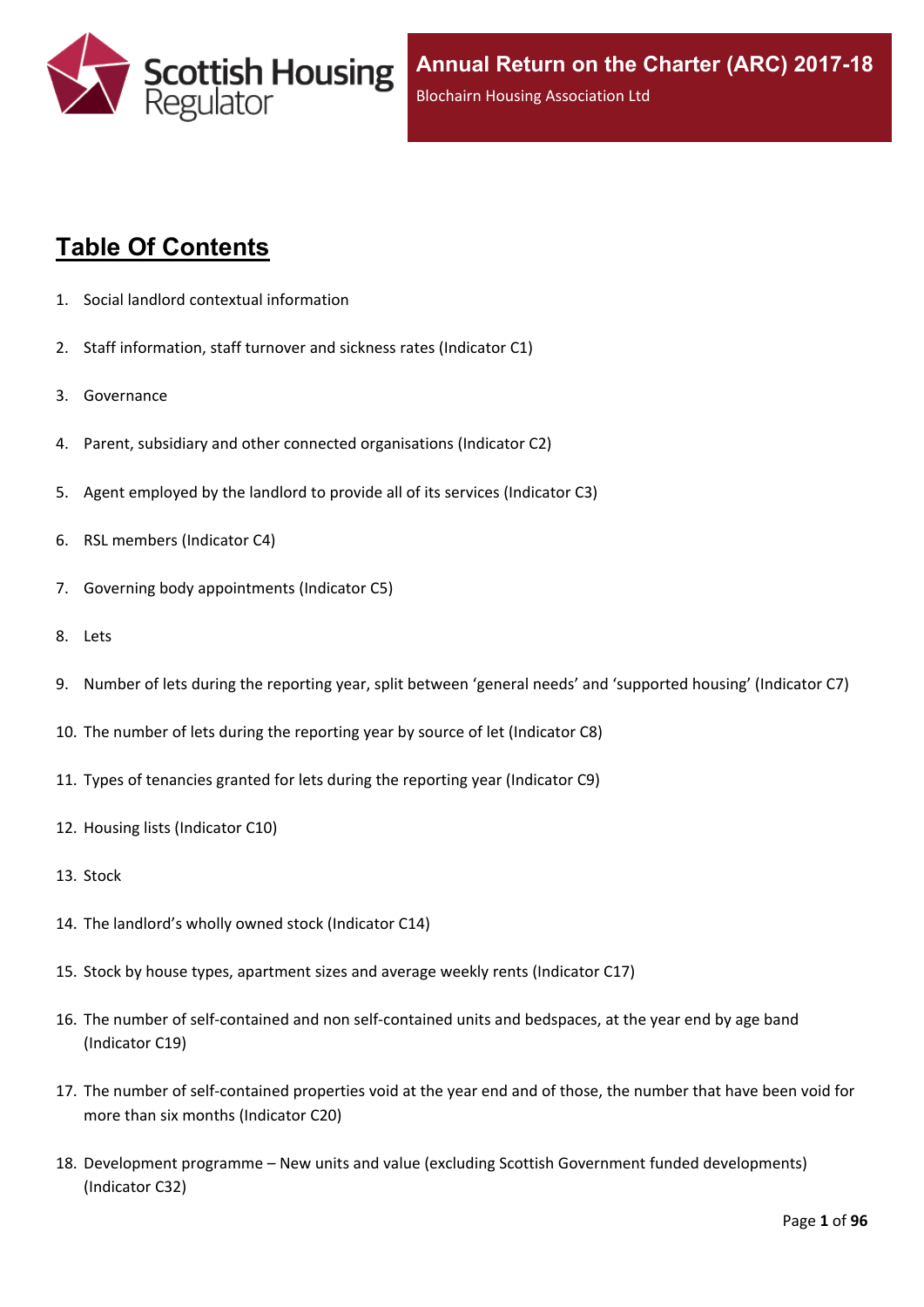

- 19. Comments (Social landlord contextual [information\)](#page-25-0)
- 20. Overall [satisfaction](#page-26-0)
- 21. [Percentage](#page-27-0) of tenants satisfied with the overall service provided by their landlord (Indicator 1)
- 22. Comments (Overall [satisfaction\)](#page-29-0)
- 23. The [Customer/Landlord](#page-30-0) relationship
- 24. Ethnic origins and disability details of service users, staff and for RSLs only, [governing](#page-31-0) body members (Indicator [2\)](#page-31-0)
- 25. [Percentage](#page-33-0) of tenants who feel their landlord is good at keeping them informed about their services and [decisions](#page-33-0) [\(Indicator](#page-33-0) 3)
- 26. Percentage of tenants satisfied with the [opportunities](#page-34-0) given to them to participate in their landlord's decision making [processes](#page-34-0) (Indicator 6)
- 27. Comments (The customer / landlord [relationship\)](#page-35-0)
- 28. Housing Quality and [Maintenance](#page-36-0)
- 29. Quality of [Housing](#page-37-0)
- 30. Scottish Housing Quality [Standard](#page-38-0) (SHQS) [–](#page-38-0) Stock condition survey [information](#page-38-0) (Indicator C24)
- 31. Scottish Housing Quality [Standard](#page-39-0) (SHQS) [–](#page-39-0) Stock summary [\(Indicator](#page-39-0) C25)
- 32. Scottish Housing Quality [Standard](#page-41-0) (SHQS) [–](#page-41-0) Stock failing by criterion [\(Indicator](#page-41-0) C26)
- 33. Scottish Housing Quality [Standard](#page-42-0) (SHQS) [–](#page-42-0) Working towards the standard [\(Indicator](#page-42-0) C27)
- 34. Scottish Housing Quality Standard (SHQS) [\(Indicator](#page-43-0) C28.1)
- 35. Scottish Housing Quality [Standard](#page-44-0) (SHQS) [–](#page-44-0) [Abeyances](#page-44-0) at the year end (Indicator C28.2)
- 36. Scottish Housing Quality [Standard](#page-45-0) (SHQS) [–](#page-45-0) Actual and projected investment by [criteria/element](#page-45-0) (Indicator C29)
- 37. [Percentage](#page-46-0) of stock meeting the Scottish Housing Quality Standard (SHQS) (Indicator 7)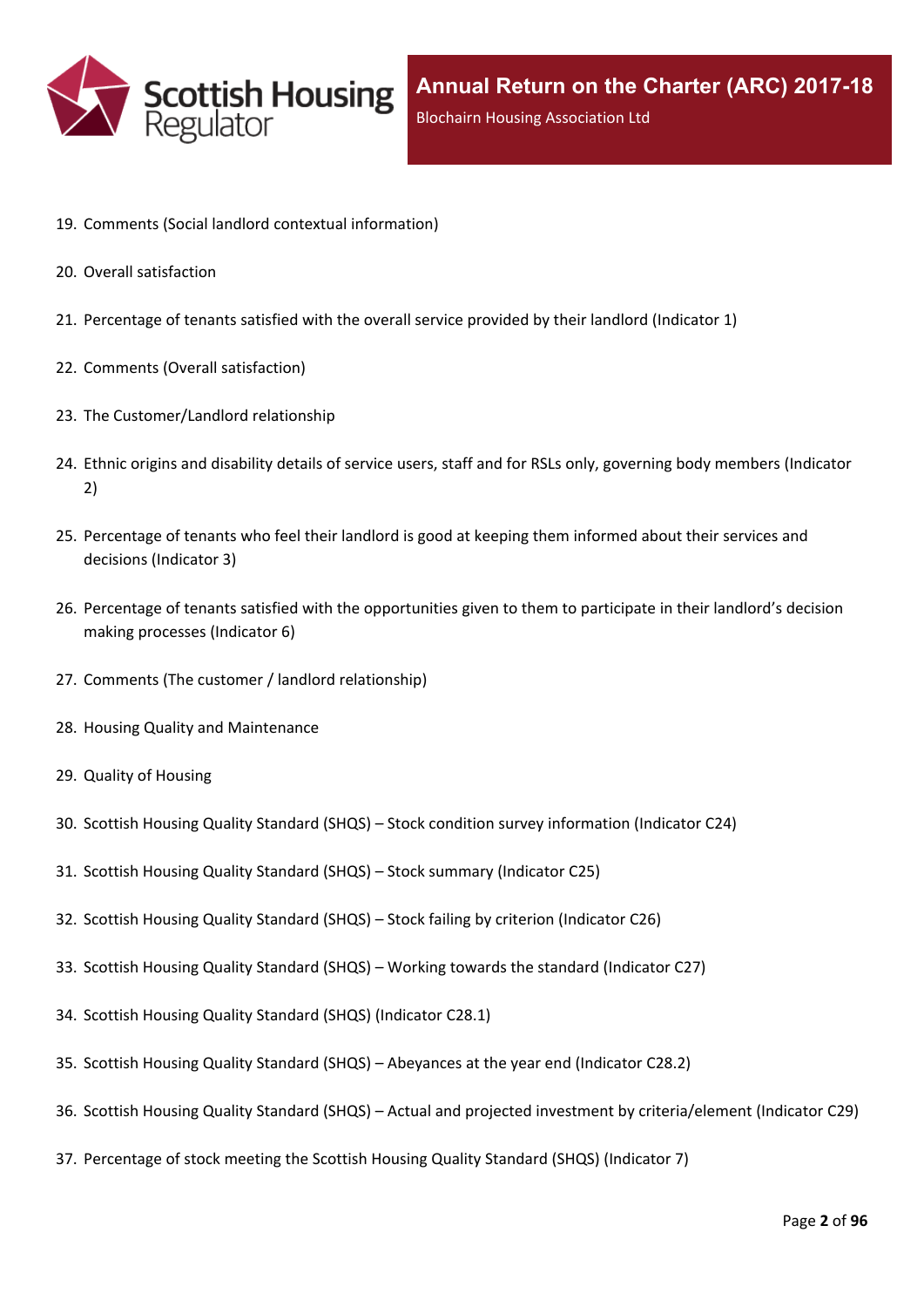

- 38. Percentage of properties at or above the [appropriate](#page-47-0) NHER or SAP ratings specified in element 35 of the SHQS, as at 31 March each year [\(Indicator](#page-47-0) 8)
- 39. [Percentage](#page-48-0) of tenants satisfied with the standard of their home when moving in (Indicator 9)
- 40. [Percentage](#page-49-0) of tenants satisfied with the quality of their home (Indicator 10)
- 41. Repairs, Maintenance & [Improvements](#page-50-0)
- 42. Average number of reactive repairs [completed](#page-51-0) per occupied property (Indicator C13)
- 43. Average length of time taken to complete [emergency](#page-52-0) repairs (Indicator 11)
- 44. Average length of time taken to complete [non-emergency](#page-53-0) repairs (Indicator 12)
- 45. [Percentage](#page-54-0) of reactive repairs carried out in the last year completed right first time (Indicator 13)
- 46. Percentage of repairs [appointments](#page-55-0) kept (Indicator 14)
- 47. [Percentage](#page-56-0) of properties that require a gas safety record which had a gas safety check and record completed by the [anniversary](#page-56-0) date (Indicator 15)
- 48. Percentage of tenants who have had repairs or [maintenance](#page-57-0) carried out in last 12 months satisfied with the repairs and [maintenance](#page-57-0) service (Indicator 16)
- 49. Comments (Housing quality and [maintenance\)](#page-58-0)
- 50. [Neighbourhood](#page-59-0) and Community
- 51. Estate [Management,](#page-60-0) anti-social behaviour, neighbour nuisance and tenancy disputes
- 52. [Percentage](#page-61-0) of 1st and 2nd stage complaints resolved by the landlord (Indicators 4 & 5)
- 53. Percentage of tenants satisfied with the management of the [neighbourhood](#page-64-0) they live in (Indicator 17)
- 54. [Percentage](#page-65-0) of tenancy offers refused during the year (Indicator 18)
- 55. [Percentage](#page-66-0) of anti-social behaviour cases reported in the last year which were resolved within locally agreed targets [\(Indicator](#page-66-0) 19)
- 56. [Percentage](#page-67-0) of the court actions initiated which resulted in eviction and the reasons for eviction (Indicator 24)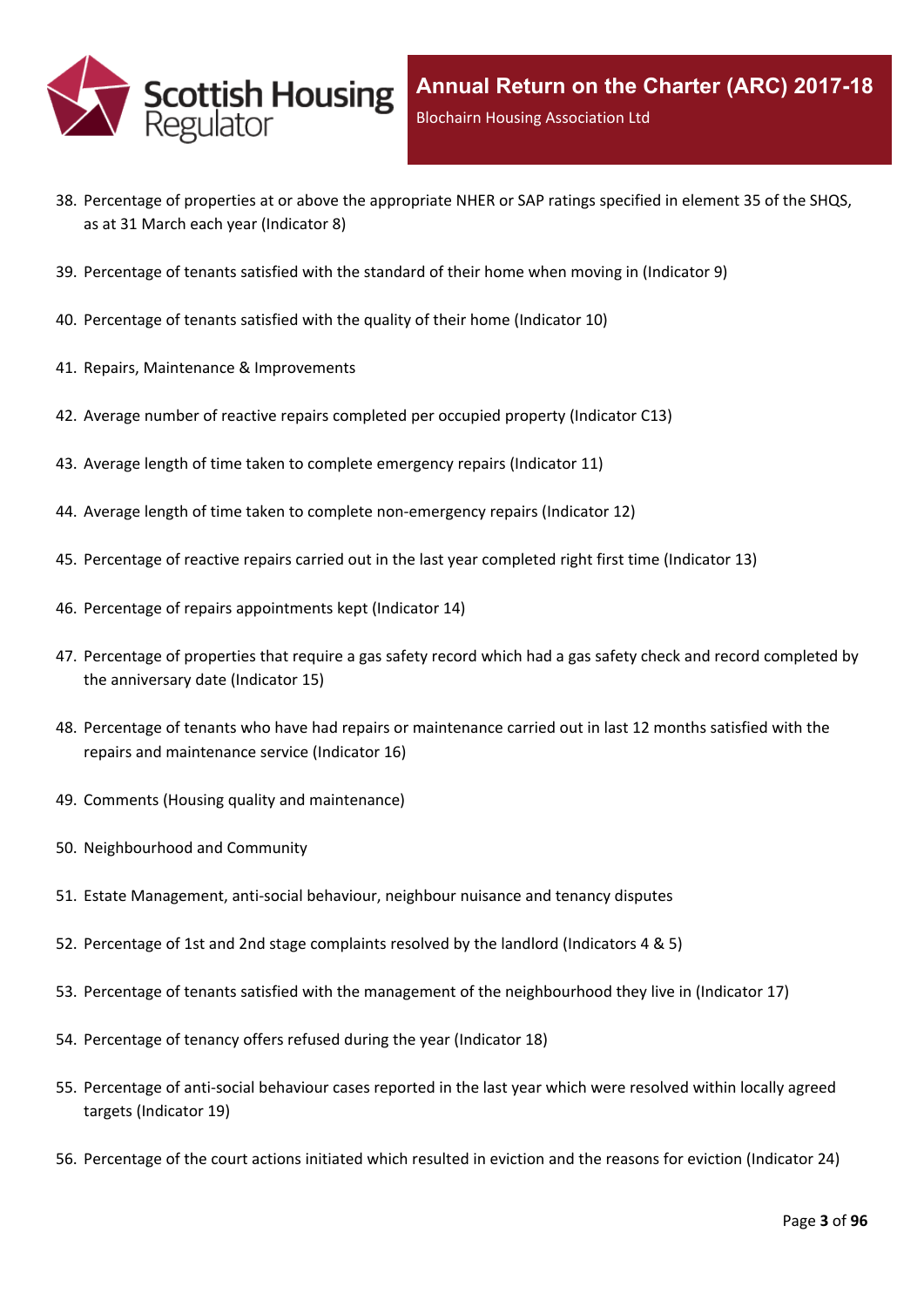

- 57. [Abandoned](#page-68-0) properties (Indicator C11)
- 58. Number of notices of [proceedings](#page-69-0) issued and court action initiated (Indicator C12)
- 59. Comments [\(Neighbourhood](#page-70-0) & community)
- 60. Access to [housing](#page-71-0) and support
- 61. [Housing](#page-72-0) Options and Access to Social Housing
- 62. [Percentage](#page-73-0) of lettable houses that became vacant in the last year (Indicator 21)
- 63. Average time to re-let [properties](#page-74-0) in the last year (Indicator 35)
- 64. Percentage of approved [applications](#page-75-0) for medical adaptations completed during the reporting year and the average time to complete [applications](#page-75-0) (Indicators 22 & 23)
- 65. [Percentage](#page-76-0) of new tenancies sustained for more than a year, by source of let (Indicator 20)
- 66. [Comments](#page-78-0) (Access to housing and support)
- 67. Getting good value from rents and service [charges](#page-79-0)
- 68. Value for [money](#page-80-0)
- 69. [Percentage](#page-81-0) of tenants who feel that the rent for their property represents good value for money (Indicator 29)
- 70. [Percentage](#page-82-0) of factored owners satisfied with the factoring service they receive (Indicator 33)
- 71. Rents and service [charges](#page-83-0)
- 72. Rent collected as [percentage](#page-84-0) of total rent due in the reporting year (Indicator 30)
- 73. Gross rent arrears (all tenants) as at 31 March each year as a [percentage](#page-85-0) of rent due for the reporting year [\(Indicator](#page-85-0) 31)
- 74. Average annual [management](#page-86-0) fee per factored property (Indicator 32)
- 75. [Percentage](#page-87-0) of rent due lost through properties being empty during the last year (Indicator 34)
- 76. Rent increase [\(Indicator](#page-88-0) C21)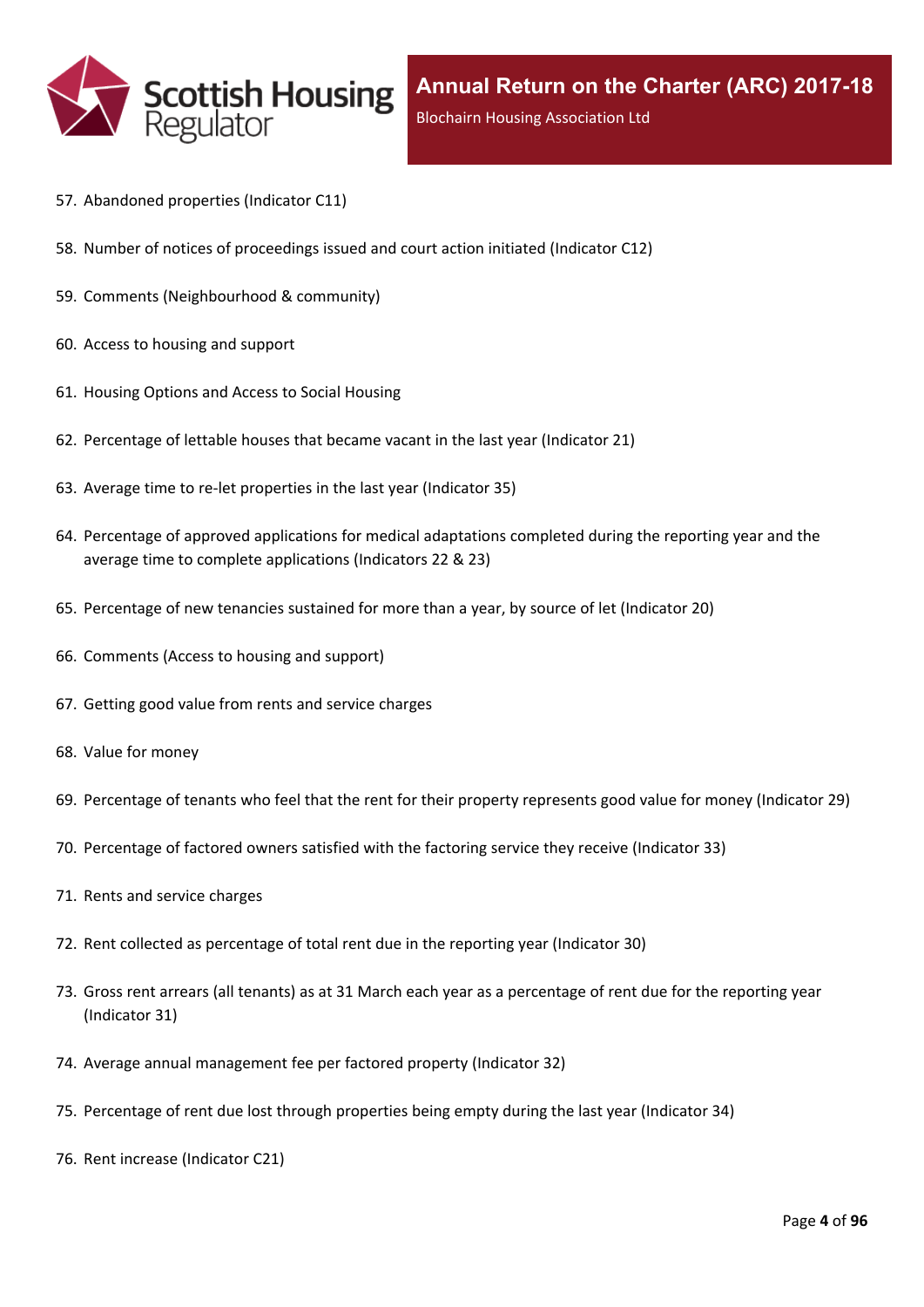

- 77. The number of [households](#page-89-0) for which landlords are paid housing costs directly and the total value of payments received in the reporting year [\(Indicator](#page-89-0) C22)
- 78. Amount and [percentage](#page-90-0) of former tenant rent arrears written off at the year end (Indicator C23)
- 79. [Comments](#page-91-0) (Getting good value from rents and service charges)
- 80. Other [Customers](#page-92-0)
- 81. [Gypsies/travellers](#page-93-0) [–](#page-93-0) Average weekly rent per pitch [\(Indicator](#page-93-0) 36)
- 82. For those who [provide](#page-94-0) sites [–](#page-94-0) percentage of [gypsies/travellers](#page-94-0) satisfied with the landlord's management of the site [\(Indicator](#page-94-0) 37)
- 83. Comments (Other [customers\)](#page-95-0)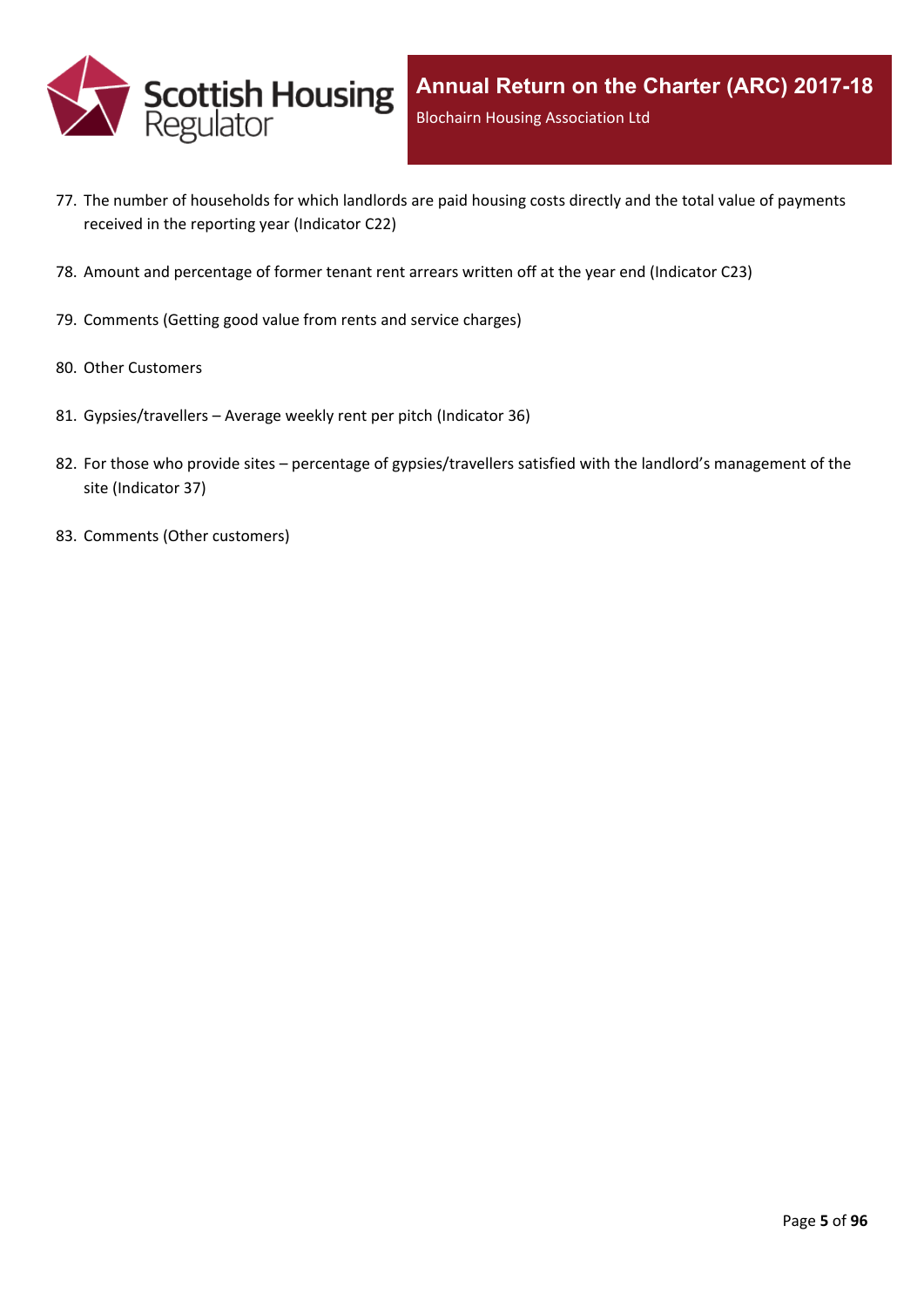

### <span id="page-5-0"></span>*Social landlord contextual information*

The information you give us here will allow us to build a profile of you as a landlord and the housing sector. We **will use this information to assess performance against the Charter.**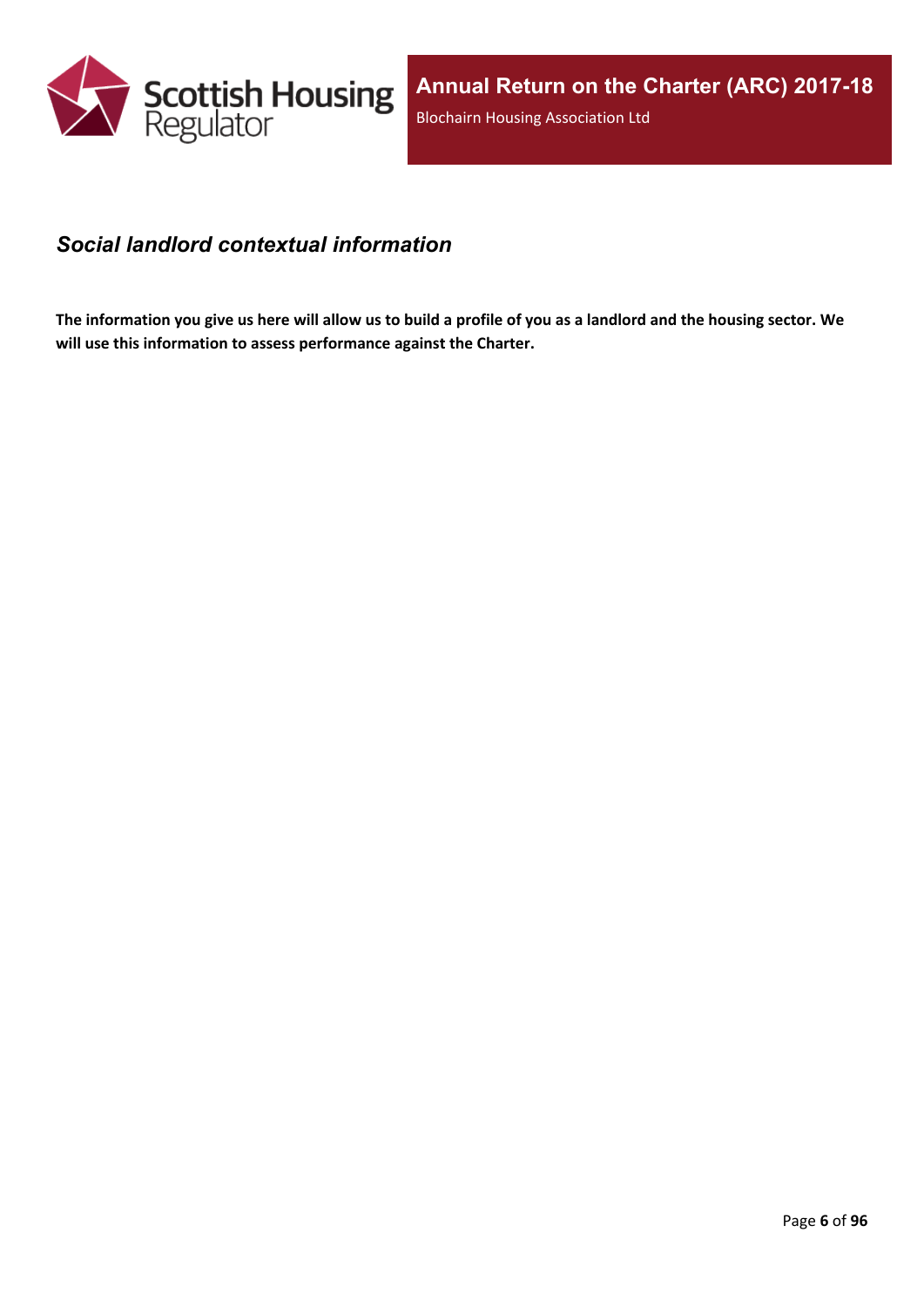

### <span id="page-6-0"></span>*Staff information, staff turnover and sickness rates (Indicator C1)*

The information you give us here will allow us to build a profile of you as a landlord and the housing sector. We **will use this information to assess performance against the Charter.**

| C1.2 Staff employed by the RSL:                                                            |                                                                                             |              |
|--------------------------------------------------------------------------------------------|---------------------------------------------------------------------------------------------|--------------|
| C1.2.1 the number of senior staff                                                          |                                                                                             | $\mathbf{1}$ |
|                                                                                            |                                                                                             |              |
| C1.1 the name of Chief Executive                                                           | <b>Michael Carberry</b>                                                                     |              |
|                                                                                            |                                                                                             |              |
| C1.2.2 the number of office based staff                                                    |                                                                                             | $\pmb{4}$    |
|                                                                                            |                                                                                             |              |
| C1.2.3 the number of care / support staff                                                  |                                                                                             | $\mathbf 0$  |
|                                                                                            |                                                                                             |              |
| C1.2.4 the number of concierge staff                                                       |                                                                                             | $\pmb{0}$    |
|                                                                                            |                                                                                             |              |
|                                                                                            |                                                                                             |              |
| C1.2.5 the number of direct labour staff                                                   |                                                                                             | $\mathbf 0$  |
|                                                                                            |                                                                                             |              |
| C1.2.6 the total number of staff                                                           |                                                                                             | 5.0          |
|                                                                                            |                                                                                             |              |
| C1.3 Staff turnover and sickness absence:                                                  | C1.3.1 the percentage of senior staff turnover in the year to the end of the reporting year | $\pmb{0}$    |
|                                                                                            |                                                                                             |              |
|                                                                                            |                                                                                             |              |
| C1.3.2 the percentage of total staff turnover in the year to the end of the reporting year |                                                                                             | $\mathbf 0$  |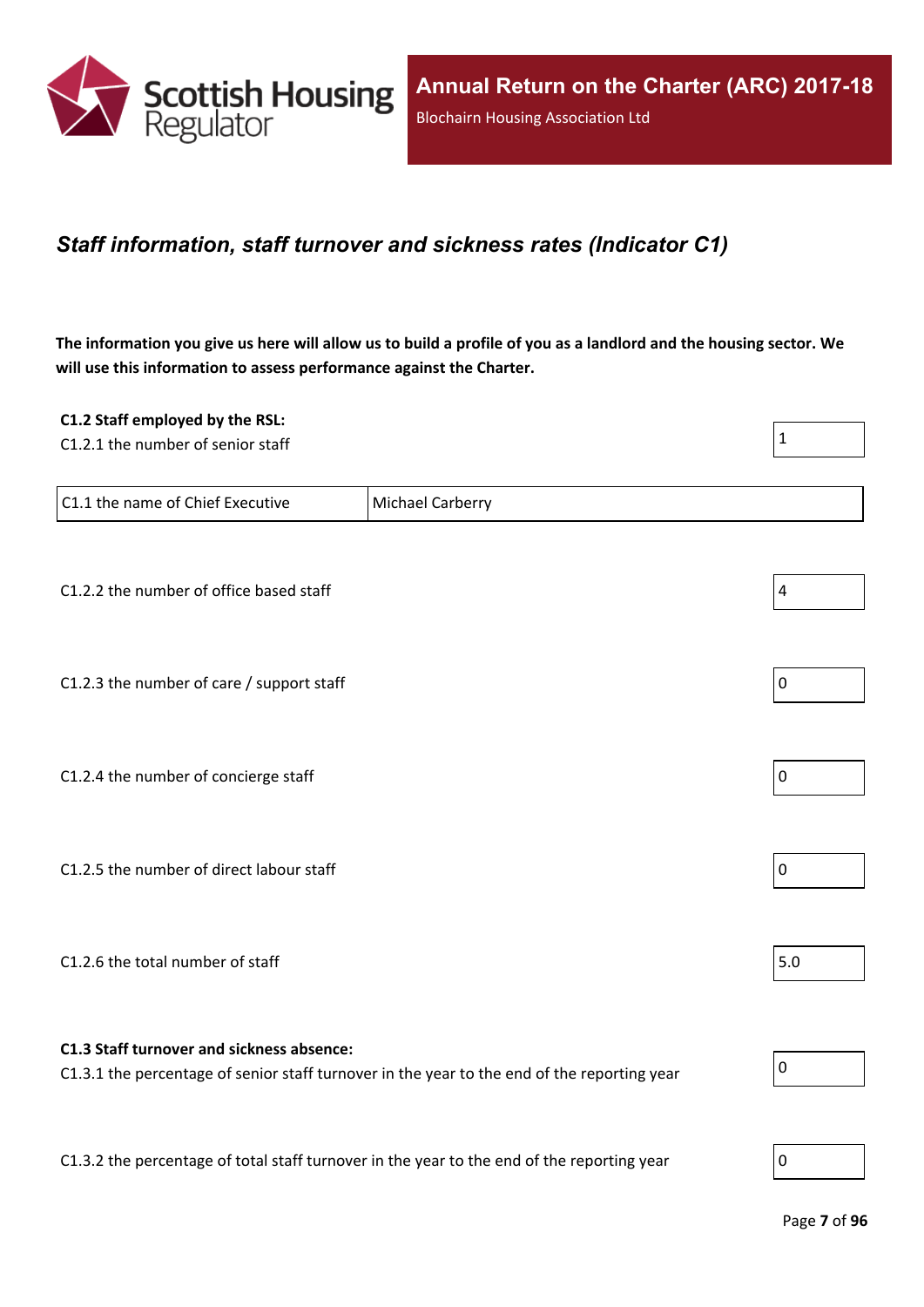

C1.3.3 the percentage of days lost through staff sickness absence in the reporting year

| I<br>$\mathbf{r}$ |  |  |
|-------------------|--|--|
|                   |  |  |
|                   |  |  |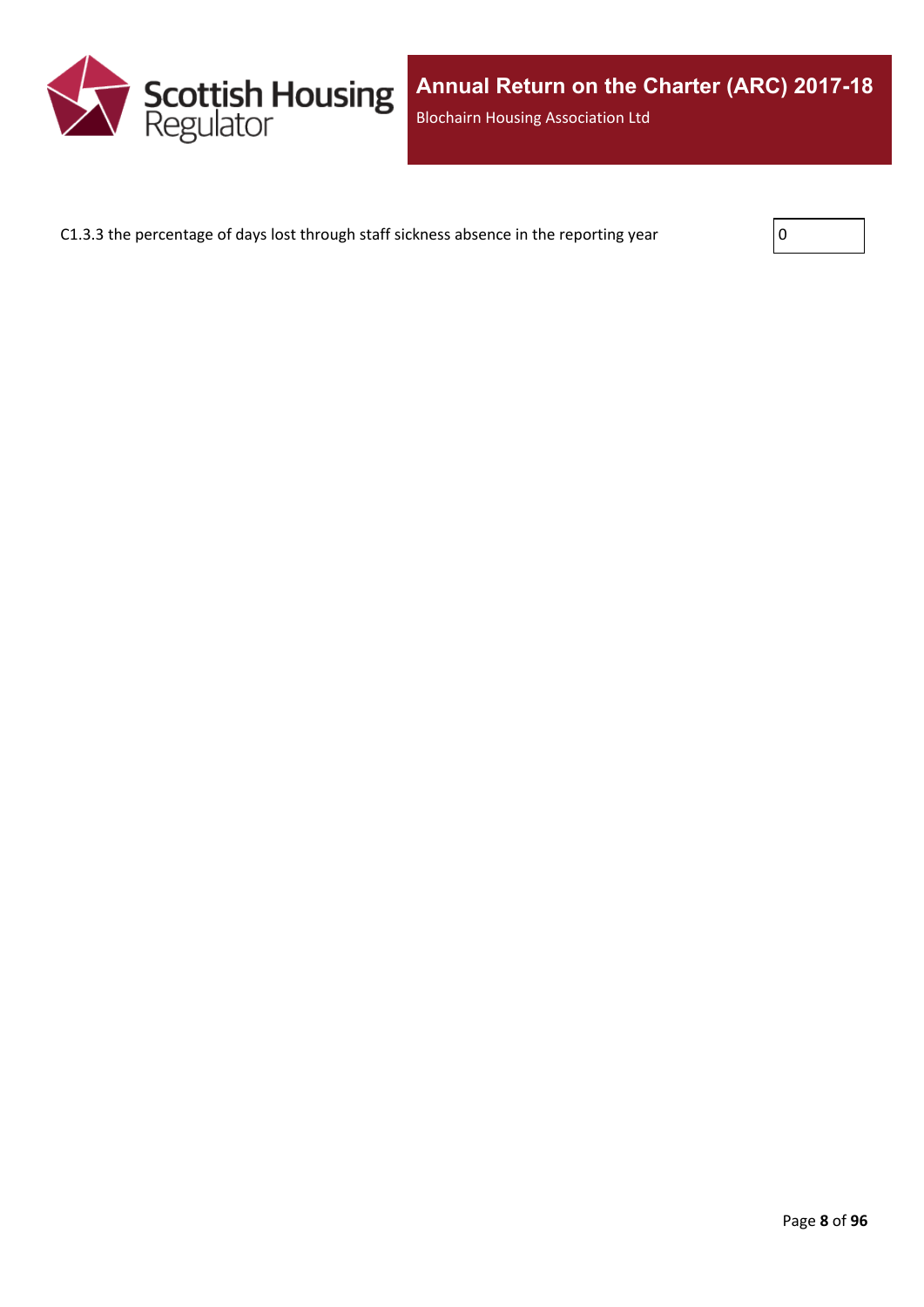

**Annual Return on the Charter (ARC) 2017-18** Blochairn Housing Association Ltd

#### <span id="page-8-0"></span>*Governance*

The information you give us here will tell us about your governing body and how your organisation is structured.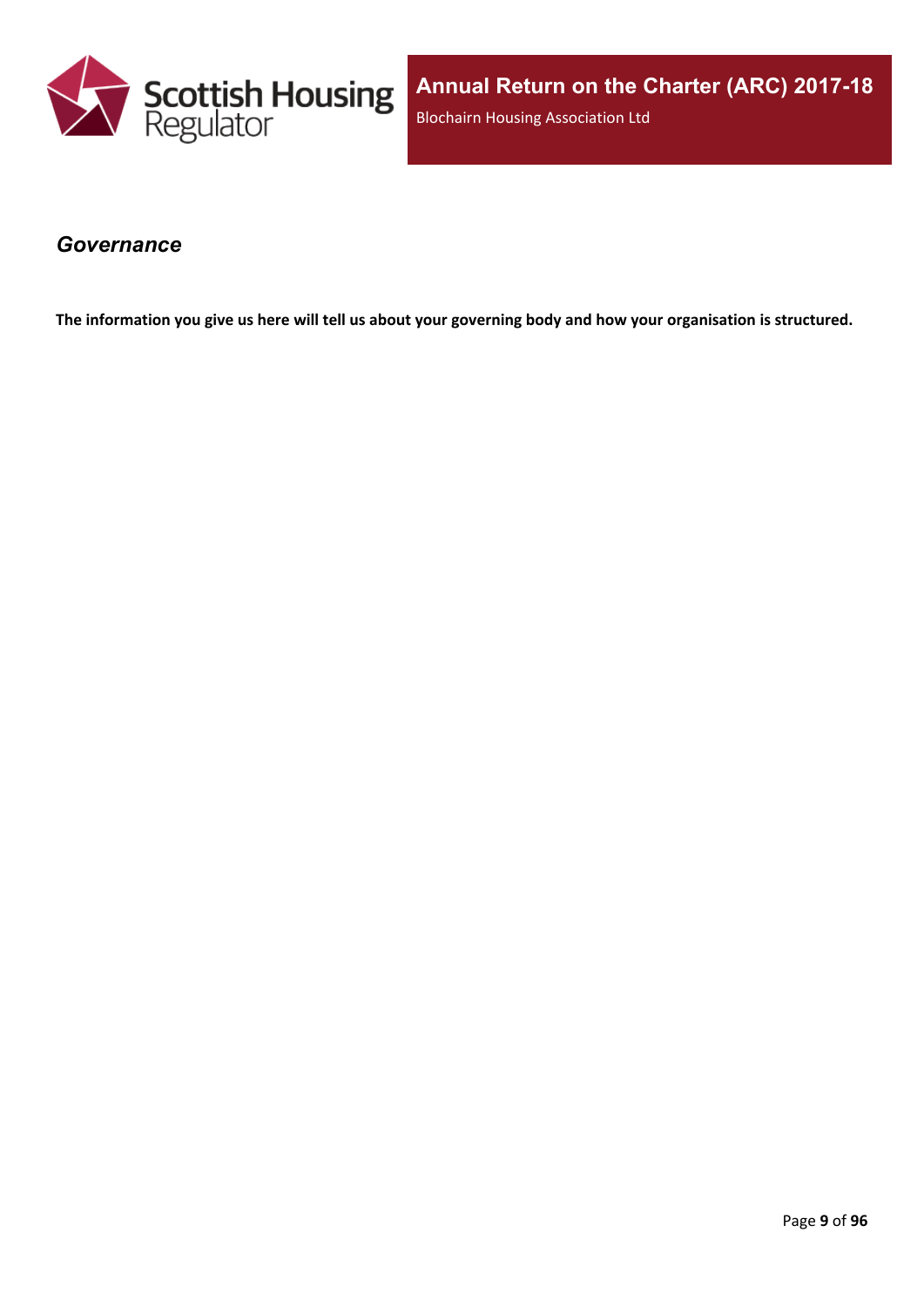

## <span id="page-9-0"></span>*Parent, subsidiary and other connected organisations (Indicator C2)*

**If parent organisation**

**C2.2 If subsidiary of another organisation, please state:**

C2.2.1 the name of the parent organisation

C2.2.2 the address of the parent organisation

**If connected with another organisation, please state:**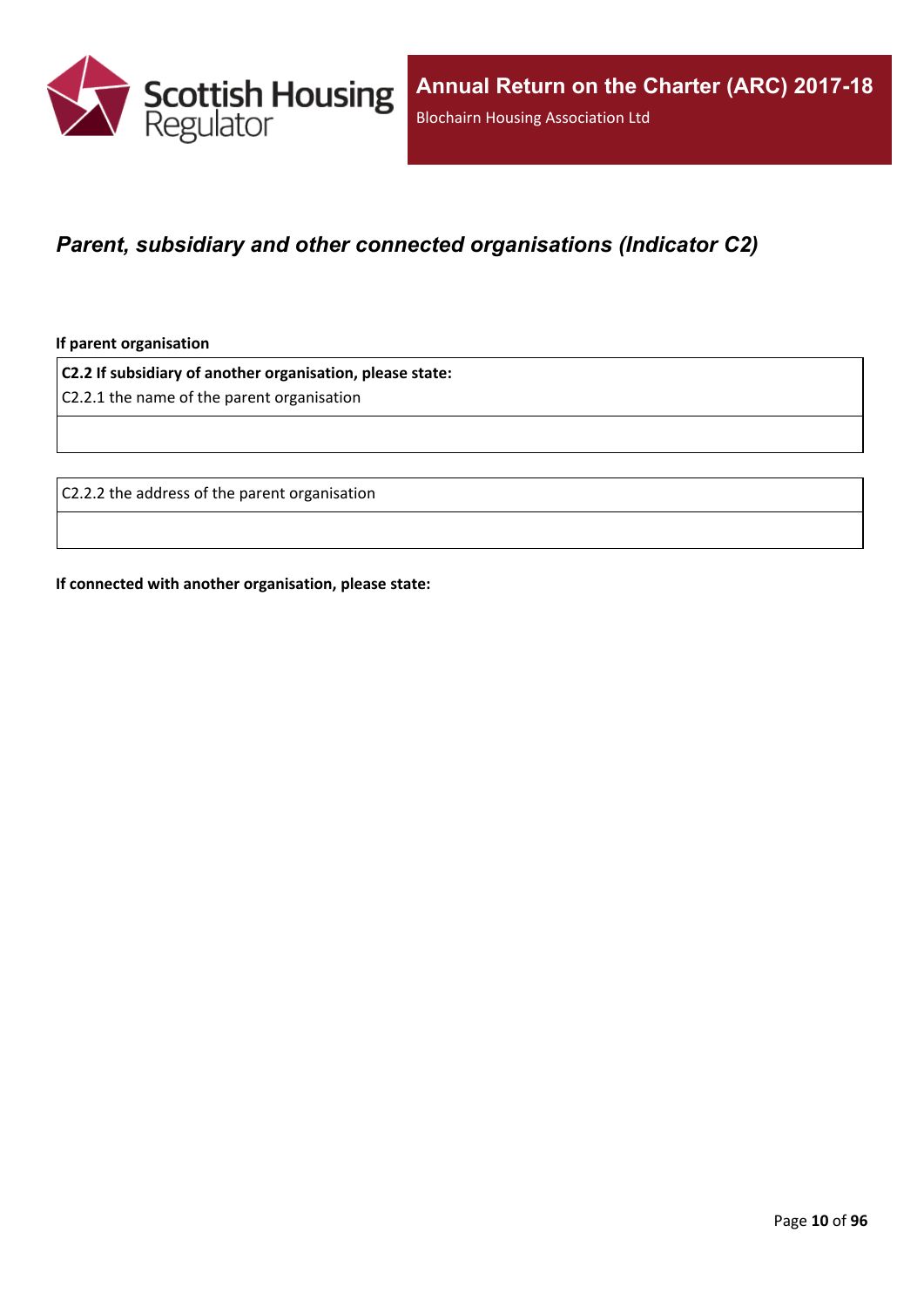

## <span id="page-10-0"></span>*Agent employed by the landlord to provide all of its services (Indicator C3)*

**If an agent is employed by the landlord to provide all its services, please state:**

#### **(i) the name of the organisation**

#### **(ii) contact details of the organisation**

C3.1 The name of organisation

C3.2.3 surname

C3.2 Contact name: C3.2.1 title (Select) C3.2.2 forename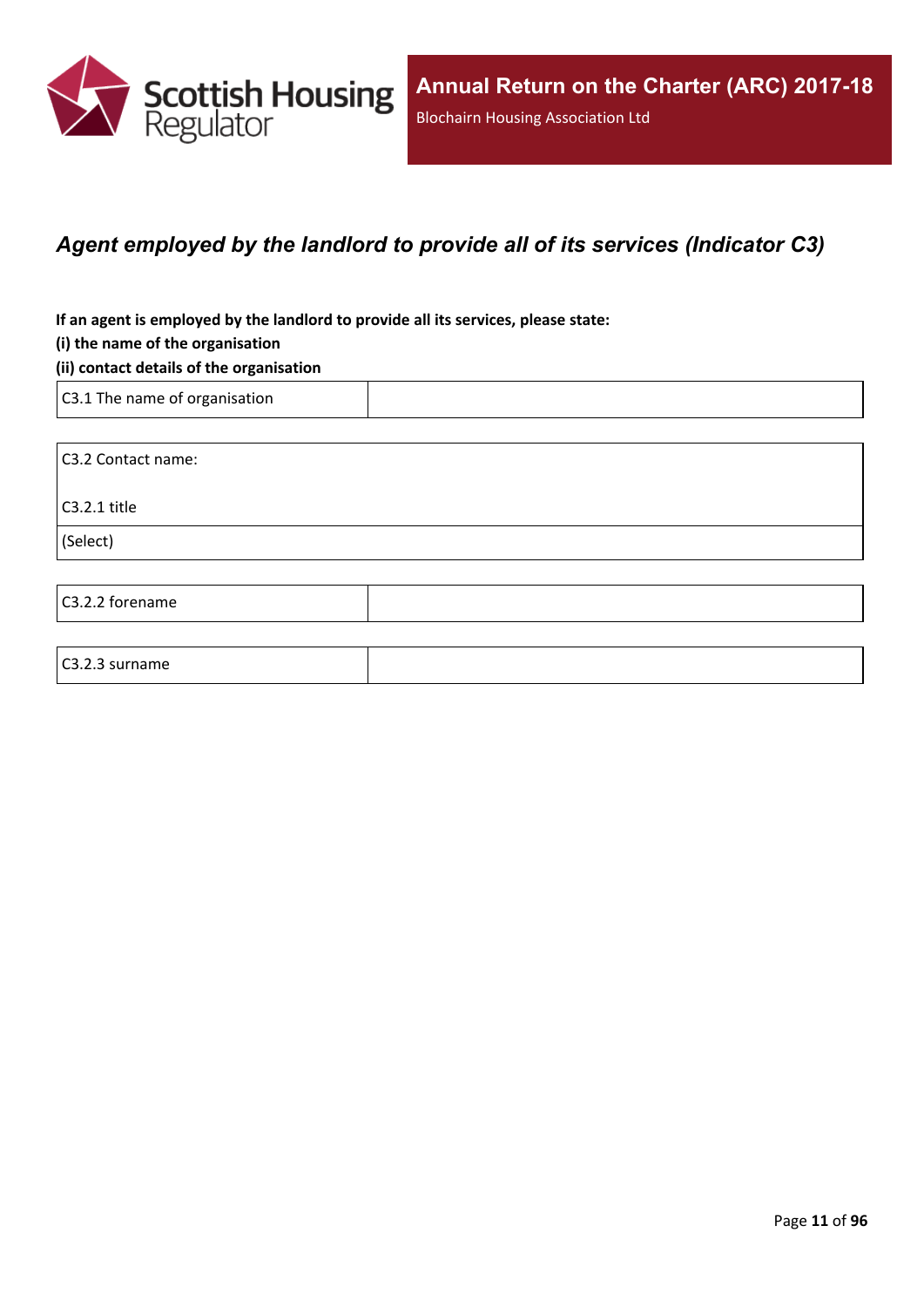

### <span id="page-11-0"></span>*RSL members (Indicator C4)*

**Please state:**

C4.1 The total number of RSL members as at the time of the last Annual General Meeting  $\vert$ 90

C4.2 The number of members attending last RSL Annual General Meeting 36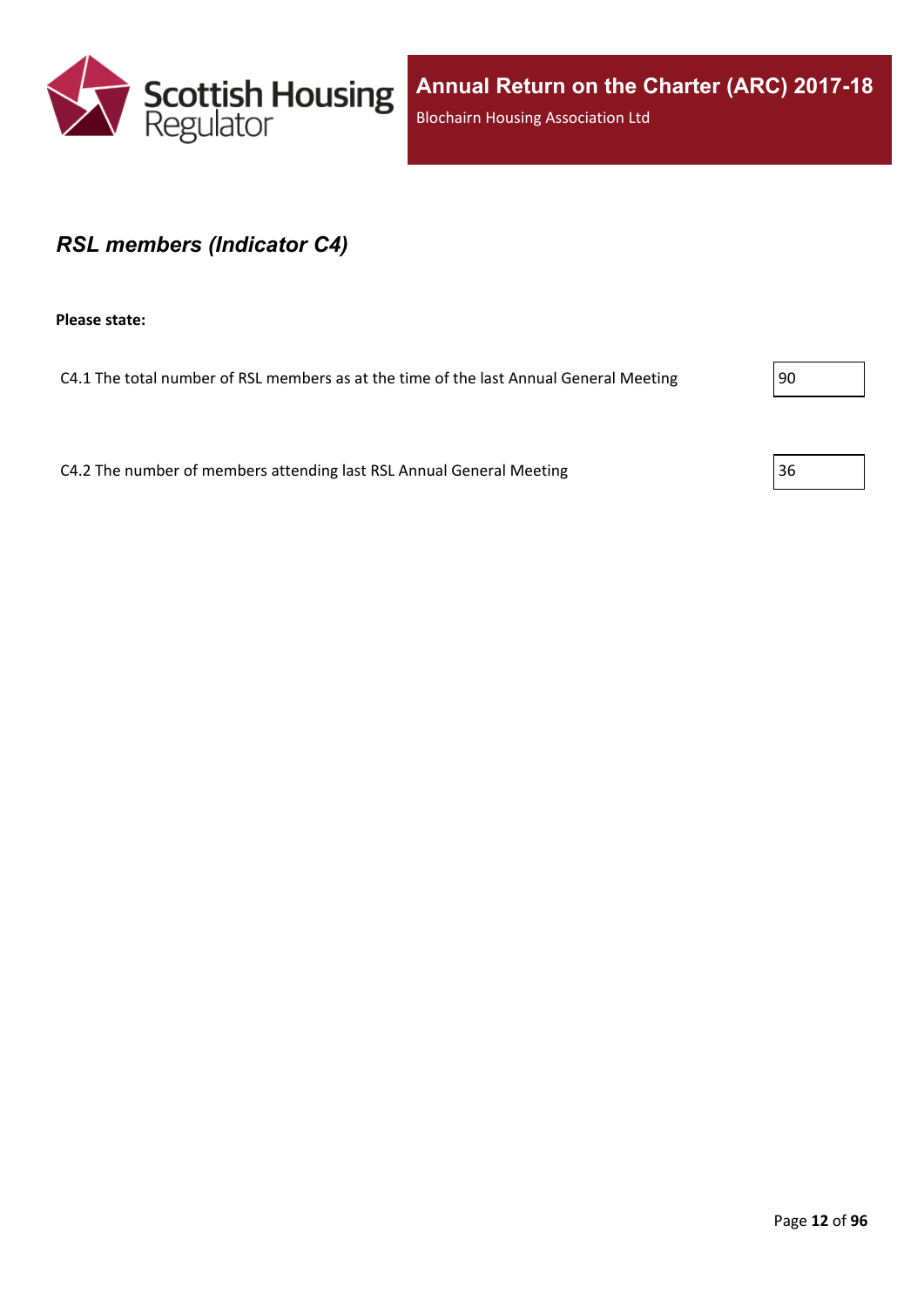

## <span id="page-12-0"></span>*Governing body appointments (Indicator C5)*

**Please state:**

C5.1 The number of governing body vacancies at last Annual General Meeting  $\vert 8 \vert$ 

C5.2 The number of candidates for the vacancies  $\vert$  5

C5.3 The number of vacancies filled  $\vert$  5

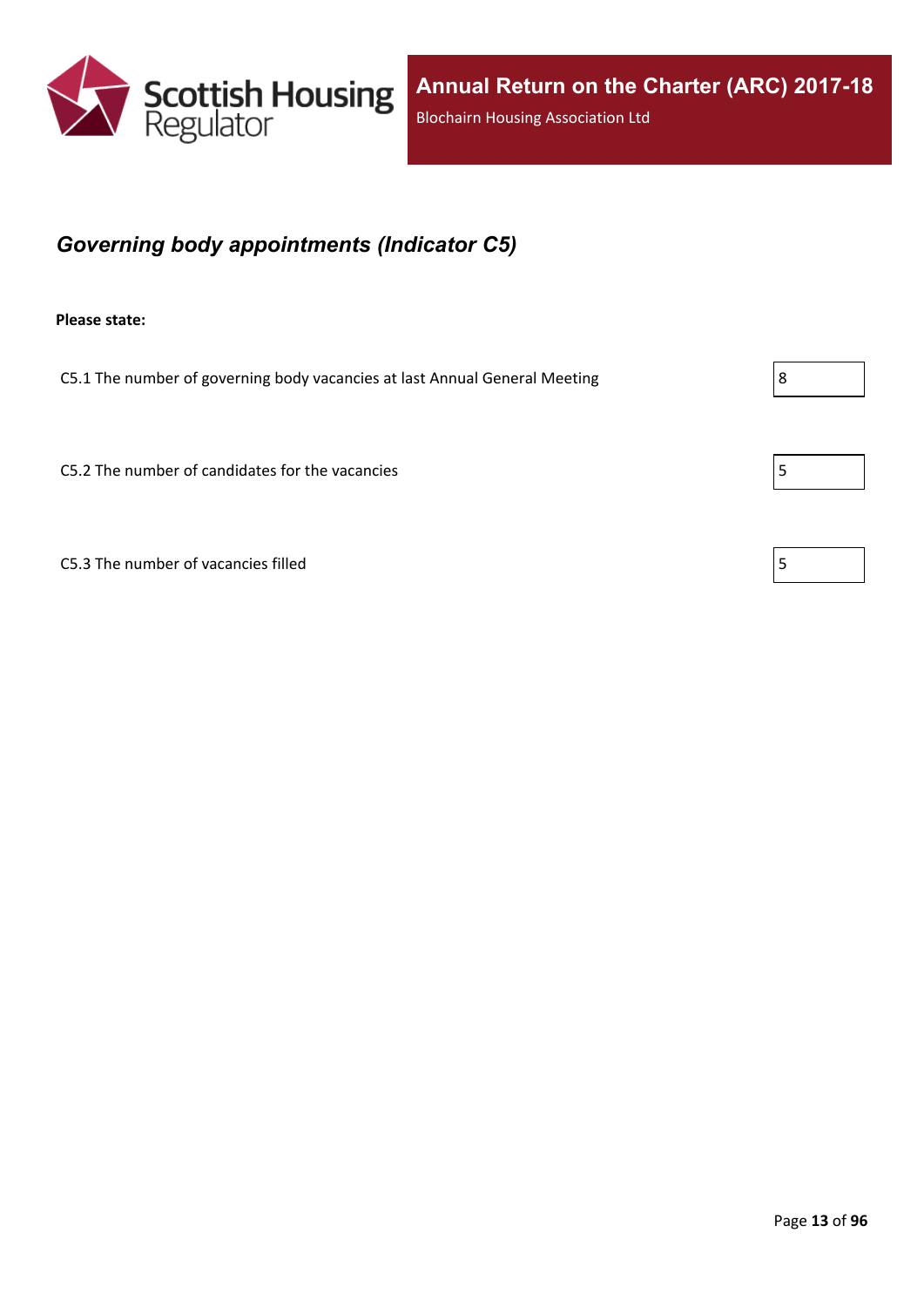

### <span id="page-13-0"></span>*Lets*

**The information you give us here will allow us to build a profile of your lets.**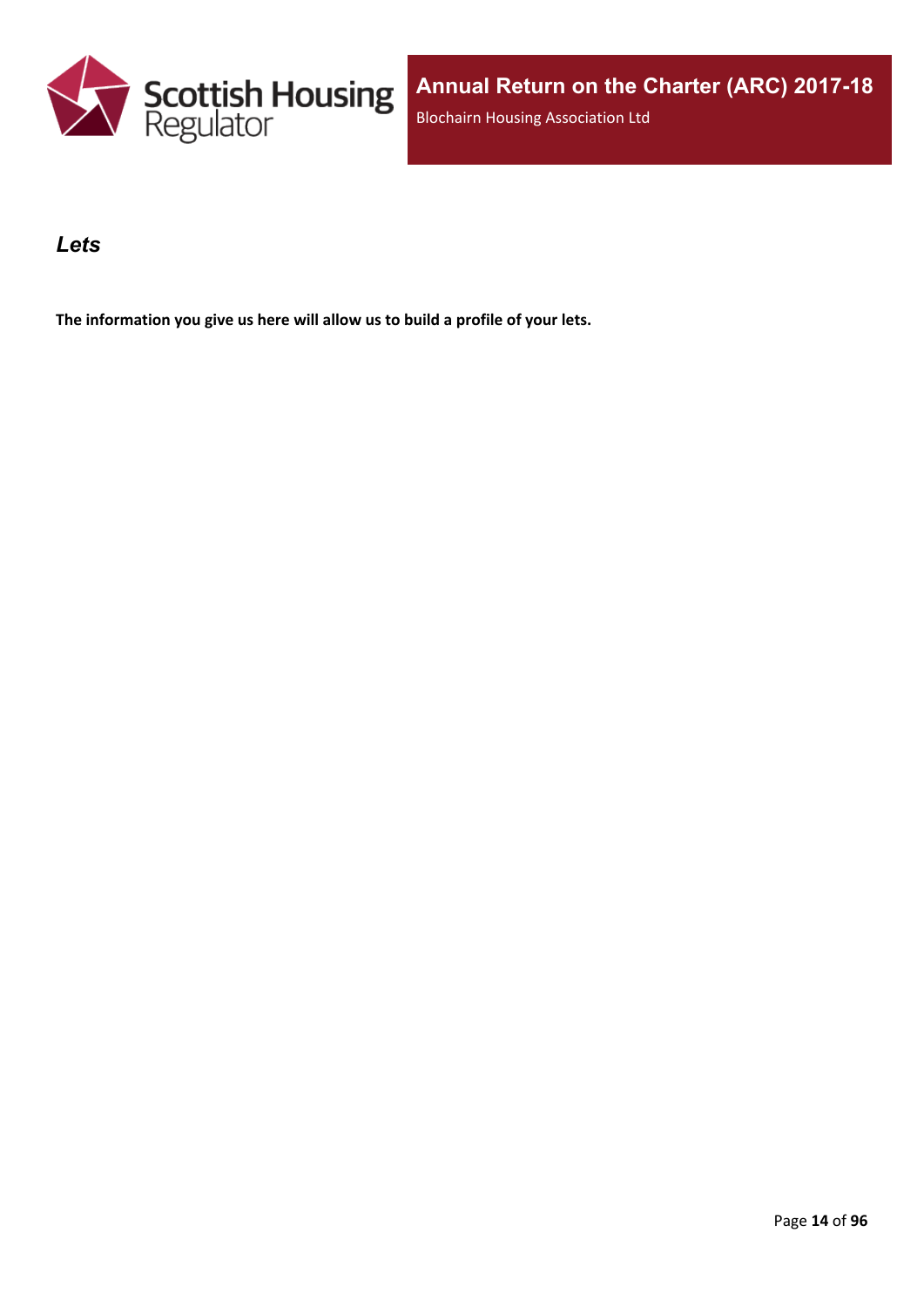

## <span id="page-14-0"></span>*Number of lets during the reporting year, split between 'general needs' and 'supported housing' (Indicator C7)*

**Please state, excluding mutual exchanges:**

C7.1 The number of 'general needs' lets during the reporting year  $|13|$ 

C7.2 The number of 'supported housing' lets during the reporting year  $\vert 0 \rangle$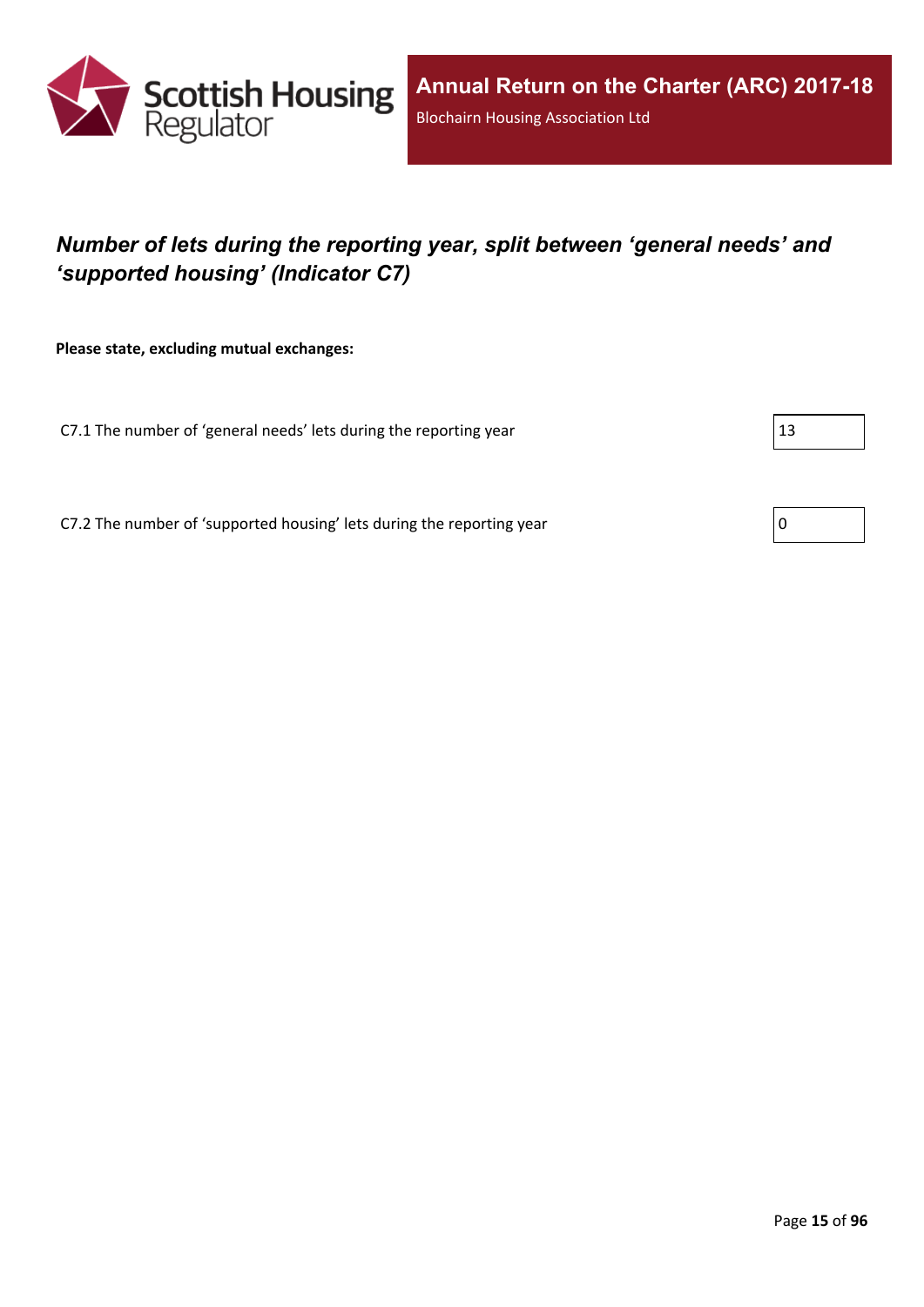

### <span id="page-15-0"></span>*The number of lets during the reporting year by source of let (Indicator C8)*

#### **Please state:**

| C8.1 The number of lets to existing tenants                                                                | 4           |
|------------------------------------------------------------------------------------------------------------|-------------|
| C8.2 The number of lets to housing list applicants                                                         | $6\,$       |
| C8.3 The number of mutual exchanges                                                                        | $\mathbf 0$ |
| C8.4 The number of lets from other sources                                                                 | $\mathbf 0$ |
| C8.5 The number of applicants who have been assessed as statutorily homeless by the local<br>authority as: |             |
| C8.5.1 section 5 referrals                                                                                 | 3           |
| C8.5.2 nominations from the local authority                                                                | $\mathbf 0$ |

 $\Box$ C8.5.3 other  $\Box$ 

C8.6 the number of other nominations from local authorities  $\vert_0$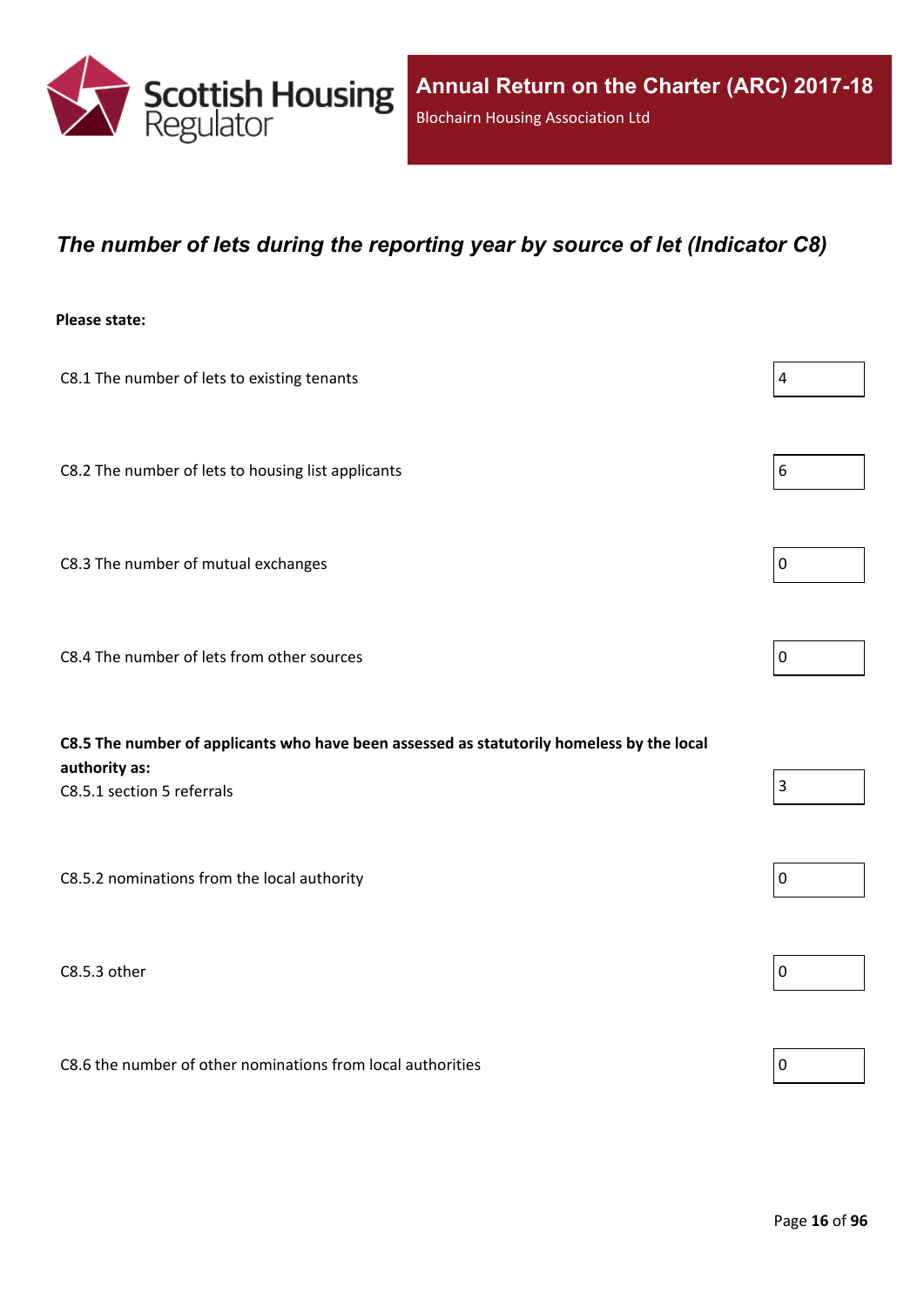

## <span id="page-16-0"></span>*Types of tenancies granted for lets during the reporting year (Indicator C9)*

**Please state, excluding mutual exchanges:**

C9.1 The number of occupancy agreements granted in the reporting year  $\vert 0 \rangle$ 

C9.2 The number of short SSTs granted in the reporting year  $\vert$  0

C9.3 The number of SSTs granted in the reporting year  $|13|$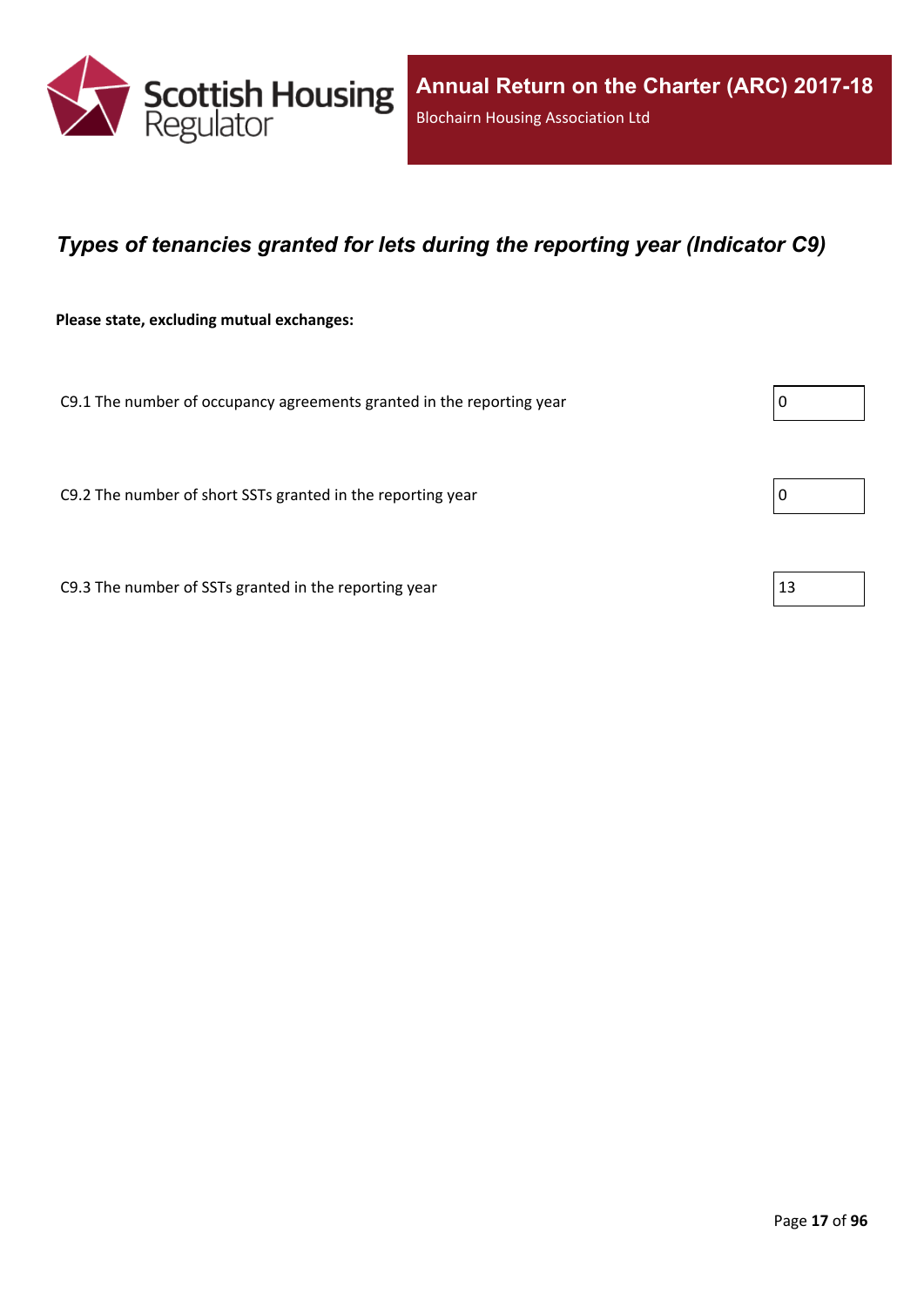

## <span id="page-17-0"></span>*Housing lists (Indicator C10)*

#### **Please state:**

C10.1 What type of housing list do you operate (select all that apply)

| Your own housing list                                                                      |     |
|--------------------------------------------------------------------------------------------|-----|
|                                                                                            |     |
| C10.2 The number of new applicants added to the housing list(s)                            | 82  |
|                                                                                            |     |
| C10.3 The number of applicants on the housing list(s) at end of reporting year             | 121 |
| C10.4 The number of suspensions from the housing list at end of reporting year             | 0   |
|                                                                                            |     |
| C10.5 The number of applications cancelled from the housing list during the reporting year | 73  |
|                                                                                            |     |
| C10.6 The number of Section 5 referrals received during the last reporting year            | 9   |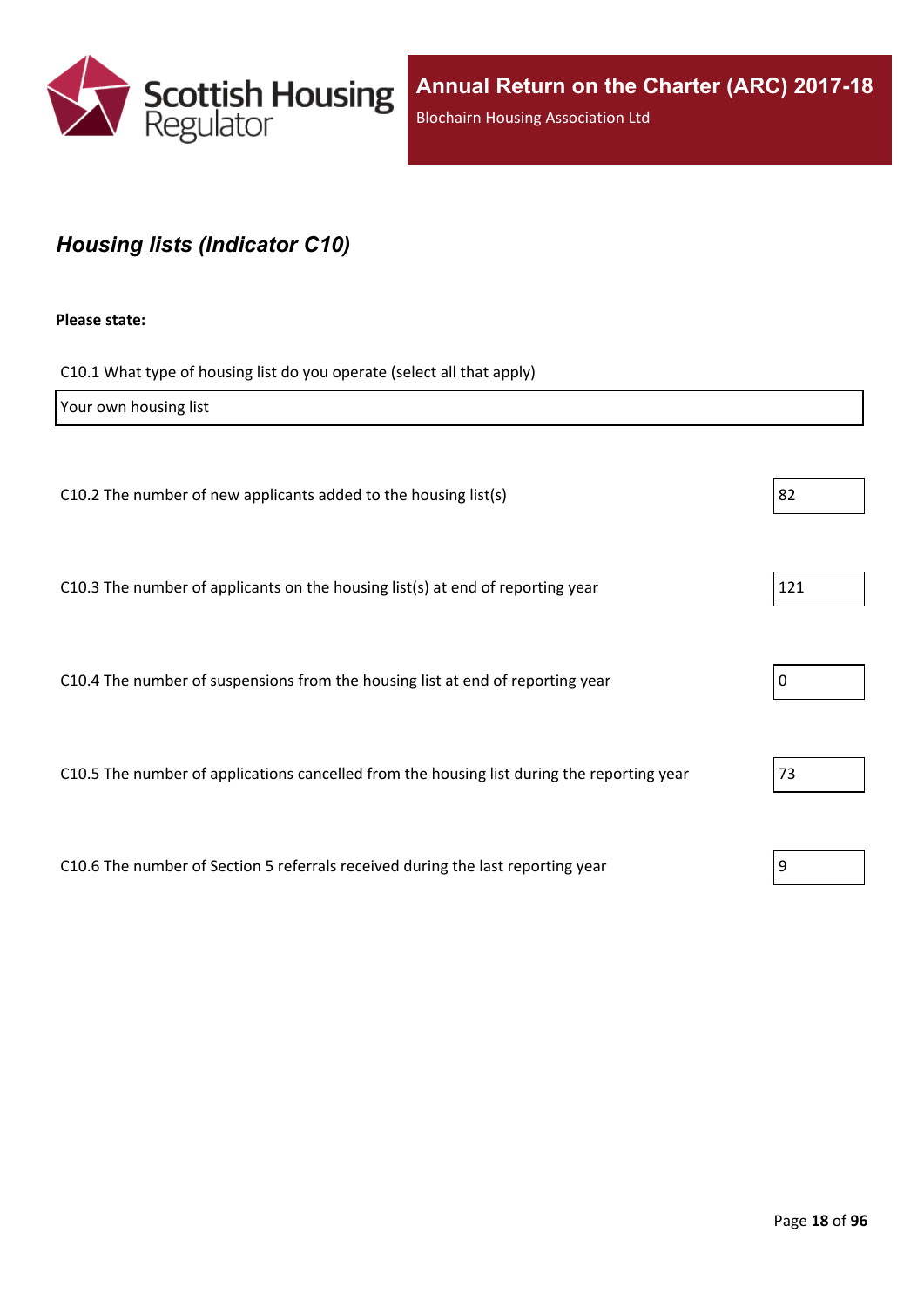

**Annual Return on the Charter (ARC) 2017-18** Blochairn Housing Association Ltd

#### <span id="page-18-0"></span>*Stock*

The information you give us here will allow us to build a profile of your stock and your average weekly rents.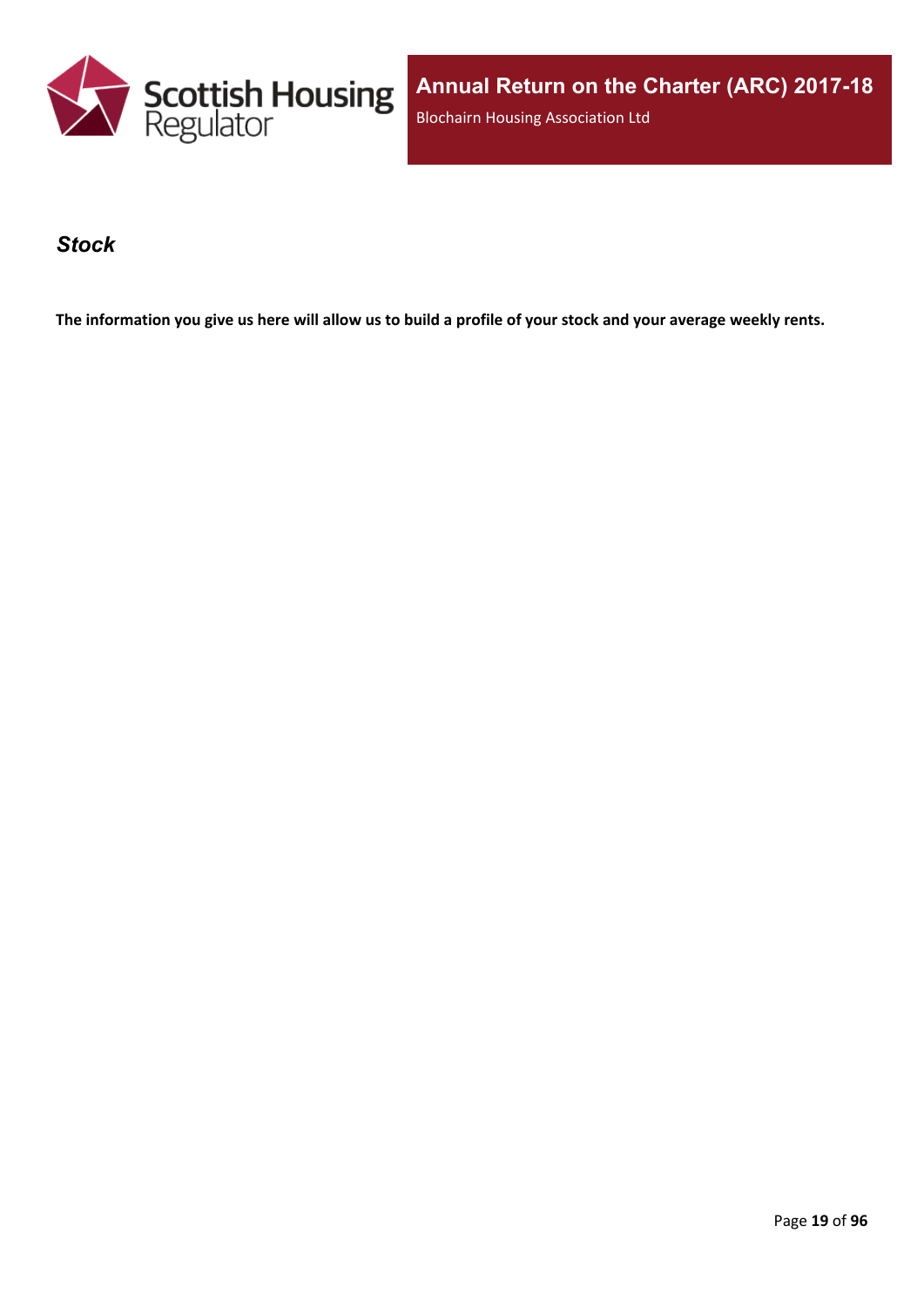

## <span id="page-19-0"></span>*The landlord's wholly owned stock (Indicator C14)*

**Self contained dwellings are properties where the household has exclusive use of WC, bathroom and kitchen facilities contained within the property.**

**Non-self contained units/bedspaces are properties where WC, bathroom or kitchen facilities are communal or shared.**

**Non-housing units are properties that could be used for respite care; commercial activities; office space.** Please note, parts (a), (b) and (c) of indicator C14 are located at the 'Organisation details' section on the Portal and are not included in the ARC return itself. Further information on this is available in the FAQs at the 'Help & **Guidance' section.**

**Please state:**

|                                                   |                                                                            | Of the<br>stock at<br>year end: |                  |                   |           |                                            |             |
|---------------------------------------------------|----------------------------------------------------------------------------|---------------------------------|------------------|-------------------|-----------|--------------------------------------------|-------------|
|                                                   |                                                                            | (d) Low<br>Demand               |                  | (e)<br>unlettable |           | (f) used for<br>temporary<br>accommodation |             |
| For the<br>landlord's<br>wholly<br>owned<br>stock | C14.1 The<br>number of<br>self-<br>contained<br>units                      | 0                               |                  | $\mathbf 0$       |           | $\mathbf 0$                                |             |
|                                                   | C14.2 The<br>number of<br>non self-<br>contained<br>units $/$<br>bedspaces | $\mathbf 0$                     | $\boldsymbol{0}$ | $\boldsymbol{0}$  | $\pmb{0}$ | $\mathbf 0$                                | $\mathbf 0$ |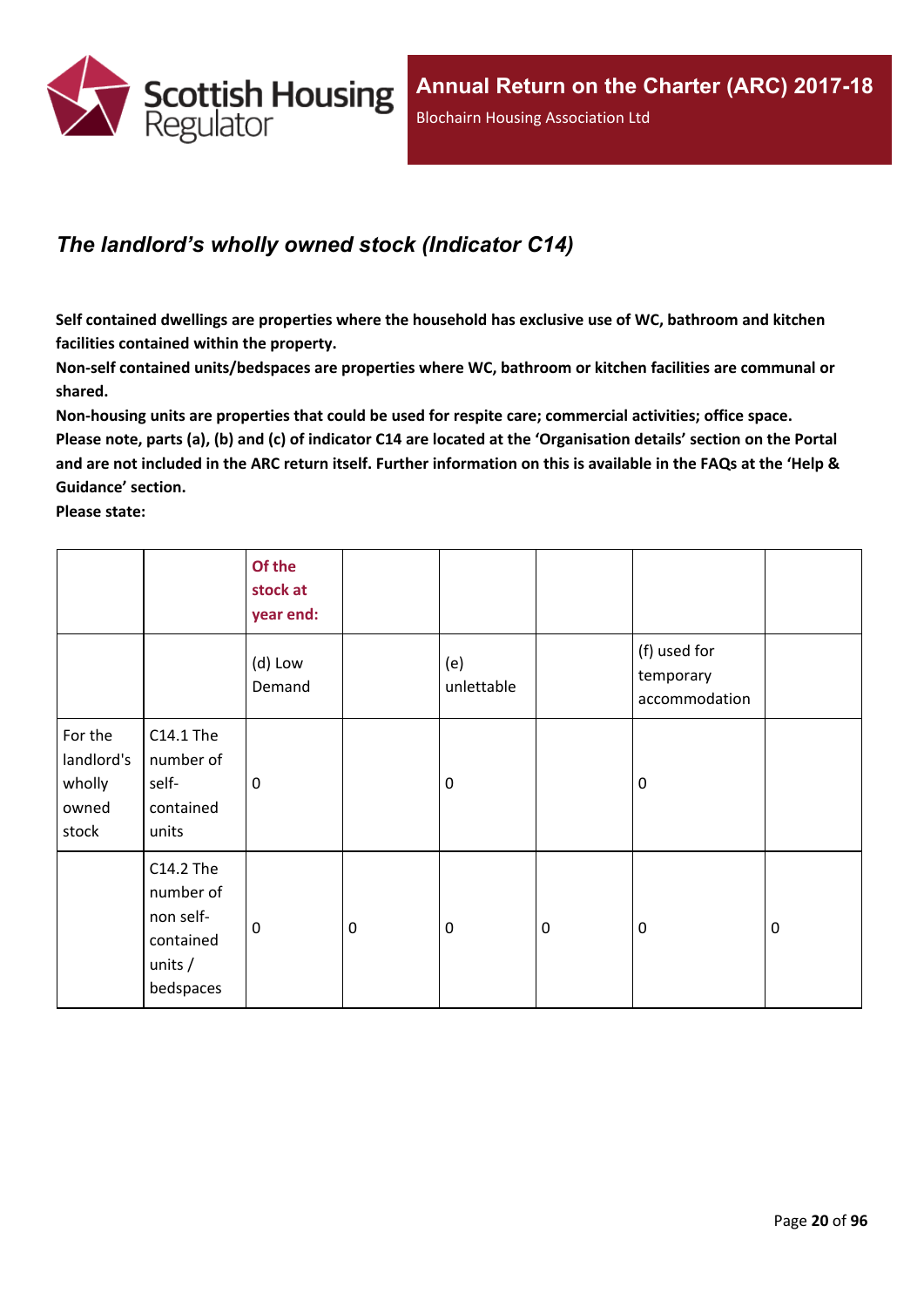

## <span id="page-20-0"></span>*Stock by house types, apartment sizes and average weekly rents (Indicator C17)*

The stock by type and apartment size reported in this indicator are wholly owned by the landlord and should **match the totals provided at C14.**

The average weekly rent in this indicator includes service or other charges and is calculated for lettable stock only. **For all wholly owned stock, please state:**

| C17 Stock<br>by type,<br>apartment<br>size and<br>rent | House          | High rise   | Tenement       | 4 in a block   | Other flat<br>/ maisonett<br>e | Total       | Nos. of<br>lettable<br>units | Average<br>weekly rent<br>$\pmb{\mathsf{f}}$ |
|--------------------------------------------------------|----------------|-------------|----------------|----------------|--------------------------------|-------------|------------------------------|----------------------------------------------|
| 1 Apt                                                  | $\overline{0}$ | $\mathbf 0$ | 0              | $\mathbf 0$    | $\mathbf 0$                    | $\mathbf 0$ | 0                            |                                              |
| 2 Apt                                                  | $\overline{0}$ | $\mathbf 0$ | 51             | $\overline{2}$ | 4                              | 57          | 57                           | 58.31                                        |
| 3 Apt                                                  | $\overline{0}$ | $\mathbf 0$ | 123            | 20             | 13                             | 156         | 156                          | 71.41                                        |
| 4 Apt                                                  | $\overline{4}$ | $\mathbf 0$ | 51             | $\mathbf 0$    | 9                              | 64          | 64                           | 79.63                                        |
| $5$ Apt +                                              | $6\,$          | $\mathbf 0$ | $\overline{2}$ | $\mathbf 0$    | $\mathbf 0$                    | 8           | 8                            | 104.53                                       |
| <b>Total SC</b>                                        | 10             | $\mathbf 0$ | 227            | 22             | 26                             | 285         | 285                          | 71.57                                        |

Number of lettable non self contained units at year end  $\vert 0 \vert$ 

Number of lettable non self contained bed spaces at year end

Average weekly rent charge per bed space for the reporting year



| 0 |  |  |  |
|---|--|--|--|
|   |  |  |  |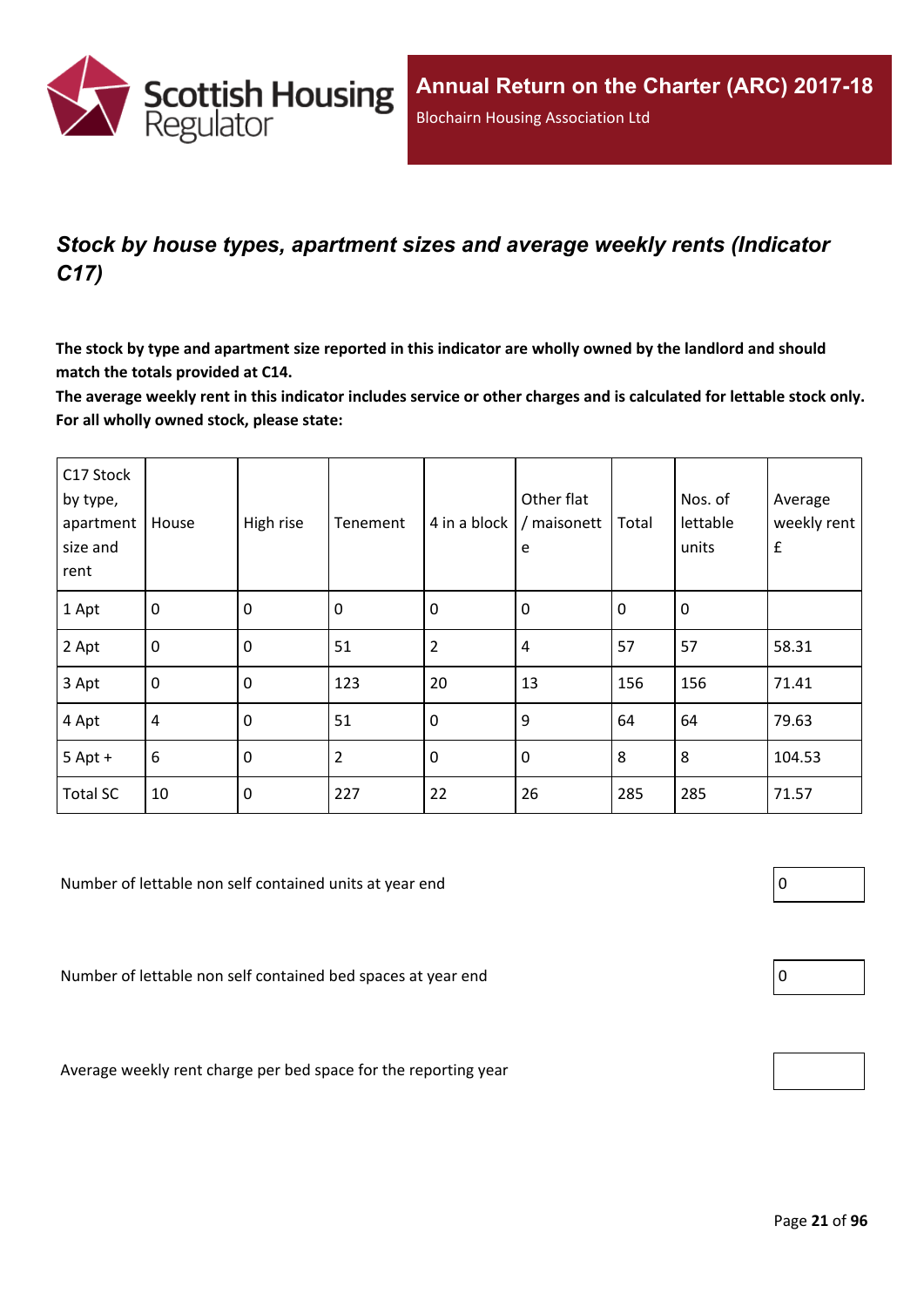

## <span id="page-21-0"></span>*The number of self-contained and non self-contained units and bedspaces, at the year end by age band (Indicator C19)*

The stock by age band reported in this indicator are wholly owned by the landlord and should match the totals **provided at C14.**

**For all wholly owned stock, please state:**

|                                                   | (a)<br>pre-<br>1919 | (b)<br>1919<br>1944 | (c)<br>1945<br>$\overline{\phantom{a}}$<br>1964 | (d)<br>1965<br>1982 | (e)<br>1983<br>2002 | (f)<br>Post-<br>2002 | Total |
|---------------------------------------------------|---------------------|---------------------|-------------------------------------------------|---------------------|---------------------|----------------------|-------|
| C19.1 The number of self-contained units          | 0                   | 171                 | l 0                                             | 0                   | 44                  | 70                   | 285   |
| C19.2 The number of non self-contained units      | -0                  | 0                   | l 0                                             | 0                   | $\Omega$            | 0                    | l 0   |
| C19.2 The number of non self-contained bed spaces | -0                  | 0                   | l 0                                             | 0                   | 0                   | 0                    | l 0   |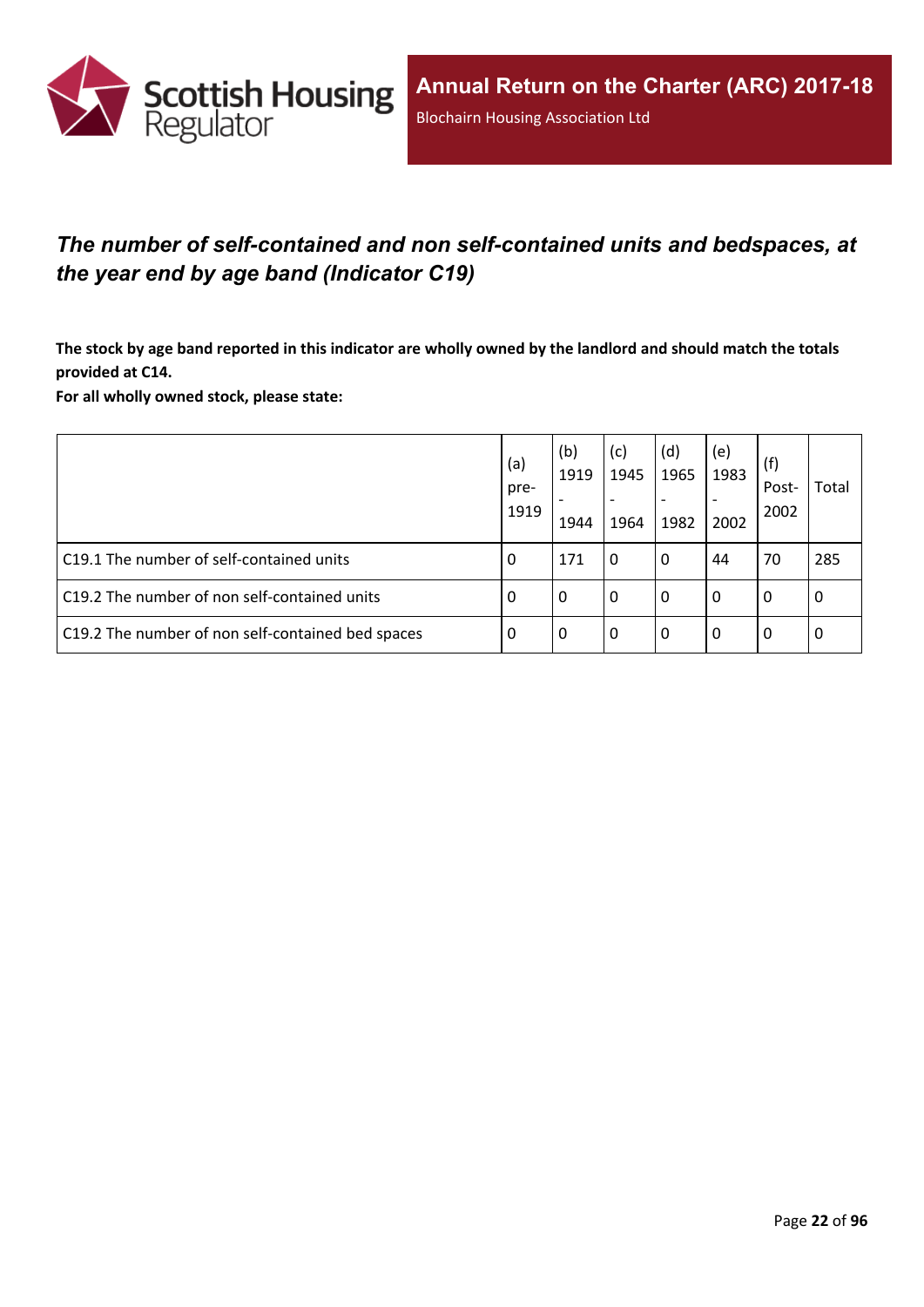

## <span id="page-22-0"></span>*The number of self-contained properties void at the year end and of those, the number that have been void for more than six months (Indicator C20)*

**Please state the number of self-contained properties that:**

C20.1 were void at the year end

Г

C20.2 have been void for more than six months  $\vert 0 \rangle$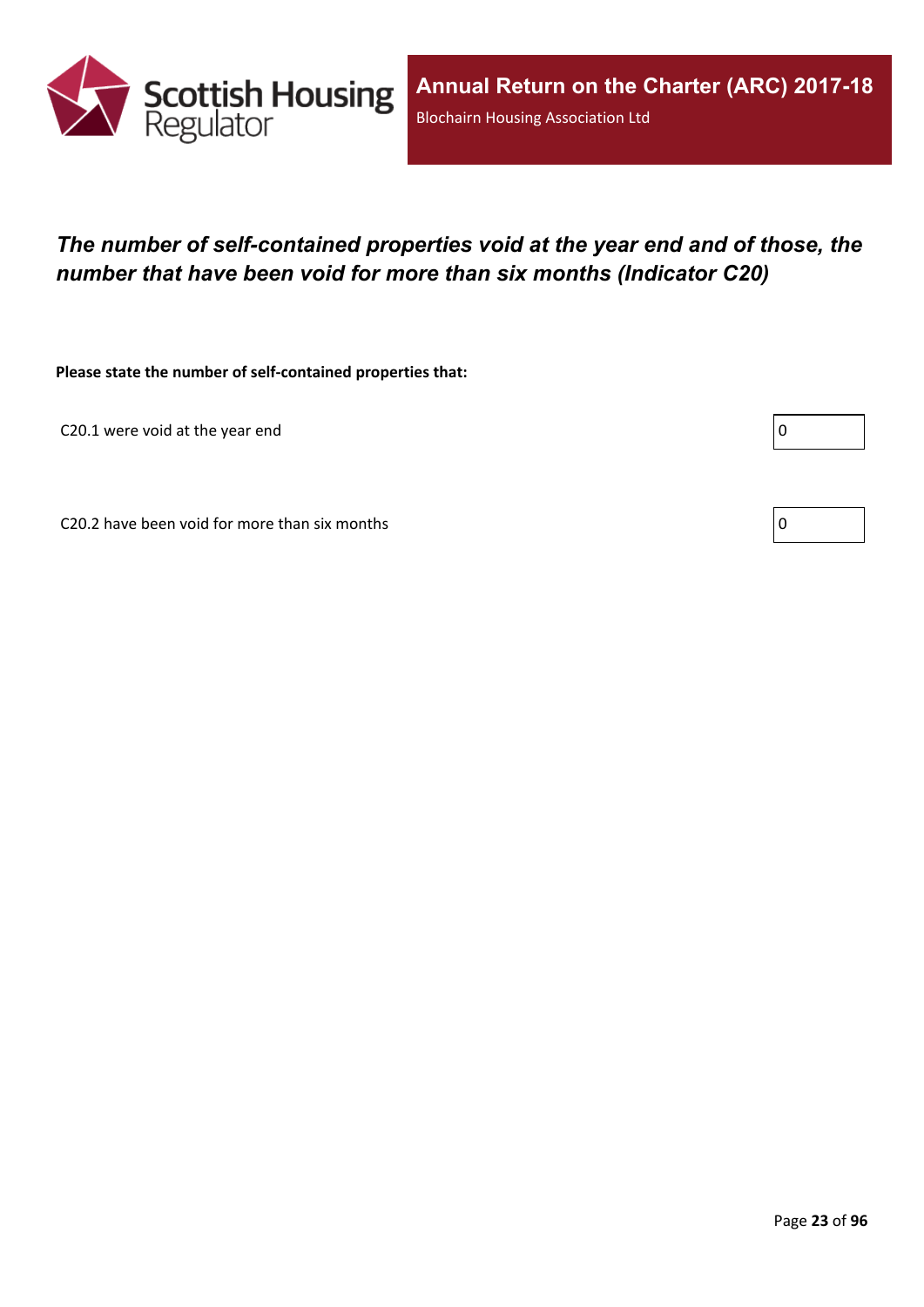

## <span id="page-23-0"></span>*Development programme – New units and value (excluding Scottish Government funded developments) (Indicator C32)*

**Please state:**

|                       | in the current reporting year |                          |                         |
|-----------------------|-------------------------------|--------------------------|-------------------------|
|                       | Social letting                | Midmarket / market rents | Low cost home ownership |
| C32.1.1 RSL           | u                             | υ                        | ∣U                      |
| C32.1.2<br>subsidiary | 0                             | υ                        | O                       |

|                       | projected for the next<br>reporting year |                          |                         |
|-----------------------|------------------------------------------|--------------------------|-------------------------|
|                       | Social letting                           | Midmarket / market rents | Low cost home ownership |
| C32.1.1 RSL           | 0                                        | J.                       | 0                       |
| C32.1.2<br>subsidiary | 0                                        | 0                        | 0                       |

|                       | projected for the following<br>year |                          |                         |
|-----------------------|-------------------------------------|--------------------------|-------------------------|
|                       | Social letting                      | Midmarket / market rents | Low cost home ownership |
| C32.1.1 RSL           | υ                                   | -U                       | 0                       |
| C32.1.2<br>subsidiary | 0                                   | -0                       | 0                       |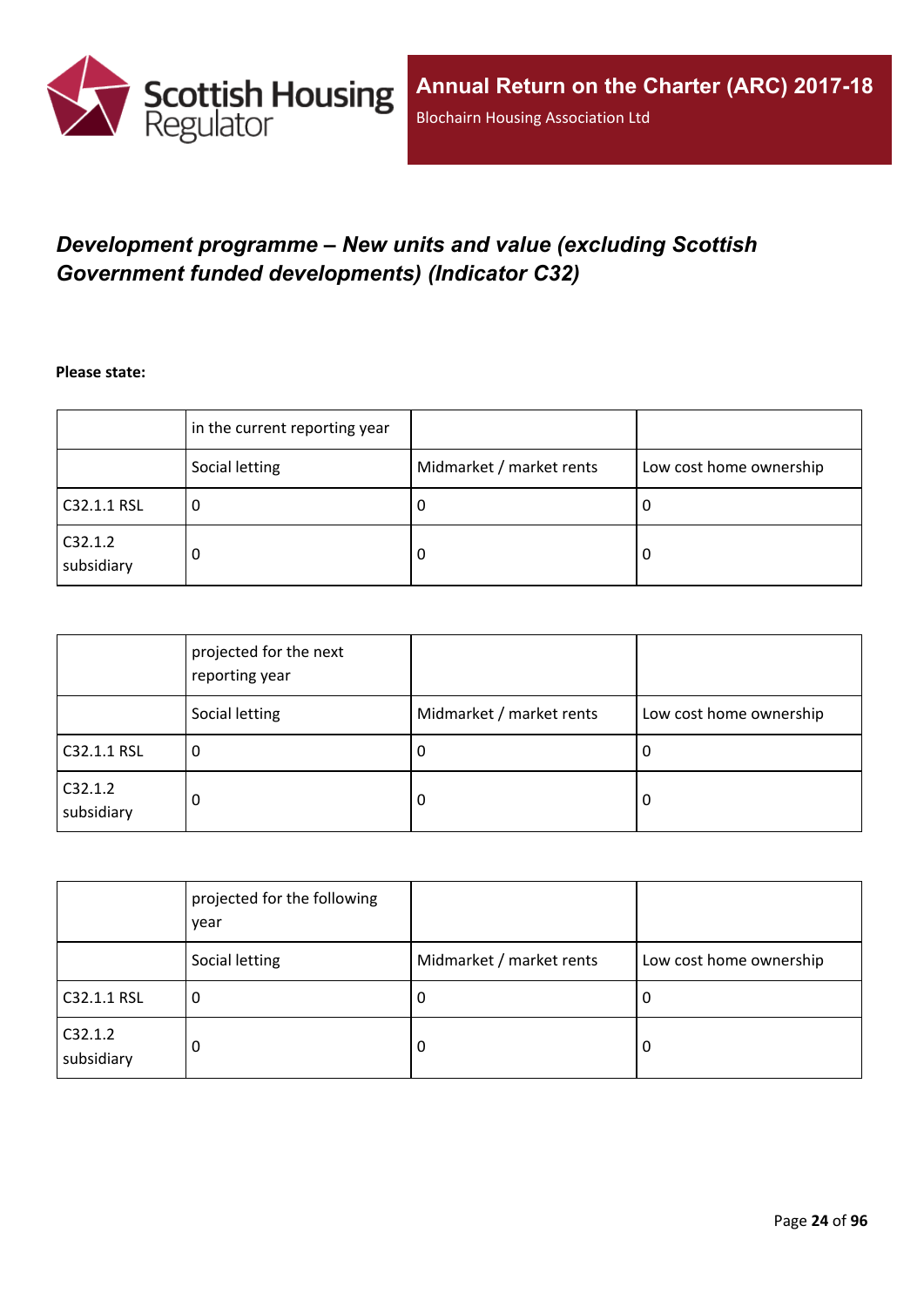

Blochairn Housing Association Ltd

|                                                     | in the current reporting year | projected for the next<br>reporting year | projected for the following<br>year |  |
|-----------------------------------------------------|-------------------------------|------------------------------------------|-------------------------------------|--|
| C32.2.1 funded<br>through own<br>cash / reserves    | 0                             | 0                                        | 0                                   |  |
| C32.2.2 funded<br>through private<br>finance        | 0                             | 0                                        | 0                                   |  |
| C32.2.3 funded<br>through other<br>grants / sources | 0                             | $\Omega$                                 | 0                                   |  |
| C32.2.4 funded<br>through sales                     | 0                             | 0                                        | 0                                   |  |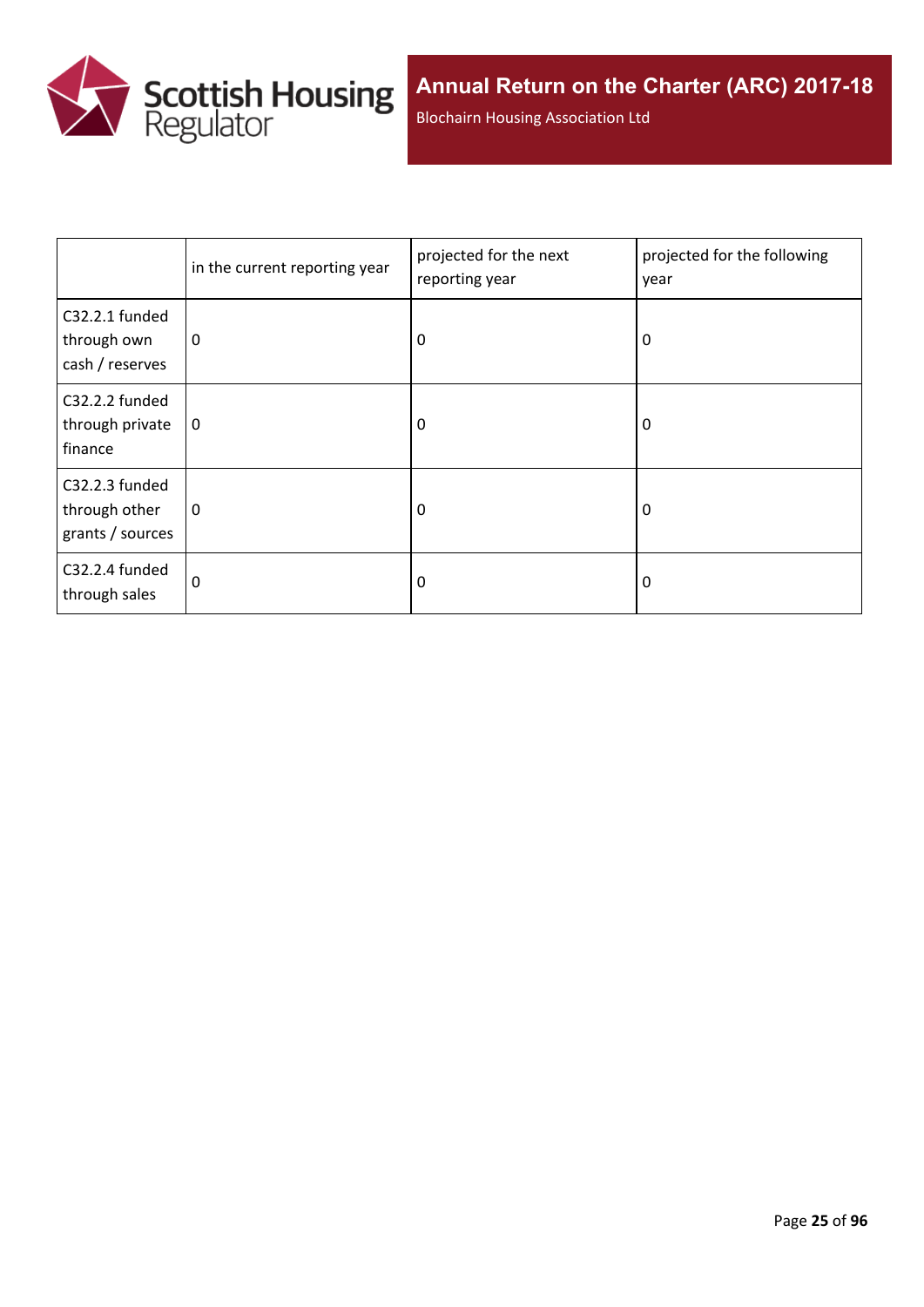

## <span id="page-25-0"></span>*Comments (Social landlord contextual information)*

Please use the comment field below to tell the regulator about any exceptional circumstances regards the figures **supplied in the "Social landlord contextual information" section.**

Staff sickness statistics relate to the calendar year 1 January - 31 December 2017. There has been one day lost through sickness between 1 January - 31 March 2018.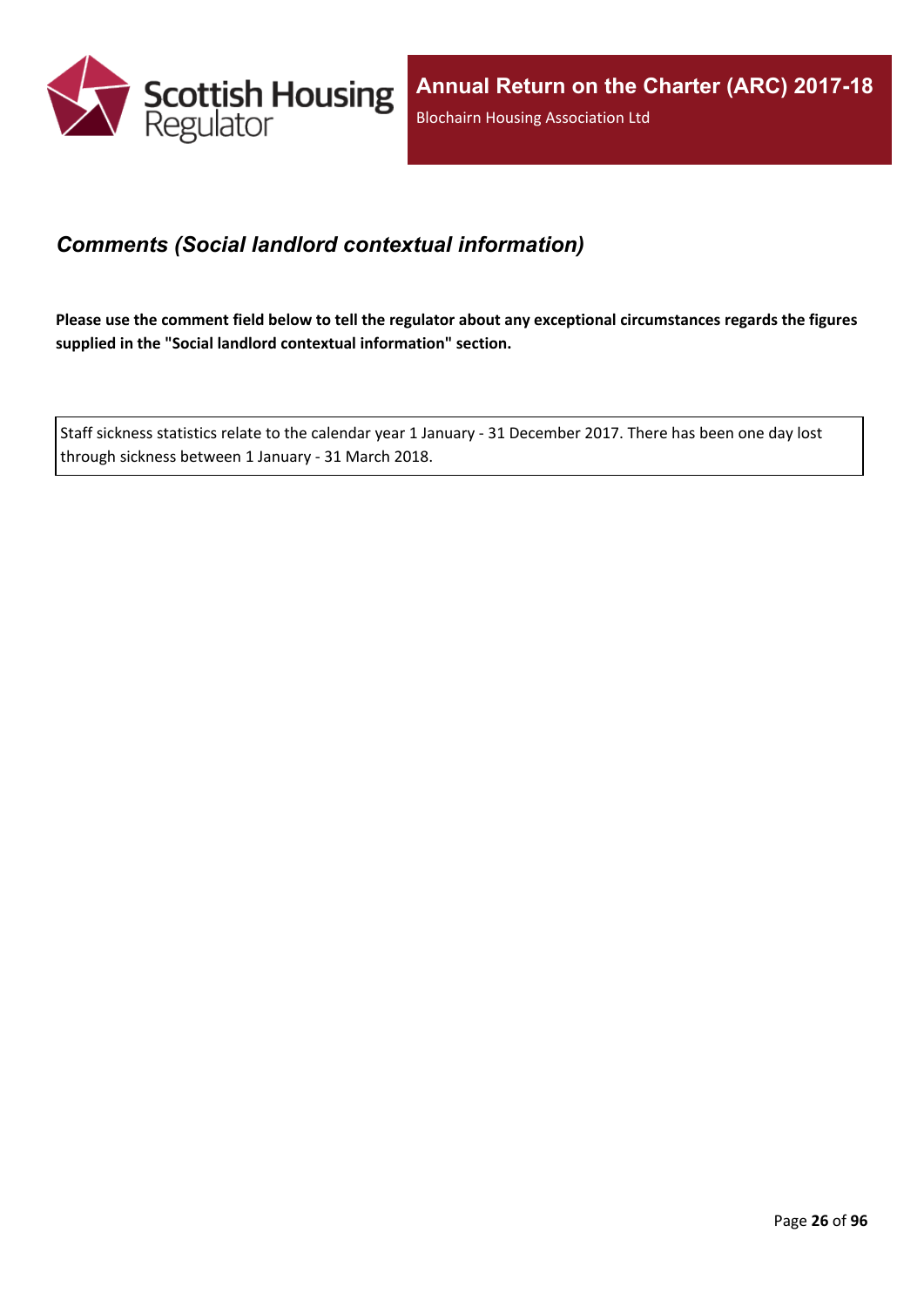

**Annual Return on the Charter (ARC) 2017-18** Blochairn Housing Association Ltd

### <span id="page-26-0"></span>*Overall satisfaction*

The information you give us here will tell us how satisfied your tenants are with the overall service you provide.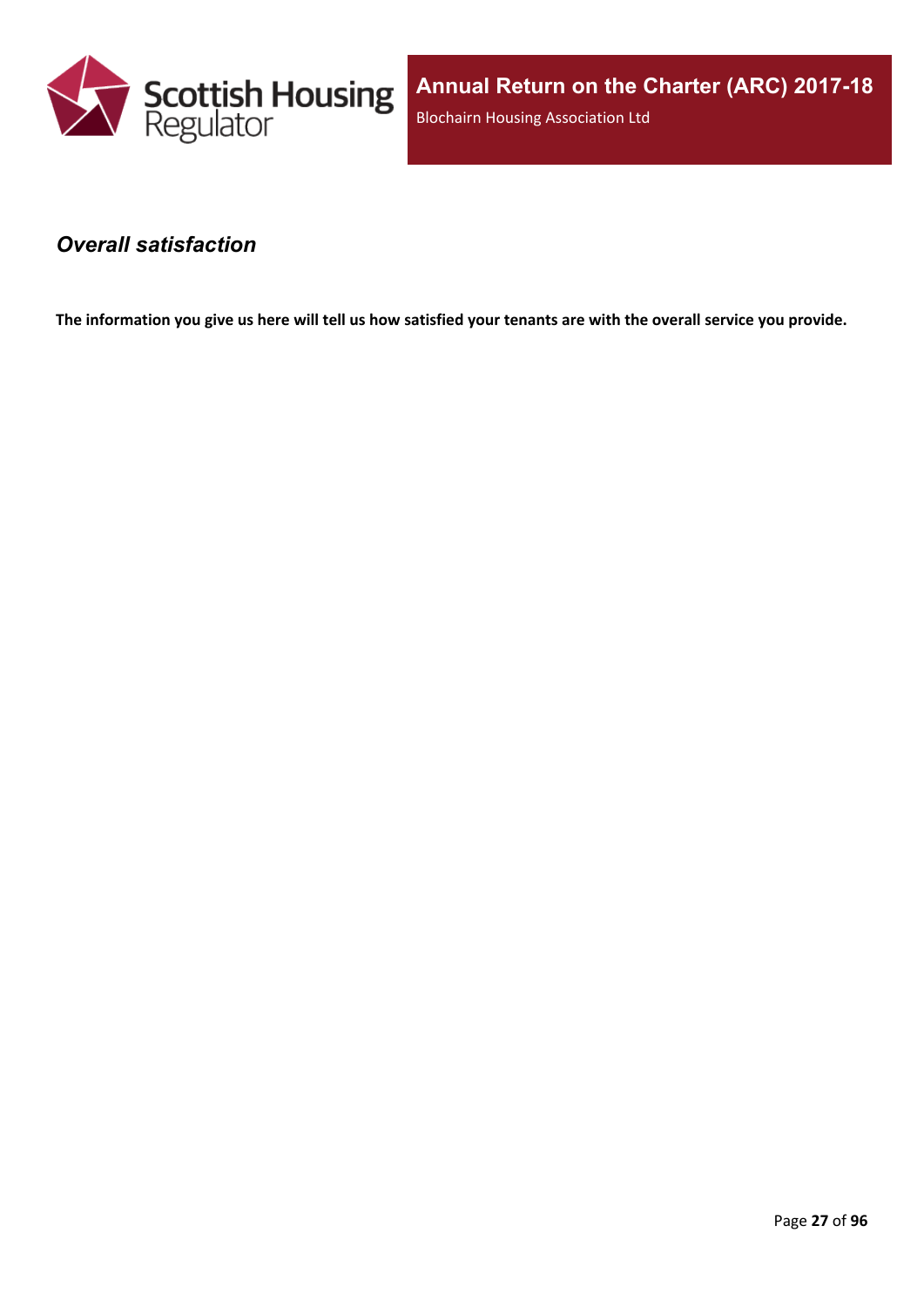

## <span id="page-27-0"></span>*Percentage of tenants satisfied with the overall service provided by their landlord (Indicator 1)*

**1.1 In relation to the overall tenant satisfaction survey carried out, please state:**

| 1.1.1 the number of tenants who were surveyed   | 170           |
|-------------------------------------------------|---------------|
|                                                 |               |
| 1.1.2 the fieldwork dates of the survey         | November 2017 |
|                                                 |               |
| 1.1.3 the method(s) of administering the survey |               |

| Post         |
|--------------|
| Telephone    |
| Face-to-Face |

| 1.2 In relation to the tenant satisfaction question on overall services, please state the number of<br>tenants who responded: |    |  |  |
|-------------------------------------------------------------------------------------------------------------------------------|----|--|--|
| 109<br>1.2.1 very satisfied                                                                                                   |    |  |  |
|                                                                                                                               |    |  |  |
| 1.2.2 fairly satisfied                                                                                                        | 46 |  |  |
|                                                                                                                               |    |  |  |
| 1.2.3 neither satisfied nor dissatisfied                                                                                      | 9  |  |  |
|                                                                                                                               |    |  |  |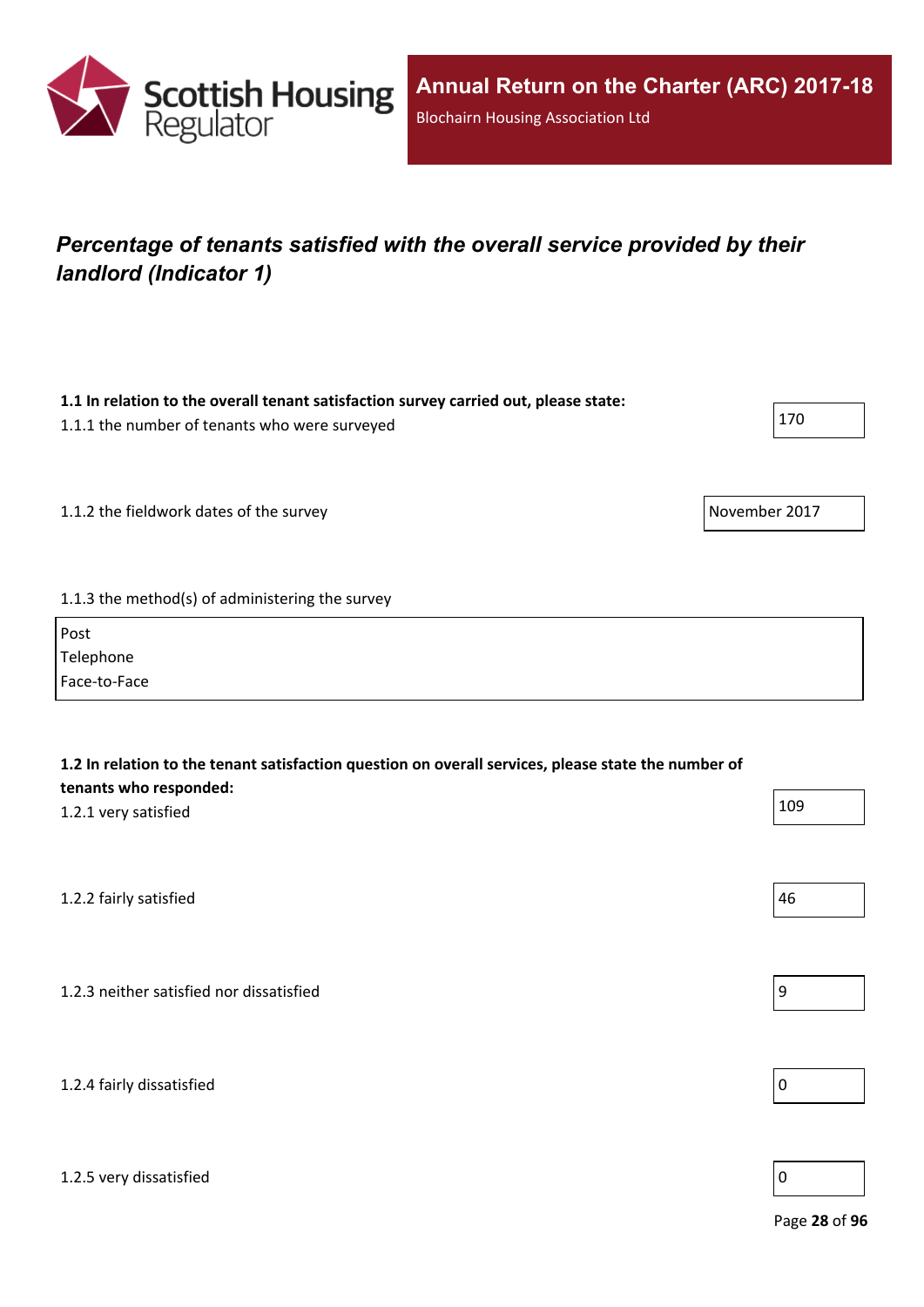

1.2.6 no opinion

164

| Percentage of tenants satisfied with the overall service provided by their landlord | 194.51 | % |
|-------------------------------------------------------------------------------------|--------|---|
| (Indicator 1)                                                                       |        |   |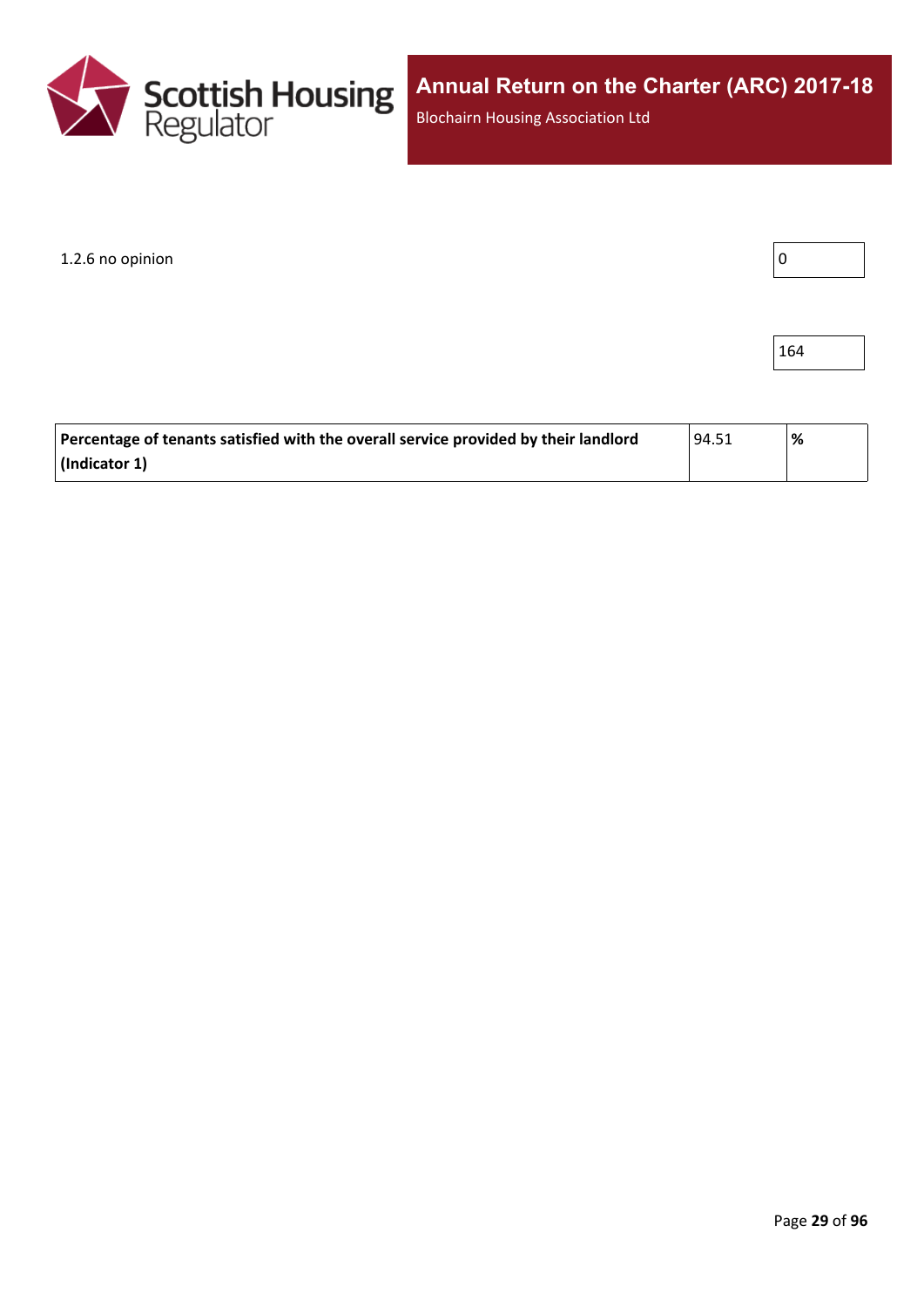

### <span id="page-29-0"></span>*Comments (Overall satisfaction)*

Please use the comment field below to tell the regulator about any exceptional circumstances regards the figures **supplied in the "Overall satisfaction" section.**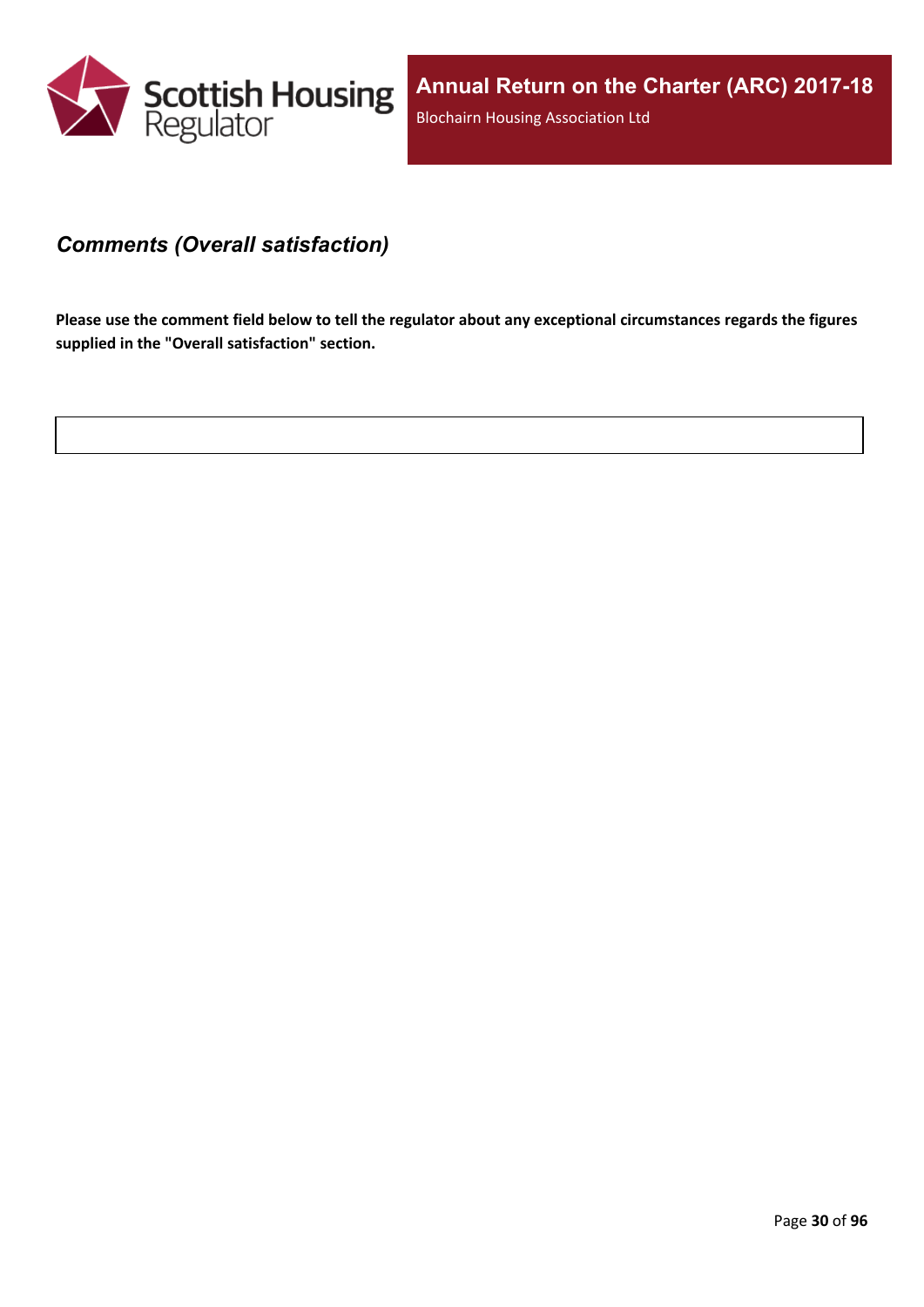

## <span id="page-30-0"></span>*The Customer/Landlord relationship*

The information you give us here will tell us about the relationships you have with your tenants and other service **users.**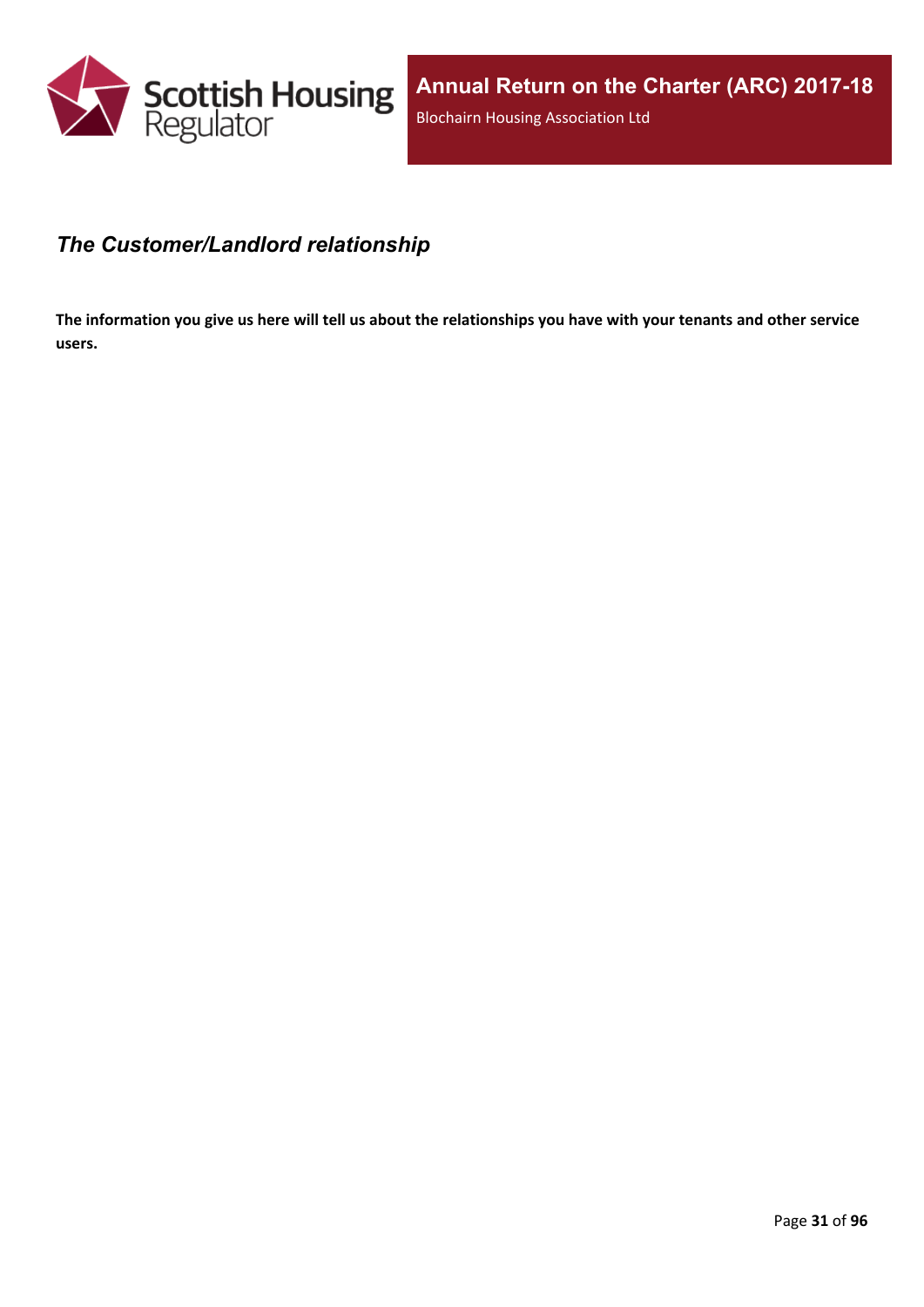

## <span id="page-31-0"></span>*Ethnic origins and disability details of service users, staff and for RSLs only, governing body members (Indicator 2)*

Ethnic origins are as based on The Scottish Government and General Register Office for Scotland official Ethnicity **Classification for Scottish Official Statistics. Disability is as defined under the Equality Act 2010. Please state:**

2.1 The ethnic origins of:

2.2 The number of people who consider themselves to have a disability by:

|       |                                                      | (a) staff   | (b) existing<br>tenants | (c) applicants<br>on housing list | (d) new tenants | (e) governing<br>body members |
|-------|------------------------------------------------------|-------------|-------------------------|-----------------------------------|-----------------|-------------------------------|
| 2.1.1 | <b>White (total)</b>                                 | 5           | 262                     | 82                                | 12              | $9\,$                         |
|       | (a) Scottish                                         | 5           | 237                     | 70                                | 12              | 8                             |
|       | (b) Other British                                    | $\mathbf 0$ | $\overline{2}$          | $\overline{2}$                    | $\mathbf 0$     | $\mathbf 0$                   |
|       | (c) Irish                                            | $\mathbf 0$ | 0                       | $\mathbf{1}$                      | $\pmb{0}$       | $\mathbf 0$                   |
|       | (d)<br>Gypsy/traveller                               | $\mathbf 0$ | 0                       | $\mathbf 0$                       | $\mathbf 0$     | $\mathbf 0$                   |
|       | (e) Polish                                           | $\mathbf 0$ | 12                      | 5                                 | $\pmb{0}$       | $\pmb{0}$                     |
|       | (f) any other<br>white backgroun $ 0$<br>d           |             | 11                      | $\overline{a}$                    | $\mathbf 0$     | $\mathbf{1}$                  |
| 2.1.2 | <b>Mixed or</b><br>multiple<br>ethnic backgrou<br>nd | $\mathbf 0$ | 4                       | $\mathbf 0$                       | $\mathbf 0$     | $\mathbf 0$                   |
|       | Asian, Asian                                         |             |                         |                                   |                 |                               |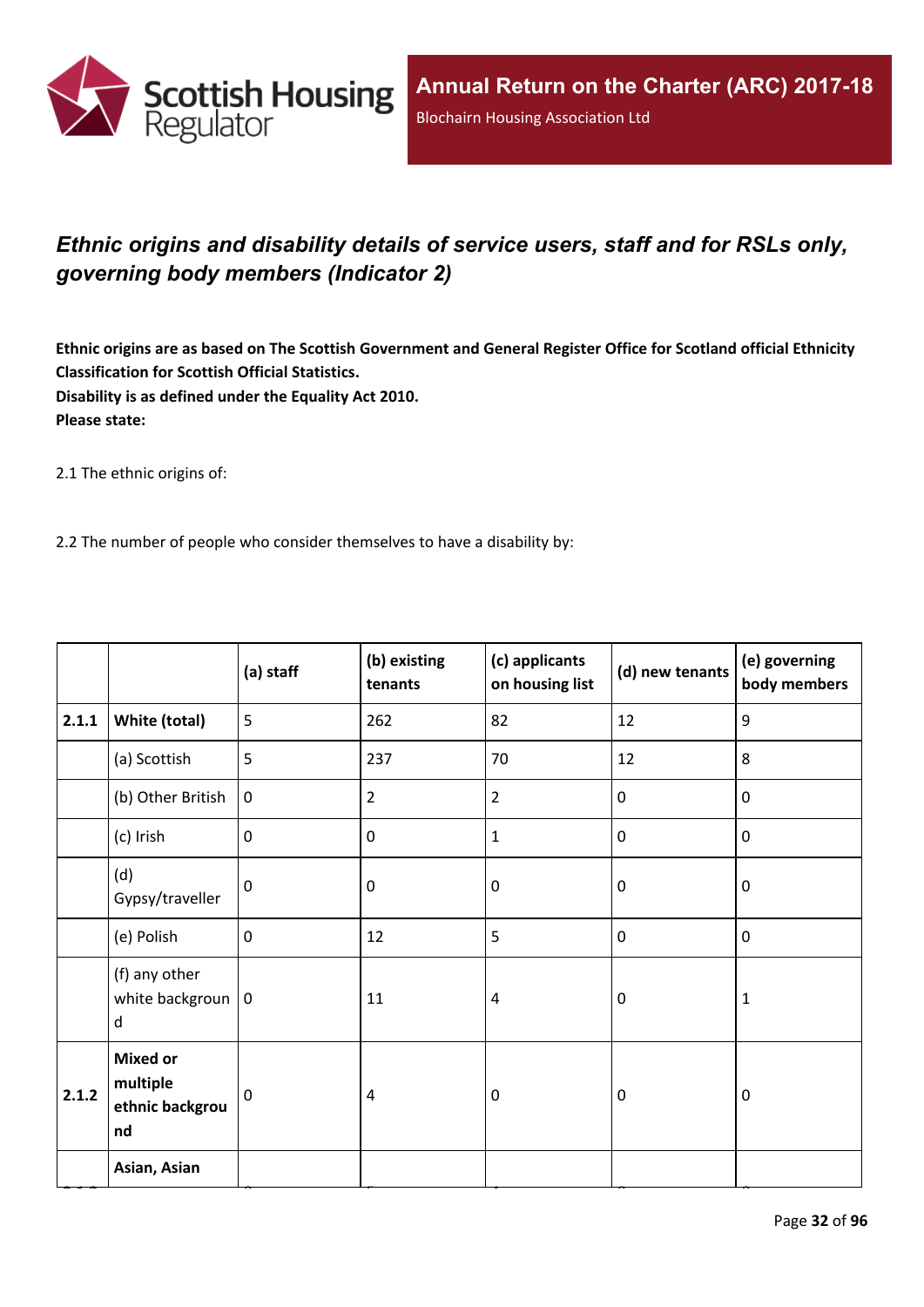

Blochairn Housing Association Ltd

|       | Scottish, Asian<br><b>British (total)</b>                               |                  |                |                  |                  |             |
|-------|-------------------------------------------------------------------------|------------------|----------------|------------------|------------------|-------------|
|       | (a) Indian                                                              | $\mathbf 0$      | $\mathbf{1}$   | $\pmb{0}$        | $\pmb{0}$        | $\pmb{0}$   |
|       | (b) Pakistani                                                           | $\boldsymbol{0}$ | $\pmb{0}$      | $\mathbf 1$      | $\pmb{0}$        | $\pmb{0}$   |
|       | (c) Bangladeshi                                                         | $\boldsymbol{0}$ | $\overline{2}$ | $\pmb{0}$        | $\pmb{0}$        | $\pmb{0}$   |
|       | (d) Chinese                                                             | $\mathbf 0$      | $\pmb{0}$      | $\mathbf 0$      | $\mathbf 0$      | $\pmb{0}$   |
|       | (e) Any other<br>Asian backgroun<br>$\sf d$                             | $\pmb{0}$        | $\overline{2}$ | $\overline{3}$   | $\boldsymbol{0}$ | $\pmb{0}$   |
| 2.1.4 | <b>Black, Black</b><br><b>Scottish, Black</b><br><b>British (total)</b> | $\pmb{0}$        | 12             | 27               | $\mathbf{1}$     | $\pmb{0}$   |
|       | (a) Caribbean                                                           | $\mathbf 0$      | $\pmb{0}$      | $\pmb{0}$        | $\pmb{0}$        | $\pmb{0}$   |
|       | (b) African                                                             | $\mathbf 0$      | 12             | 27               | $\mathbf{1}$     | $\pmb{0}$   |
|       | (c) Any other<br>black backgroun<br>d                                   | $\mathbf 0$      | $\pmb{0}$      | $\pmb{0}$        | $\boldsymbol{0}$ | $\pmb{0}$   |
| 2.1.5 | Other<br>ethnic backgrou<br>nd                                          | $\pmb{0}$        | $\overline{2}$ | 8                | $\boldsymbol{0}$ | $\mathbf 1$ |
|       | (a) Arab, Arab<br>Scottish or Arab<br>British                           | $\mathbf 0$      | $\overline{2}$ | $\mathbf 2$      | $\pmb{0}$        | $\mathbf 1$ |
|       | (b) any other<br>group                                                  | $\pmb{0}$        | $\pmb{0}$      | $\boldsymbol{6}$ | $\pmb{0}$        | $\pmb{0}$   |
| 2.1.6 | <b>Unknown</b>                                                          | $\pmb{0}$        | $\pmb{0}$      | $\pmb{0}$        | $\pmb{0}$        | $\pmb{0}$   |
| 2.1.7 | <b>Total</b>                                                            | 5                | 285            | 121              | 13               | $10\,$      |

| (a) staff | (b) existing<br>tenants | $\vert$ (c) applicants on<br>housing list | $\vert$ (d) new tenants $\vert$ . | $\vert$ (e) governing<br>body members |
|-----------|-------------------------|-------------------------------------------|-----------------------------------|---------------------------------------|
|           | 132                     | 39                                        |                                   |                                       |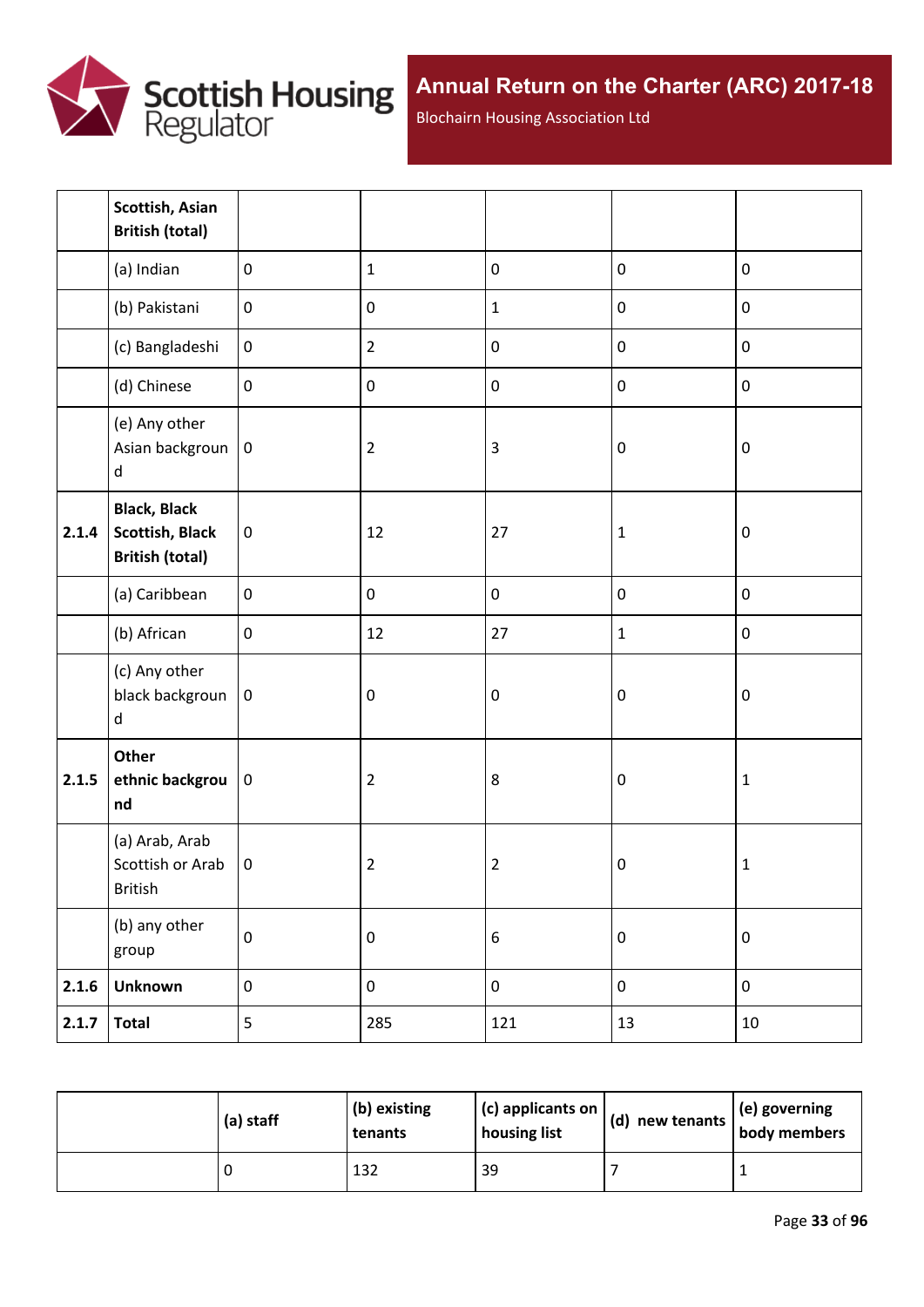

## <span id="page-33-0"></span>*Percentage of tenants who feel their landlord is good at keeping them informed about their services and decisions (Indicator 3)*

In relation to satisfaction with how well their landlord keeps tenants informed about their services, please state:

| 3.1 "How many tenants answered the question How good or poor do you feel your landlord is at<br>keeping you informed about their services and decisions?" | 164            |
|-----------------------------------------------------------------------------------------------------------------------------------------------------------|----------------|
| 3.2 Of the tenants who answered, how many said that their landlord was:<br>3.2.1 very good at keeping them informed                                       | 127            |
| 3.2.2 fairly good at keeping them informed                                                                                                                | 30             |
| 3.2.3 neither good nor poor at keeping them informed                                                                                                      | 5              |
| 3.2.4 fairly poor at keeping them informed                                                                                                                | $\overline{2}$ |
| 3.2.5 very poor at keeping them informed                                                                                                                  | $\pmb{0}$      |
|                                                                                                                                                           | 164            |

| Percentage of tenants who feel their landlord is good at keeping them informed about | 95.73 | % |
|--------------------------------------------------------------------------------------|-------|---|
| their services and decisions (Indicator 3)                                           |       |   |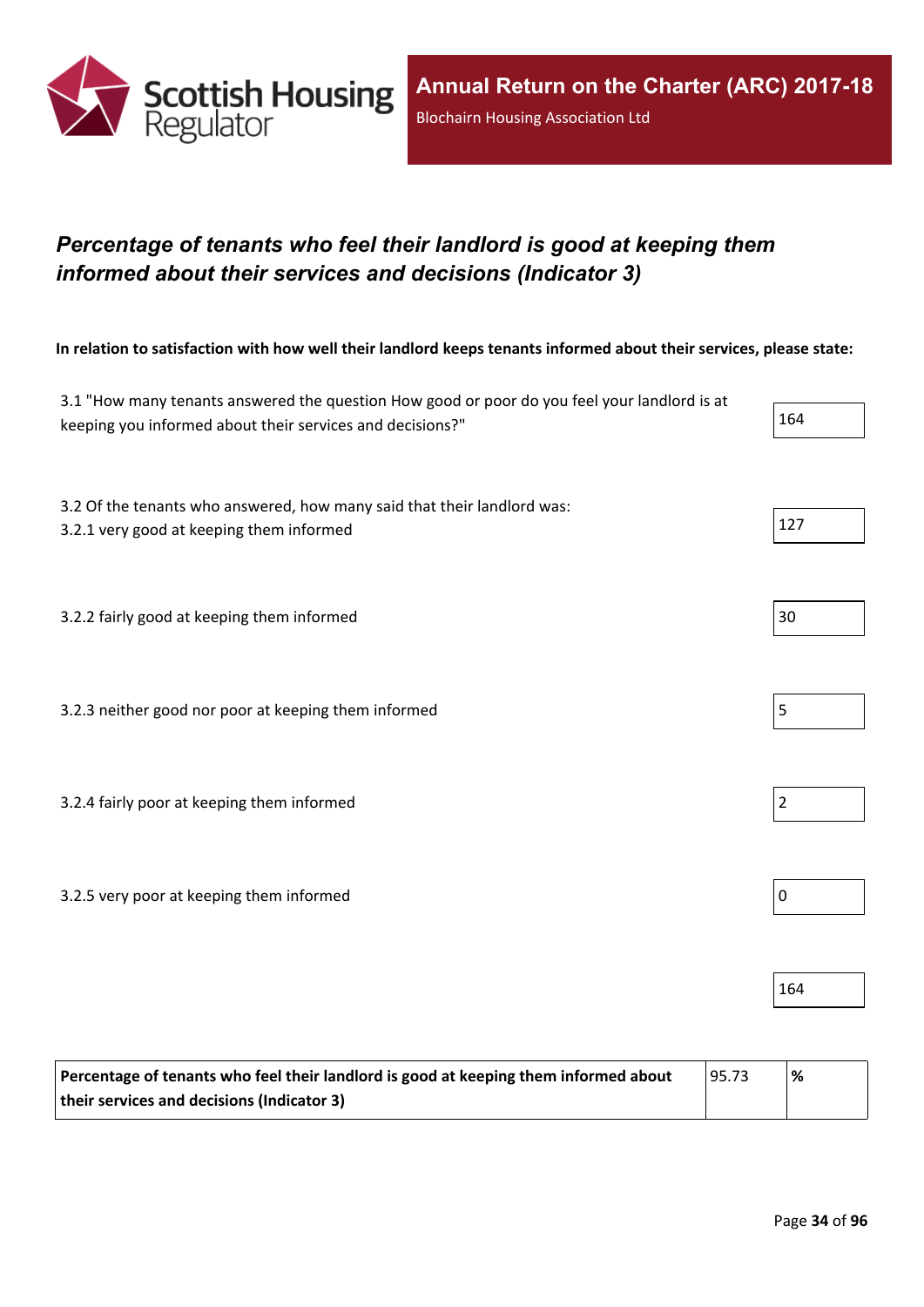

## <span id="page-34-0"></span>*Percentage of tenants satisfied with the opportunities given to them to participate in their landlord's decision making processes (Indicator 6)*

In relation to satisfaction with opportunities given to tenants to participate in their landlord's decision making **process, please state:**

| 6.1 "How many tenants answered the question How satisfied or dissatisfied are you with   |     |
|------------------------------------------------------------------------------------------|-----|
| opportunities given to you to participate in your landlord's decision making processes?" | 160 |

6.2 Of the tenants who answered, how many said that they were: 6.2.1 very satisfied and the set of the set of the set of the set of the set of the set of the set of the set of the set of the set of the set of the set of the set of the set of the set of the set of the set of the set of

6.2.2 fairly satisfied 56

6.2.3 neither satisfied nor dissatisfied 22

6.2.4 fairly dissatisfied  $\vert$  3

6.2.5 very dissatisfied and the set of the set of the set of the set of the set of the set of the set of the set of the set of the set of the set of the set of the set of the set of the set of the set of the set of the set

| Percentage of tenants satisfied with the opportunities given to them to participate in | 83.75 | '% |
|----------------------------------------------------------------------------------------|-------|----|
| their landlord's decision making processes (Indicator 6)                               |       |    |

160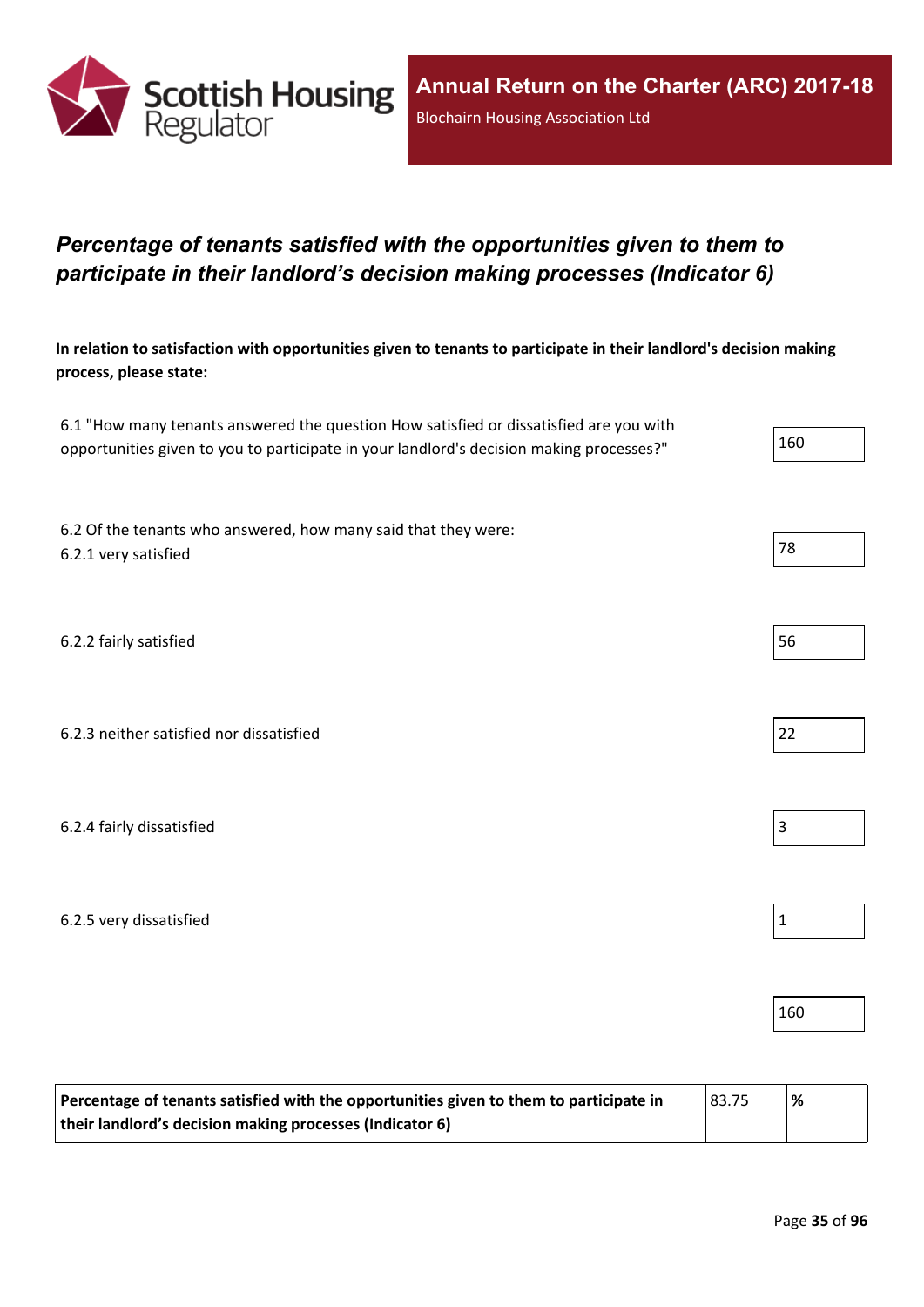

## <span id="page-35-0"></span>*Comments (The customer / landlord relationship)*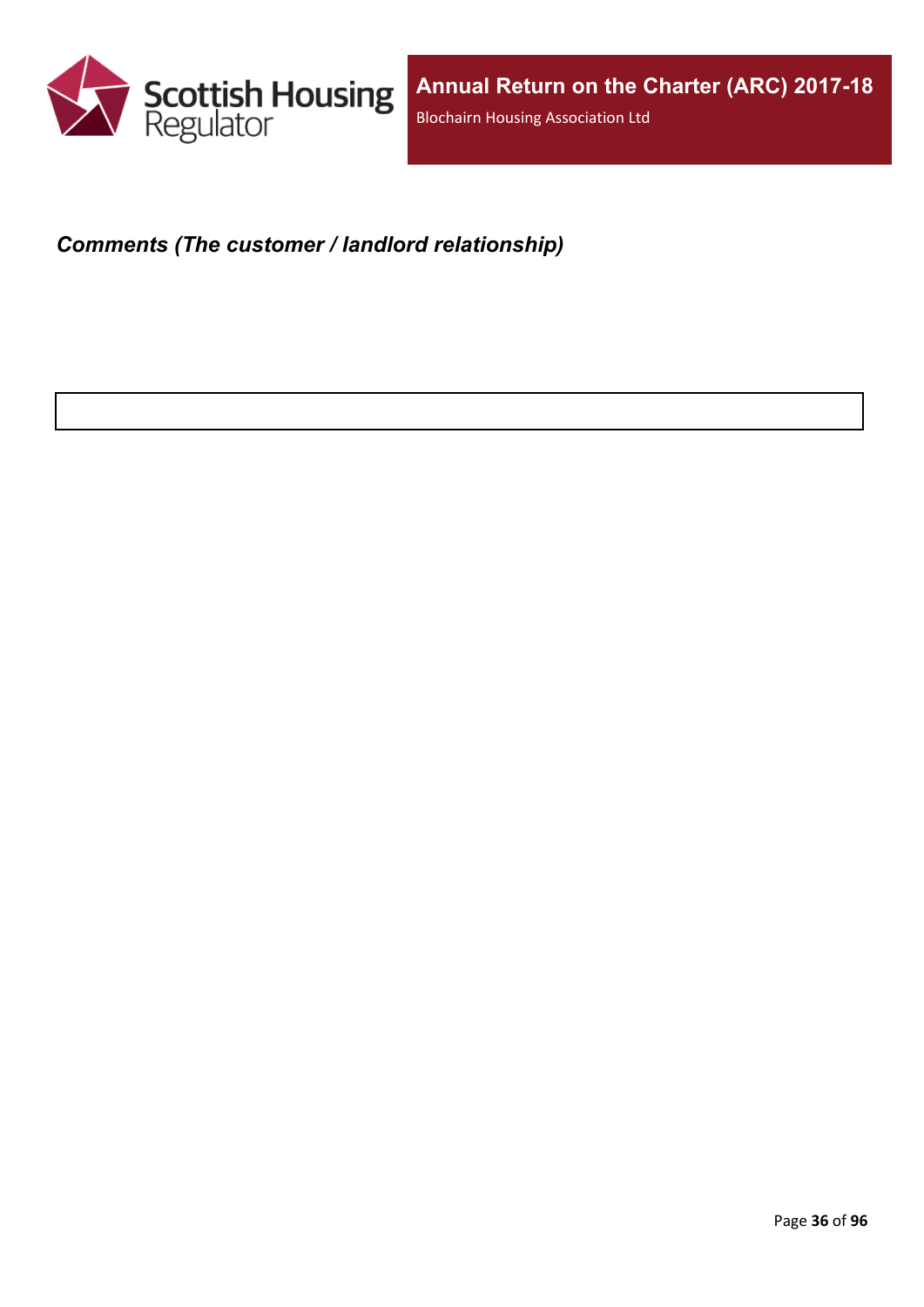

# *Housing Quality and Maintenance*

The information you give us here will tell us about the quality and energy efficiency of the housing you provide **and the repairs service you offer.**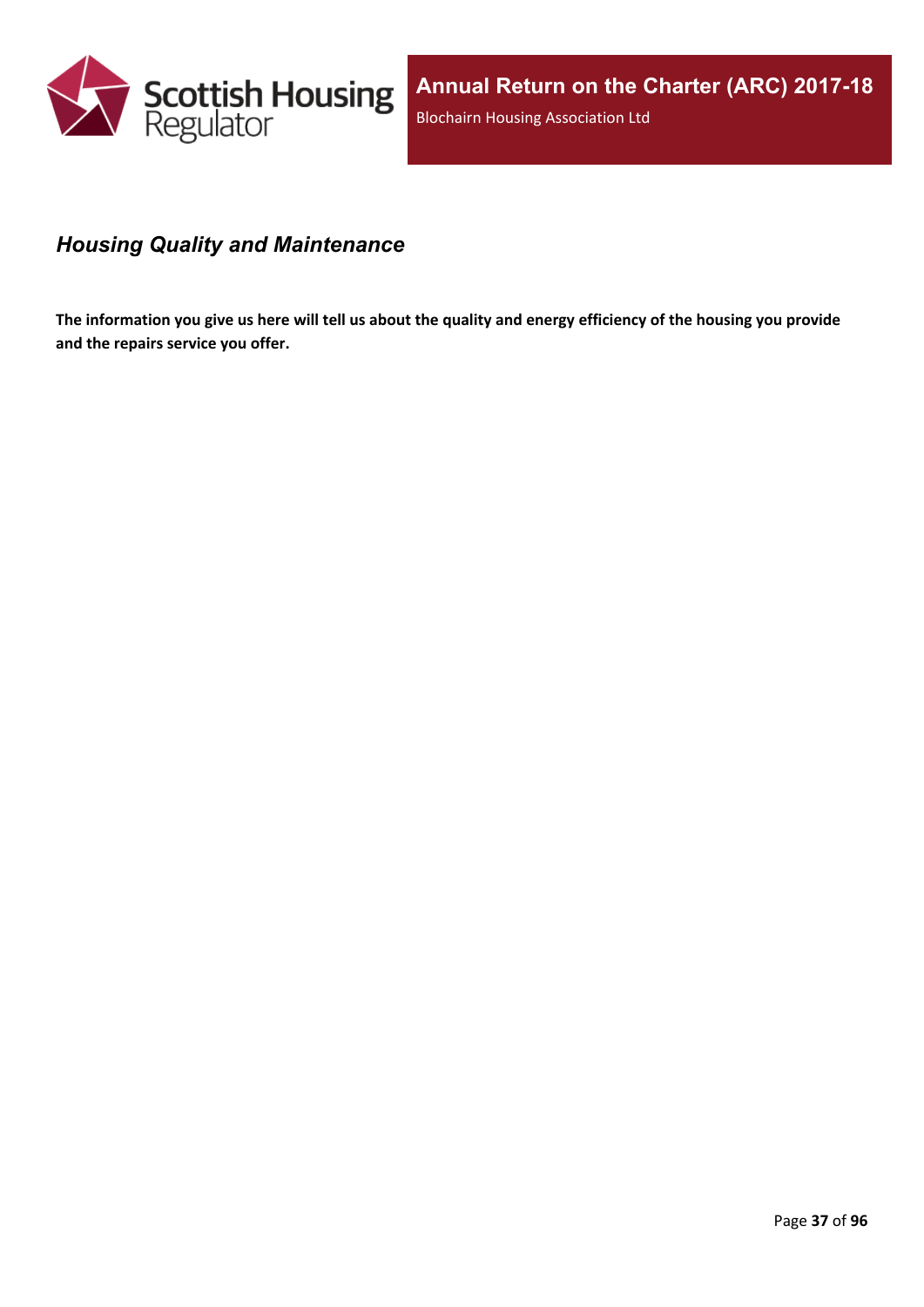

**Annual Return on the Charter (ARC) 2017-18** Blochairn Housing Association Ltd

### *Quality of Housing*

The information you give us here will tell us about the quality and energy efficiency of the housing you provide **and the repairs service you offer.**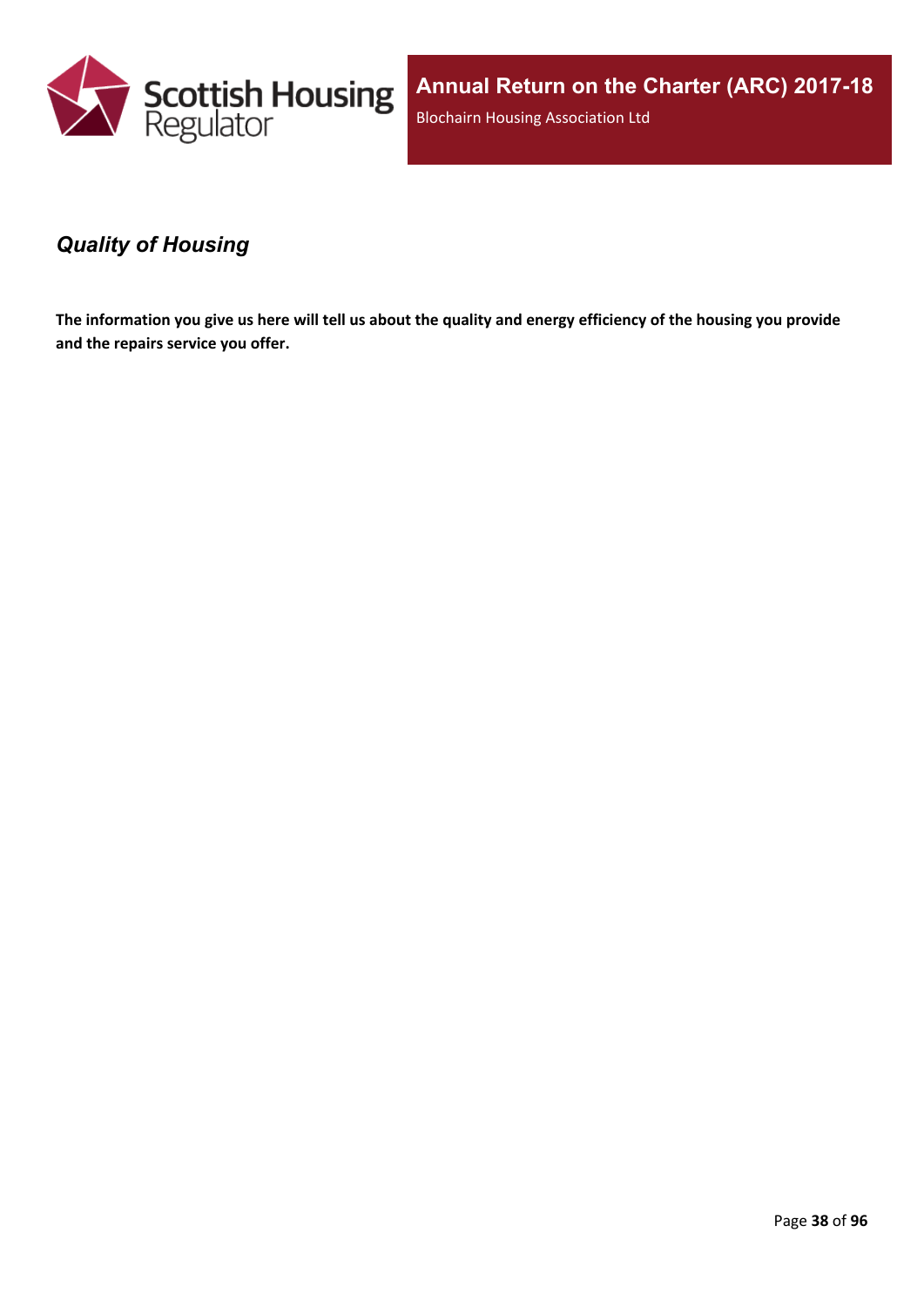

# *Scottish Housing Quality Standard (SHQS) – Stock condition survey information (Indicator C24)*

**Please state:**

| C24.1 The date your organisation's stock was last surveyed or assessed for compliance with $\overline{1}$ |            |
|-----------------------------------------------------------------------------------------------------------|------------|
| the SHQS                                                                                                  | April 2016 |
|                                                                                                           |            |

C24.2 What percentage of stock did your organisation fully assess for compliance in the last four years? 25

C24.3 The date of your next scheduled stock condition survey or assessment  $\vert$  May 2019

C24.4 What percentage of your organisation's stock will be fully assessed in the next survey 25

C24.5 How did your organisation use the survey data stated at C24.2 to establish how the stock complied overall with the SHQS

| QS confirmed all stock complies with SHQS. 15% surveyed in 2011 (excluding new build coming off site July 2011). |  |
|------------------------------------------------------------------------------------------------------------------|--|
| 25% surveyed in 2016 = 37% surveyed.                                                                             |  |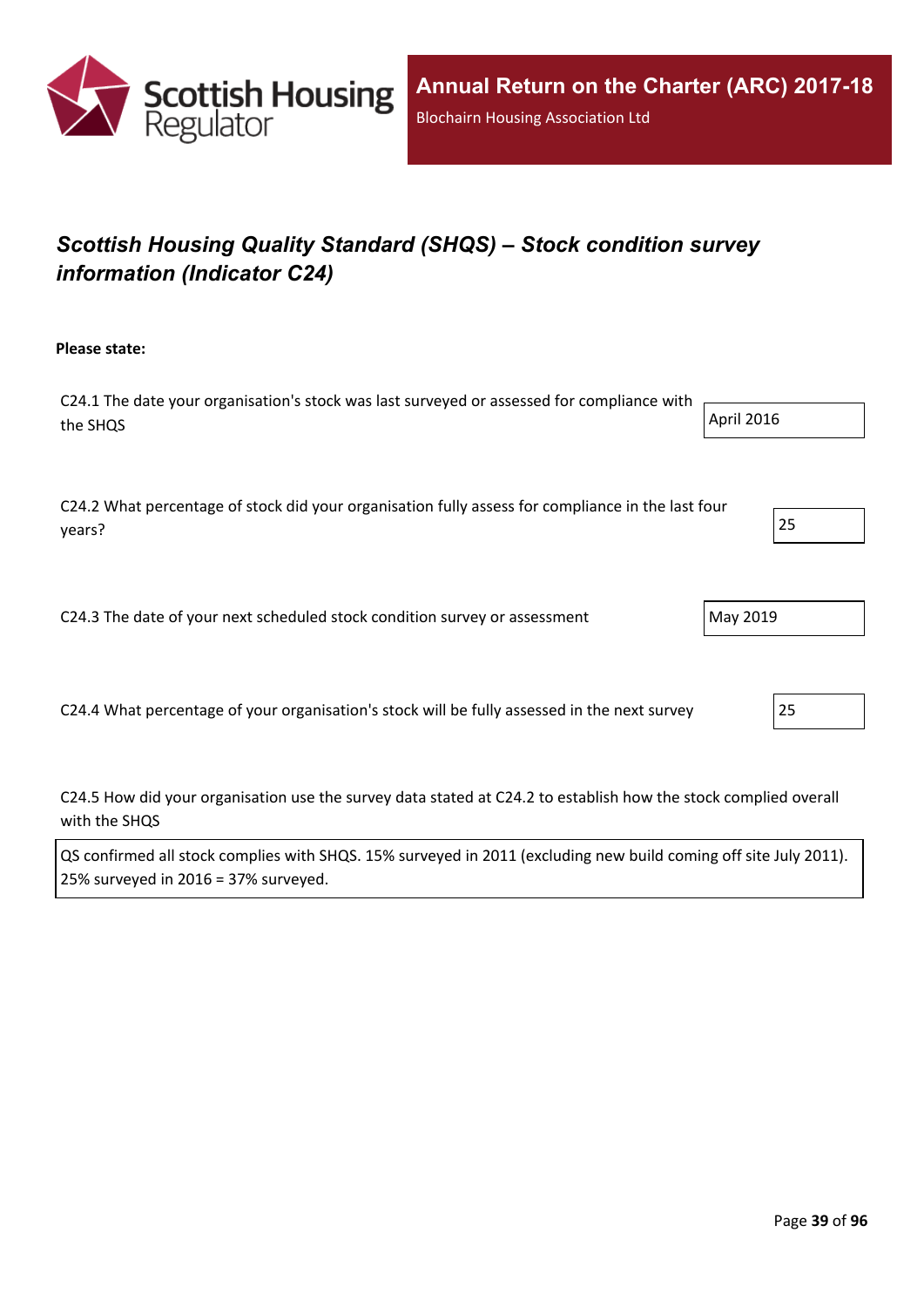

# *Scottish Housing Quality Standard (SHQS) – Stock summary (Indicator C25)*

**Please state:**

|                                                                    | End of the reporting<br>year | End of the next<br>reporting year |
|--------------------------------------------------------------------|------------------------------|-----------------------------------|
| C <sub>25.1</sub> Total self-contained stock                       | 285                          | 285                               |
| C25.2 Self-contained stock exempt from SHQS                        | 0                            | 0                                 |
| C25.3 Self-contained stock in abeyance from SHQS                   | 0                            | 0                                 |
| C25.4.1 Self-contained stock failing SHQS for one criterion        | 0                            | 0                                 |
| C25.4.2 Self-contained stock failing SHQS for two or more criteria | $\Omega$                     | 0                                 |
| C25.4.3 Total self-contained stock failing SHQS                    | 0                            | 0                                 |
| C25.5 Stock meeting the SHQS                                       | 285                          | 285                               |

#### **C25.6 Total self-contained stock meeting the SHQS by local authority**

| Aberdeen City              | 0 | 0            |
|----------------------------|---|--------------|
| Aberdeenshire              | 0 | 0            |
| Angus                      | 0 | $\mathbf{0}$ |
| Argyll & Bute              | 0 | 0            |
| City of Edinburgh          | 0 | 0            |
| Clackmannanshire           | 0 | 0            |
| Dumfries & Galloway        | 0 | 0            |
| Dundee City                | 0 | 0            |
| East Ayrshire              | 0 | 0            |
| <b>East Dunbartonshire</b> | 0 | $\mathbf{0}$ |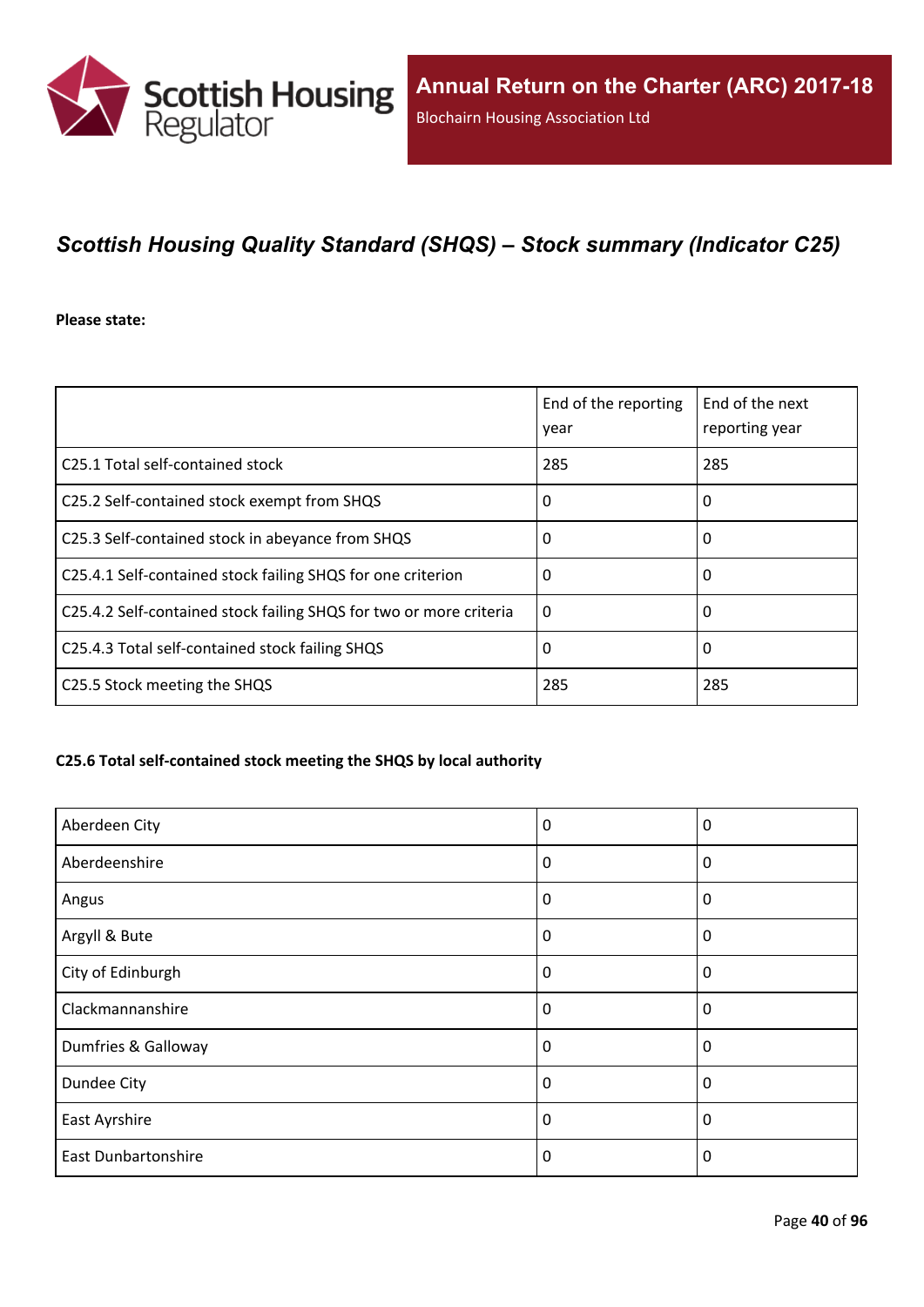

Blochairn Housing Association Ltd

| East Lothian            | $\boldsymbol{0}$ | $\pmb{0}$        |
|-------------------------|------------------|------------------|
| East Renfrewshire       | $\pmb{0}$        | $\pmb{0}$        |
| Eilean Siar             | $\pmb{0}$        | $\pmb{0}$        |
| Falkirk                 | $\pmb{0}$        | $\pmb{0}$        |
| Fife                    | $\pmb{0}$        | $\boldsymbol{0}$ |
| Glasgow City            | 285              | 285              |
| Highland                | $\pmb{0}$        | $\pmb{0}$        |
| Inverclyde              | $\pmb{0}$        | $\pmb{0}$        |
| Midlothian              | $\pmb{0}$        | $\pmb{0}$        |
| Moray                   | $\pmb{0}$        | $\pmb{0}$        |
| North Aryshire          | $\pmb{0}$        | $\pmb{0}$        |
| North Lanarkshire       | $\pmb{0}$        | $\pmb{0}$        |
| Orkney Islands          | $\pmb{0}$        | $\pmb{0}$        |
| Perth & Kinross         | $\pmb{0}$        | $\pmb{0}$        |
| Renfrewshire            | $\pmb{0}$        | $\pmb{0}$        |
| <b>Scottish Borders</b> | $\pmb{0}$        | $\pmb{0}$        |
| Shetland Islands        | $\pmb{0}$        | $\pmb{0}$        |
| South Ayrshire          | $\pmb{0}$        | $\pmb{0}$        |
| South Lanarkshire       | $\pmb{0}$        | $\pmb{0}$        |
| Stirling                | $\pmb{0}$        | $\pmb{0}$        |
| West Dunbartonshire     | $\pmb{0}$        | $\boldsymbol{0}$ |
| West Lothian            | $\boldsymbol{0}$ | $\pmb{0}$        |

| $\tau$<br>Totals | 285 | 285 |
|------------------|-----|-----|
|                  |     |     |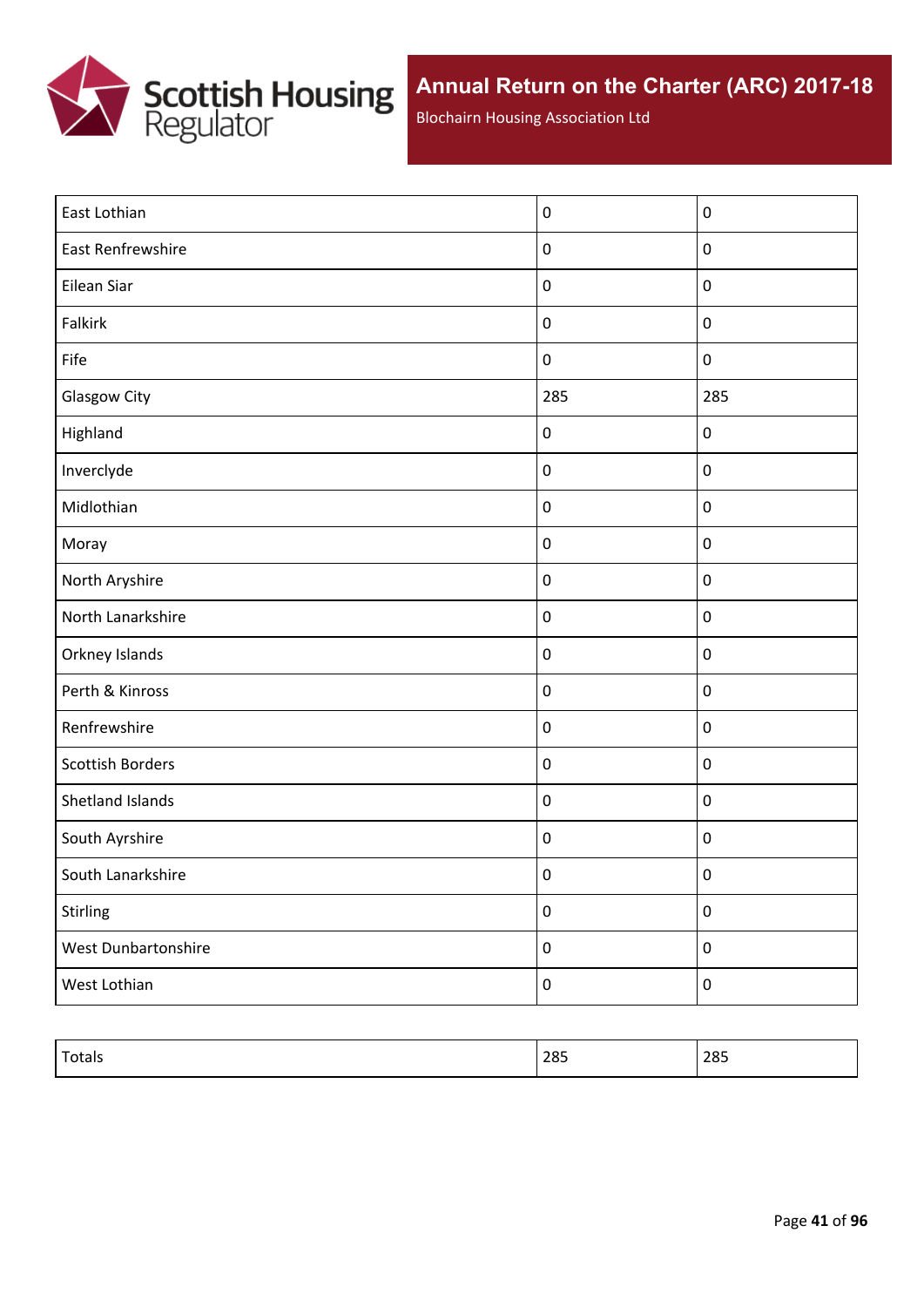

# *Scottish Housing Quality Standard (SHQS) – Stock failing by criterion (Indicator C26)*

How many of your organisation's properties did not meet the Standard at the end of the reporting year, and how **many are projected to not meet the Standard at the end of the next reporting year?**

|                                                                                                                                                                                                                                                | End of the reporting year | End of the next reporting year |
|------------------------------------------------------------------------------------------------------------------------------------------------------------------------------------------------------------------------------------------------|---------------------------|--------------------------------|
| C26.1 Because they were Below the<br>tolerable standard                                                                                                                                                                                        | 0                         | 0                              |
| C26.2 Because they were in serious<br>disrepair                                                                                                                                                                                                | 0                         | 0                              |
| C26.3 Because they were not energy<br>efficient                                                                                                                                                                                                | $\Omega$                  | 0                              |
| C26.4 Because they did not have<br>modern facilities and services                                                                                                                                                                              | $\Omega$                  | 0                              |
| C26.5 Because they were not healthy,<br>safe and secure                                                                                                                                                                                        | 0                         | 0                              |
| C26.6 If any properties are failing<br>SHQS at the end of the reporting<br>year, or are projected to fail for the<br>next reporting year, then explain<br>what actions your organisation is<br>taking or planning to take to address<br>these. |                           |                                |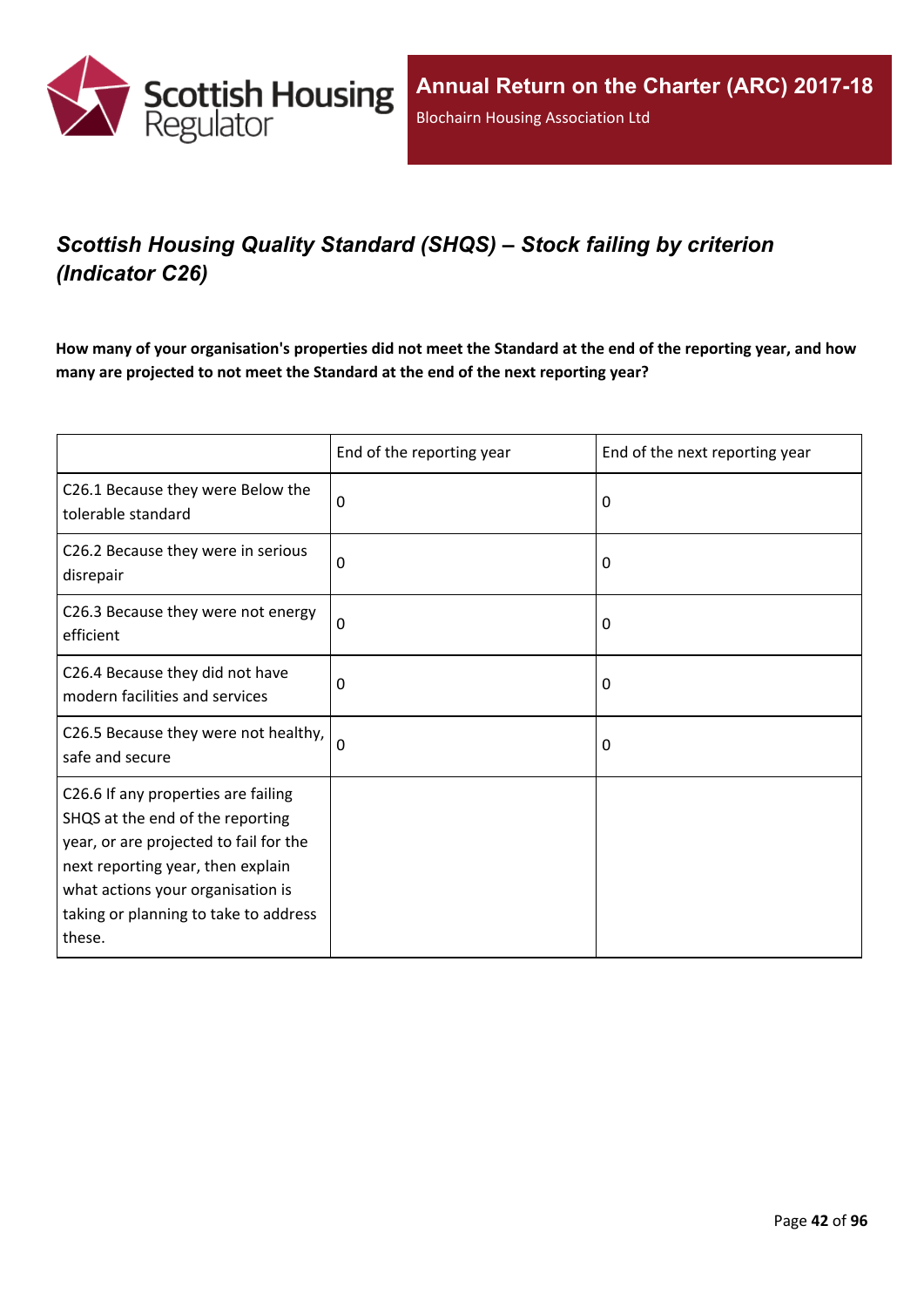

# *Scottish Housing Quality Standard (SHQS) – Working towards the standard (Indicator C27)*

**Please state:**

C27.1 How many properties did your organisation plan to bring fully up to the SHQS during the reporting year?  $\boxed{0}$ 

C27.2 How many properties did your organisation fully bring up to the SHQS during the reporting year  $|0$ 

C27.3 If C27.1 and C27.2 are not the same, please provide an explanation for the difference

C27.4 How many properties does your organisation plan to bring fully up to the SHQS during the next reporting year  $\begin{bmatrix} 0 \end{bmatrix}$ 

C27.5 The number of properties at C27.4 should equal the difference between the projected pass rates for the end of the reporting year and the end of the next reporting year (as reported at C25.5). If it does not, please explain the difference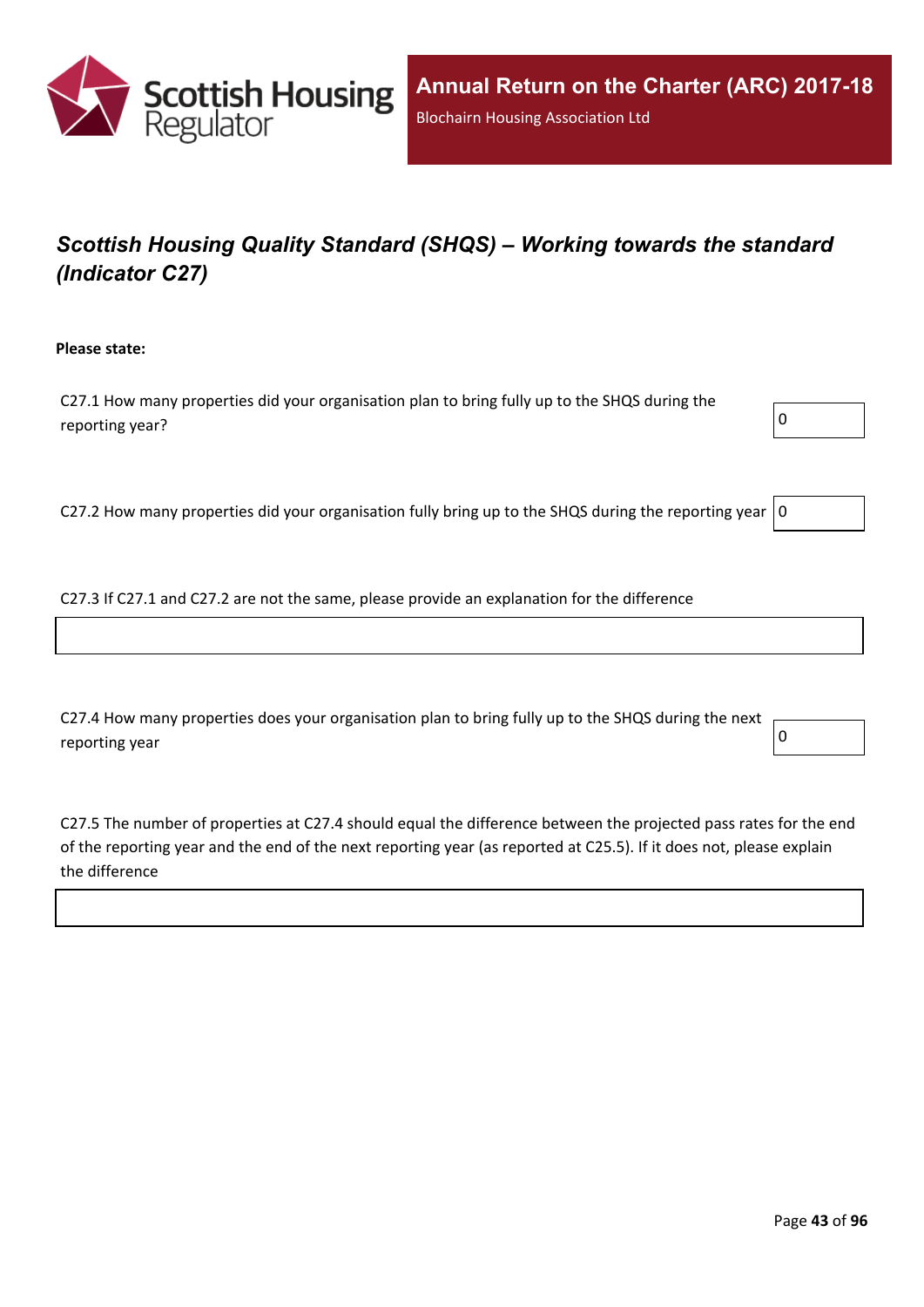

# *Scottish Housing Quality Standard (SHQS) (Indicator C28.1)*

**Please state:**

C28.1.1 The number of self-contained properties with exemptions at the year end  $\vert$  0

C28.1.2 The range of elements not met

C28.1.3 The reason(s) the elements are not met

C28.1.4 What action is your organisation taking or planning to take to address these exemptions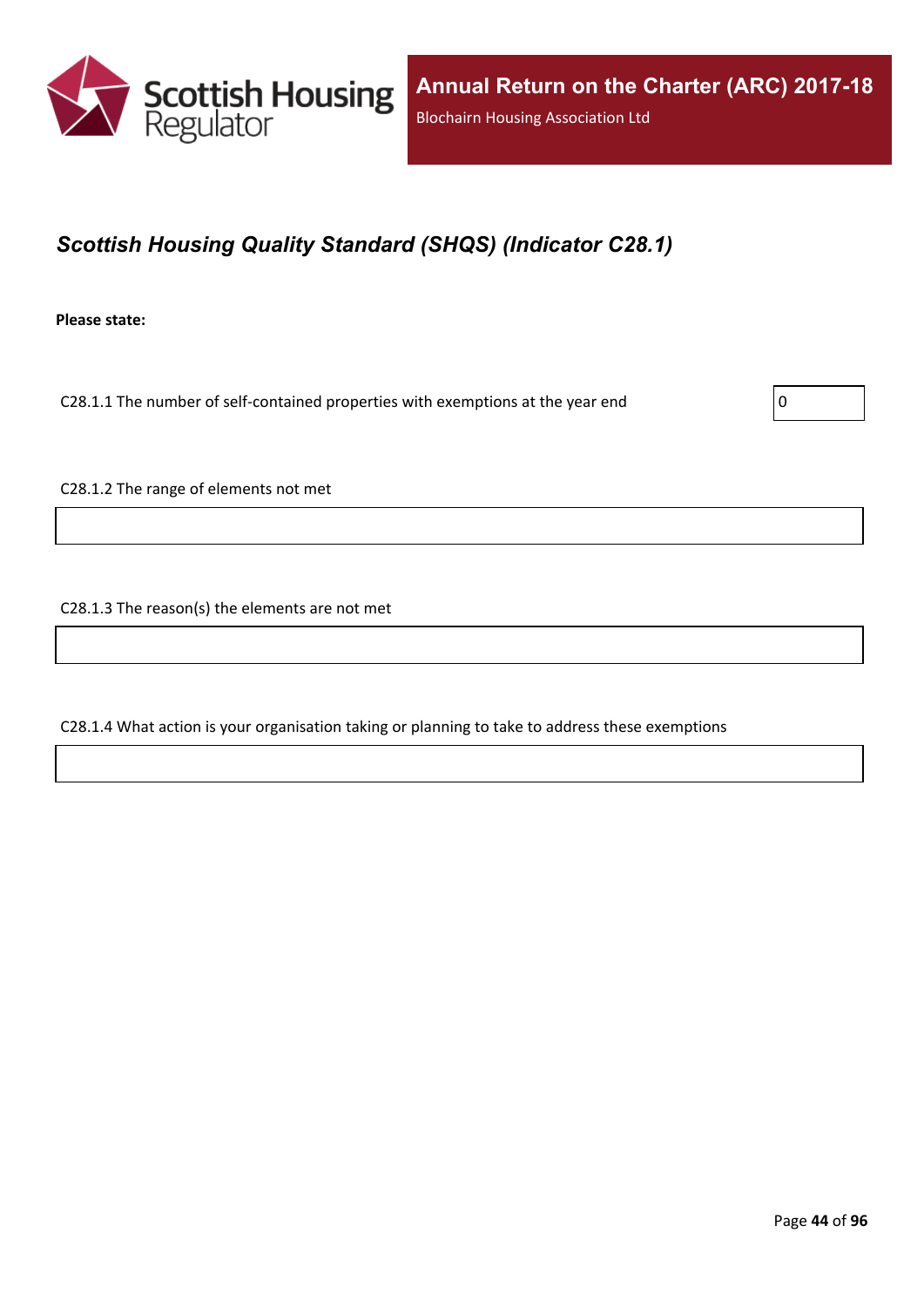

# *Scottish Housing Quality Standard (SHQS) – Abeyances at the year end (Indicator C28.2)*

**Please state:**

C28.2.1 The number of self-contained properties with abeyances at the year end  $\vert$  0

C28.2.2 The range of elements not met

C28.2.3 The reason(s) the elements are not met

C28.2.4 What action is your organisation taking or planning to take to address these abeyances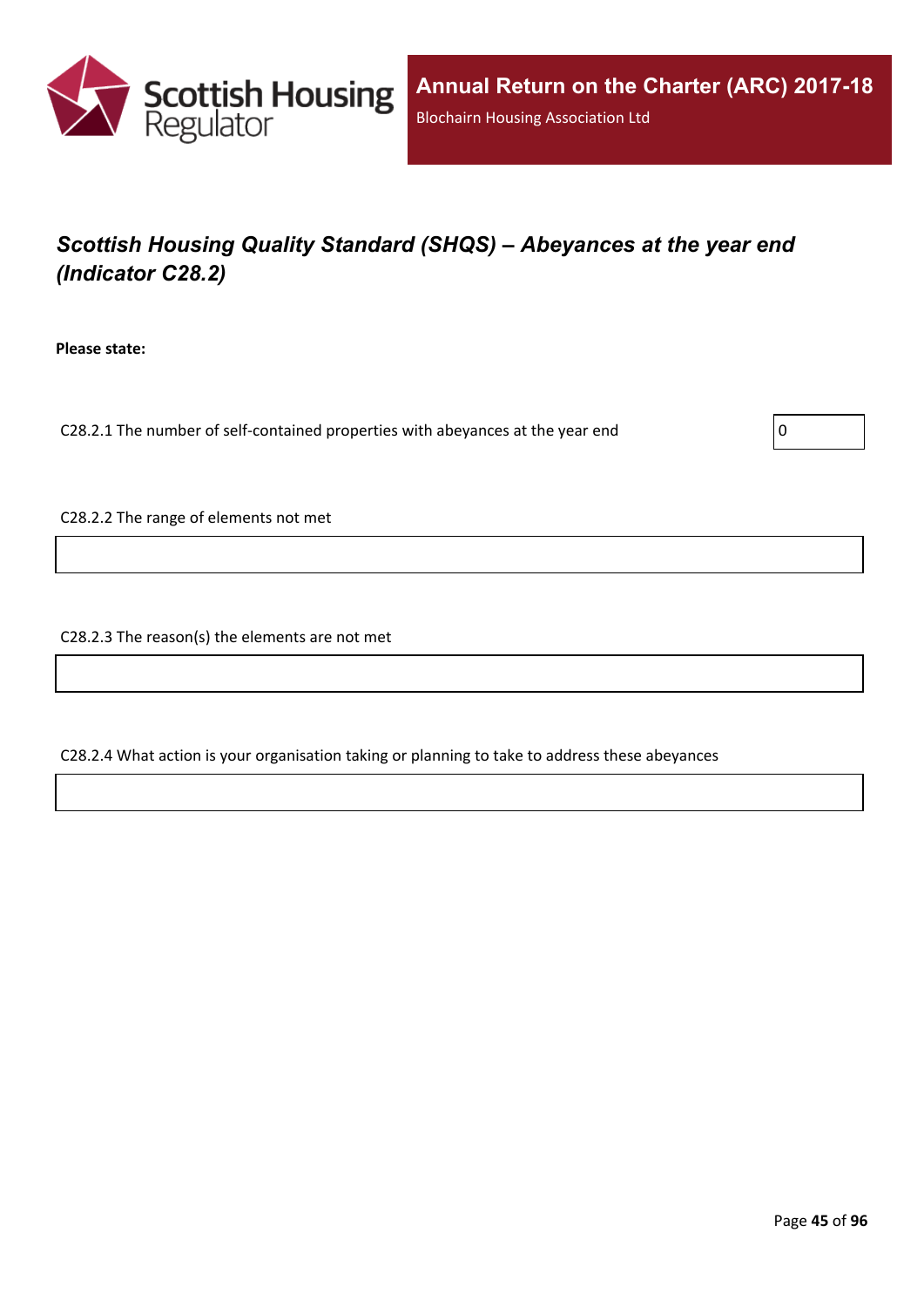

# *Scottish Housing Quality Standard (SHQS) – Actual and projected investment by criteria/element (Indicator C29)*

#### **Please state:**

|                                                                                                                 | (i) in the reporting<br>year                  |                                 | (ii) projected for the<br>next reporting year       |                                       |
|-----------------------------------------------------------------------------------------------------------------|-----------------------------------------------|---------------------------------|-----------------------------------------------------|---------------------------------------|
|                                                                                                                 | (a) the actual<br>number of homes<br>improved | (b) the amount<br>invested (£s) | (a) the actual<br>number of homes<br>to be improved | (b) the amount to<br>be invested (£s) |
| C29.1 Because they<br>were/are below the<br>tolerable standard                                                  | $\mathbf 0$                                   | $\mathbf 0$                     | 0                                                   | $\mathbf 0$                           |
| C29.2 Because they<br>were/are in serious<br>disrepair                                                          | $\mathbf 0$                                   | $\boldsymbol{0}$                | 0                                                   | $\boldsymbol{0}$                      |
| C29.3 Because they<br>were/are not energy<br>efficient                                                          | $\mathbf 0$                                   | $\mathbf 0$                     | 0                                                   | $\mathbf 0$                           |
| C29.4 Because they<br>did/do not have modern<br>facilities and services                                         | $\mathbf 0$                                   | $\mathbf 0$                     | 0                                                   | $\boldsymbol{0}$                      |
| C29.5 Because they<br>were/are not healthy,<br>safe and secure                                                  | $\boldsymbol{0}$                              | $\mathbf 0$                     | 0                                                   | $\boldsymbol{0}$                      |
| C29.6 The total number<br>of properties improved                                                                | $\mathbf 0$                                   | $\mathbf 0$                     | 0                                                   | $\mathbf 0$                           |
| C29.7 The number of<br>properties demolished as<br>a direct result of the<br>SHQS and the cost of<br>demolition | $\pmb{0}$                                     | $\mathbf 0$                     | 0                                                   | $\mathbf 0$                           |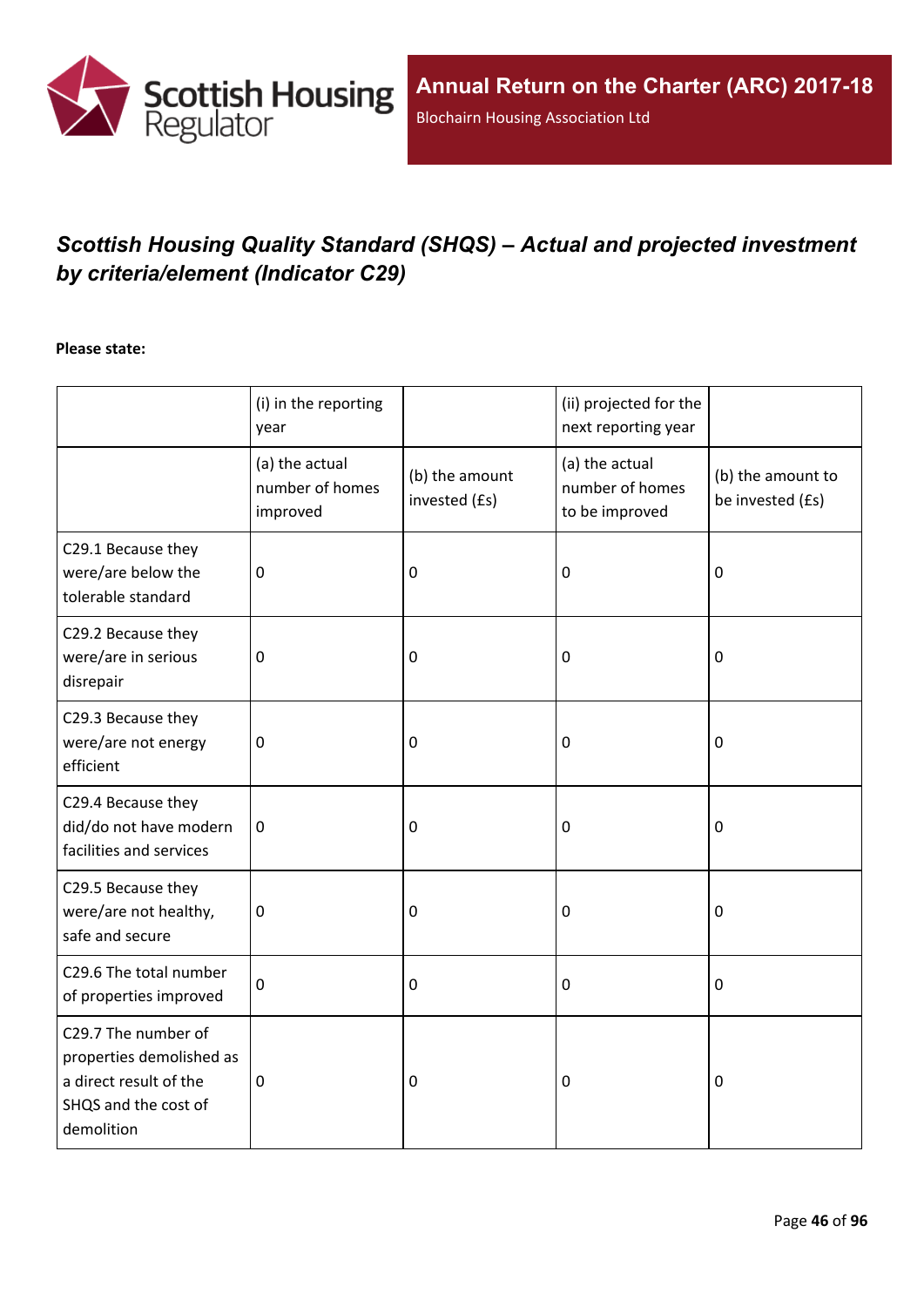

# *Percentage of stock meeting the Scottish Housing Quality Standard (SHQS) (Indicator 7)*

#### **For properties within scope of the SHQS, please state:**

| 7.1 The total number of properties within scope of the SHQS:<br>7.1.1 at the end of the reporting year |        | 285  |
|--------------------------------------------------------------------------------------------------------|--------|------|
| 7.1.2 projected to the end of the next reporting year                                                  |        | 285  |
| 7.2 The number of properties meeting the SHQS:<br>7.2.1 at the end of the reporting year               |        | 285  |
| 7.2.2 projected to the end of the next reporting year                                                  |        | 285  |
| Percentage of stock meeting the SHQS at the end of the reporting year (Indicator 7)                    | 100.00 | $\%$ |

| Percentage of stock meeting the SHQS projected to the end of the next reporting | 100.00 | % |
|---------------------------------------------------------------------------------|--------|---|
| vear (Indicator 7)                                                              |        |   |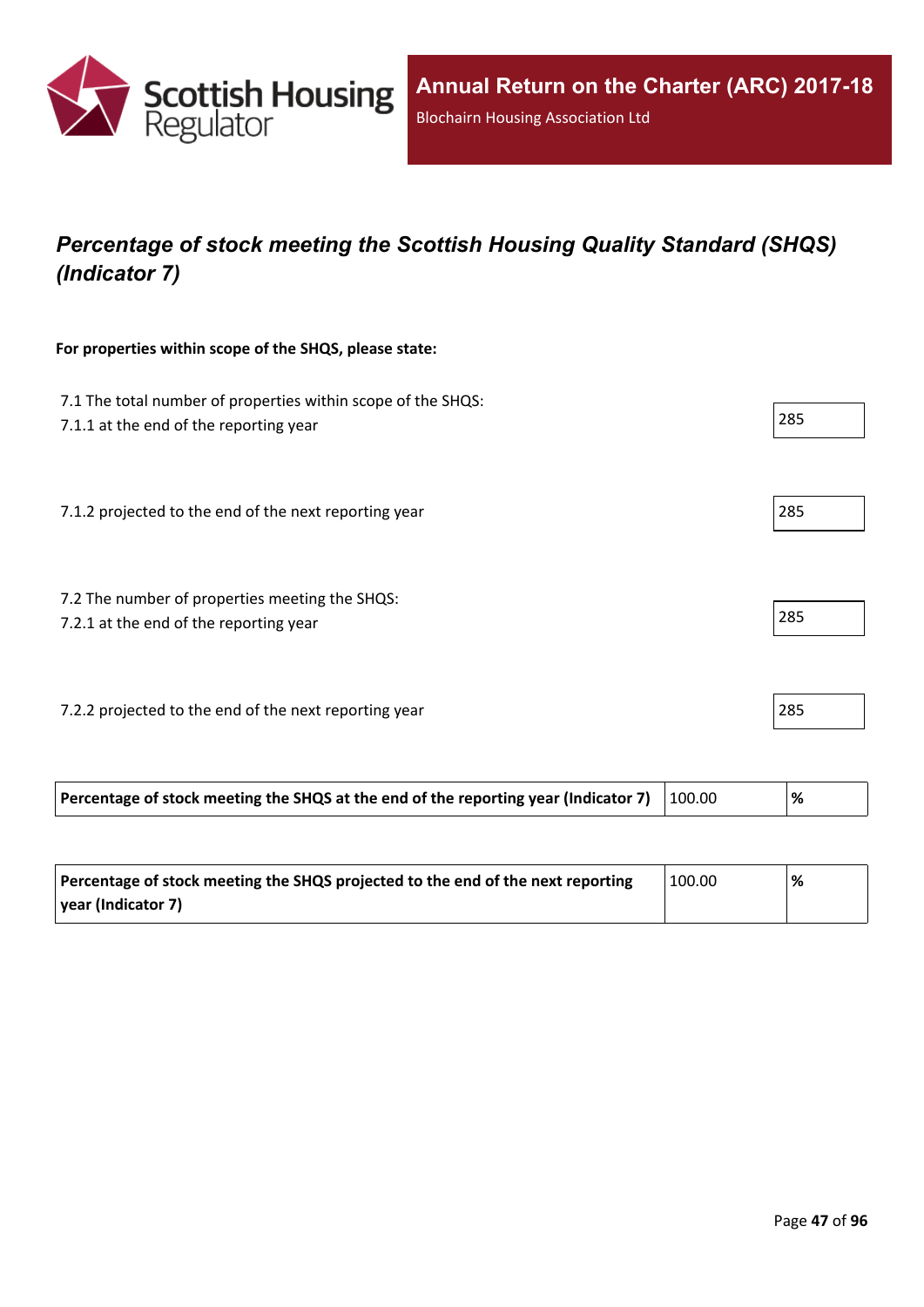

### *Percentage of properties at or above the appropriate NHER or SAP ratings specified in element 35 of the SHQS, as at 31 March each year (Indicator 8)*

| 8.1 The total number of properties within scope of the SHQS:<br>8.1.1 at the end of the reporting year           | 285 |
|------------------------------------------------------------------------------------------------------------------|-----|
|                                                                                                                  |     |
| 8.1.2 projected to the end of the next reporting year                                                            | 285 |
| 8.2 The number of properties meeting the appropriate NHER or SAP ratings specified in element 35 of<br>the SHQS: |     |
| 8.2.1 at the end of the reporting year                                                                           | 285 |
|                                                                                                                  |     |
| 8.2.2 projected to the end of the next reporting year                                                            | 285 |

| Percentage of properties at or above the appropriate NHER or SAP ratings specified in | 100.00 | % |
|---------------------------------------------------------------------------------------|--------|---|
| element 35 of the SHQS at the end of the reporting year (Indicator 8)                 |        |   |

| Percentage of properties at or above the appropriate NHER or SAP ratings specified in | 100.00 | % |
|---------------------------------------------------------------------------------------|--------|---|
| element 35 of the SHQS projected to the end of the next reporting year(Indicator 8)   |        |   |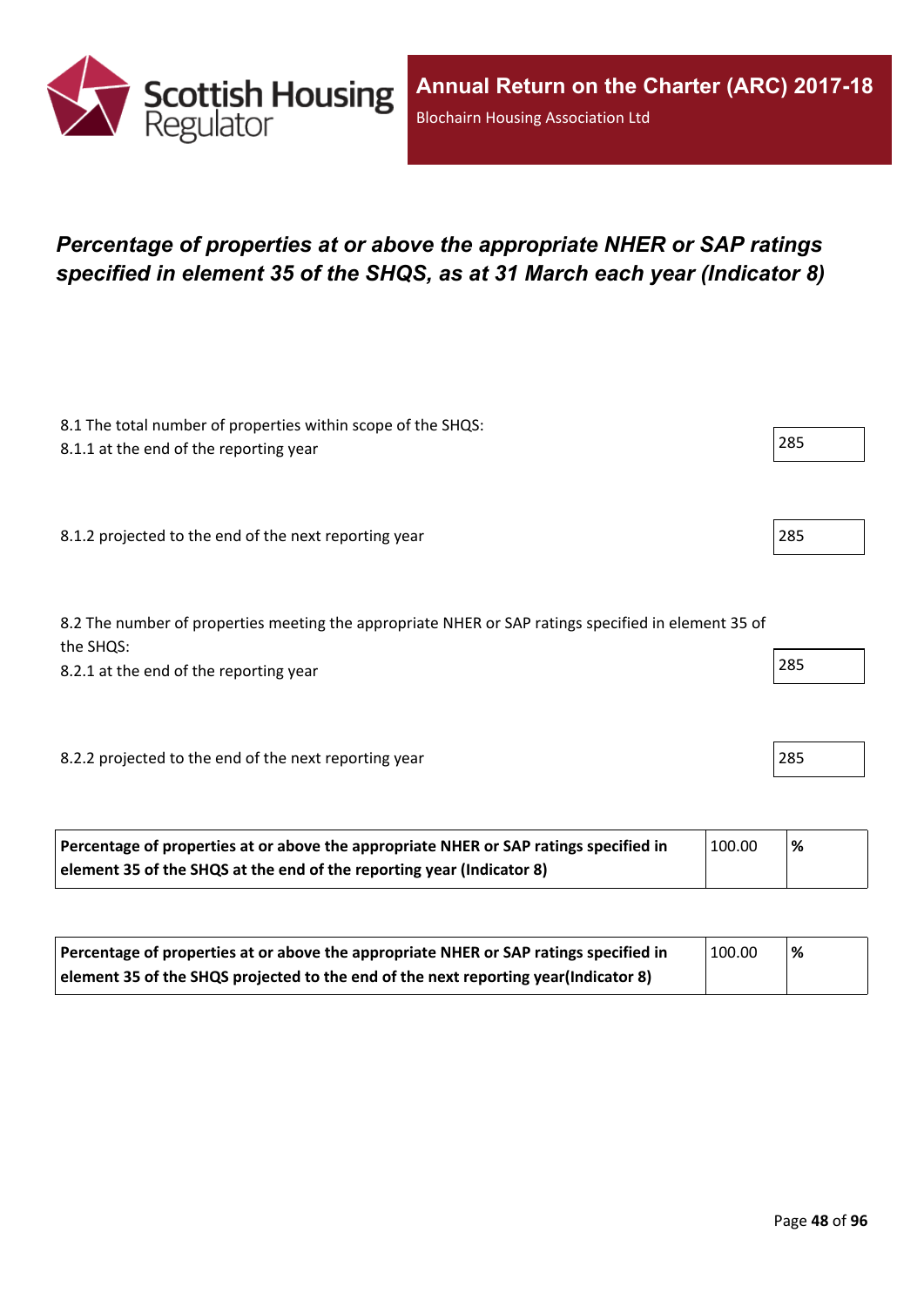

### *Percentage of tenants satisfied with the standard of their home when moving in (Indicator 9)*

In relation to tenant satisfaction with the standard of their home when moving in this year, please state:

9.1 Of the tenants who moved into their property in the last year, how many answered the question "Thinking about when you moved in, how satisfied or dissatisfied were you with the standard of your home?"  $\vert$  13

9.2 Of the tenants who answered, how many said that they were: **9.2.1 very satisfied** 9

**9.2.2 fairly satisfied** 4

**9.2.3 neither satisfied nor dissatisfied** 0

**9.2.4 fairly dissatisfied** 0

**9.2.5 very dissatisfied** 0

| Percentage of tenants satisfied with the standard of their home when moving in | $^{\backprime}$ 100.00 | % |
|--------------------------------------------------------------------------------|------------------------|---|
| $ $ (Indicator 9)                                                              |                        |   |





13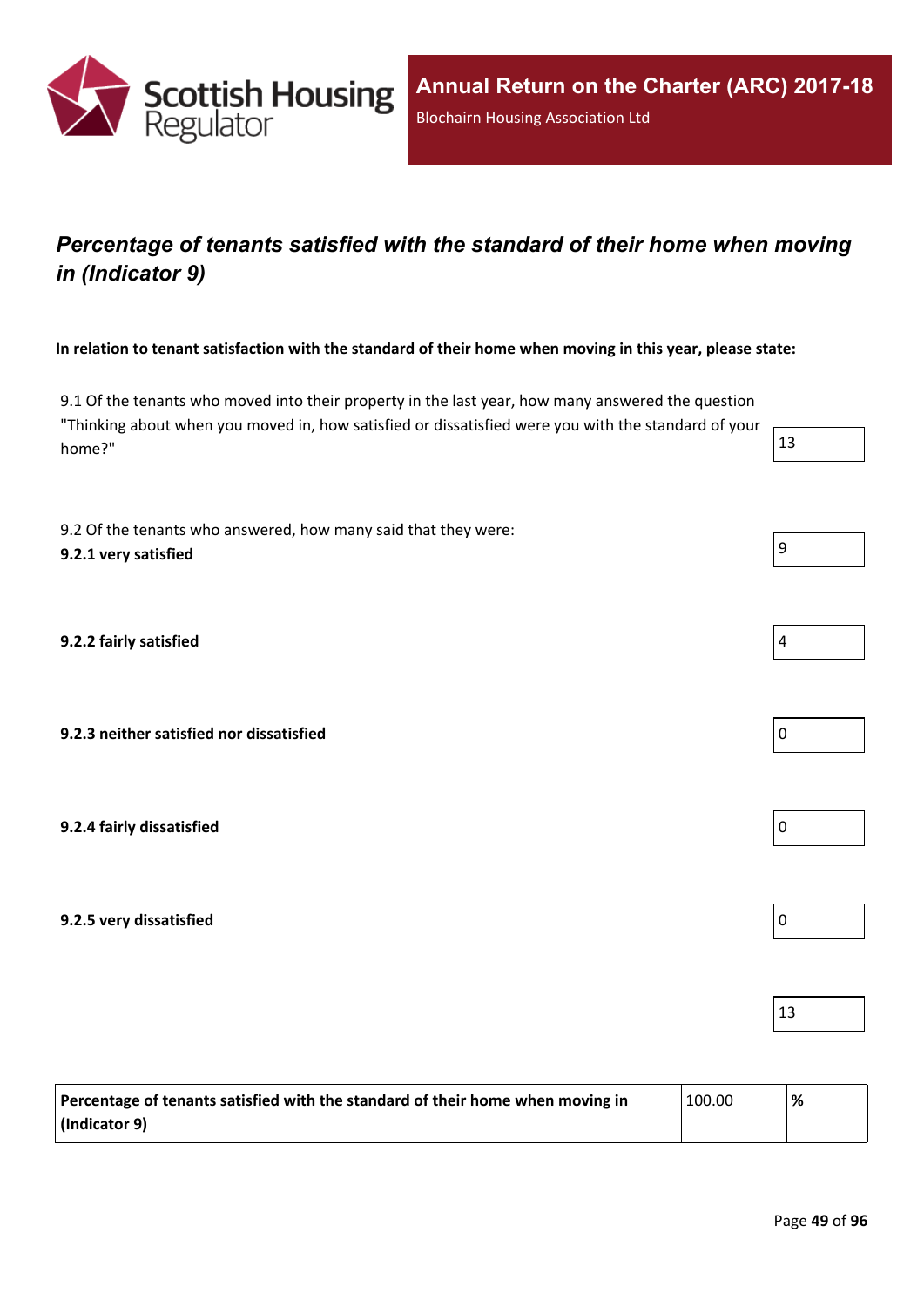

### *Percentage of tenants satisfied with the quality of their home (Indicator 10)*

#### **In relation to tenant satisfaction with the quality of their home, please state:**

10.1 How many tenants answered the question "Overall, how satisfied or dissatisfied are you with the quality of your home?" 164

10.2 Of the tenants who answered, how many said that they were: **10.2.1 very satisfied** 109 **10.2.2 fairly satisfied** 44 **10.2.3 neither satisfied nor dissatisfied** 8 **10.2.4 fairly dissatisfied** 2 **10.2.5 very dissatisfied** 1

| Percentage of tenants satisfied with the quality of their home (Indicator 10) | 93.29 | '% |
|-------------------------------------------------------------------------------|-------|----|
|-------------------------------------------------------------------------------|-------|----|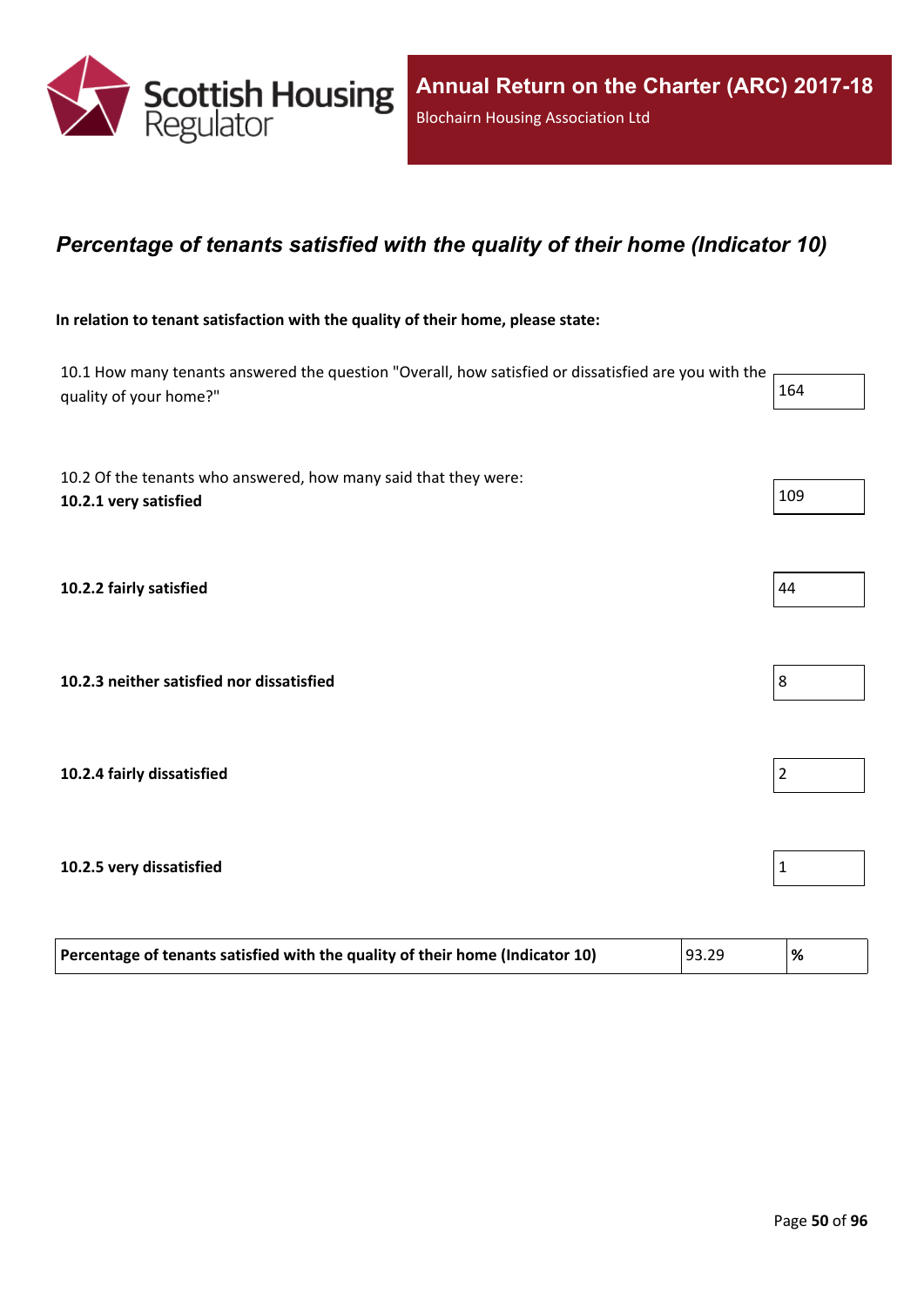

### *Repairs, Maintenance & Improvements*

The information you give us here will tell us about the quality and energy efficiency of the housing you provide **and the repairs service you offer.**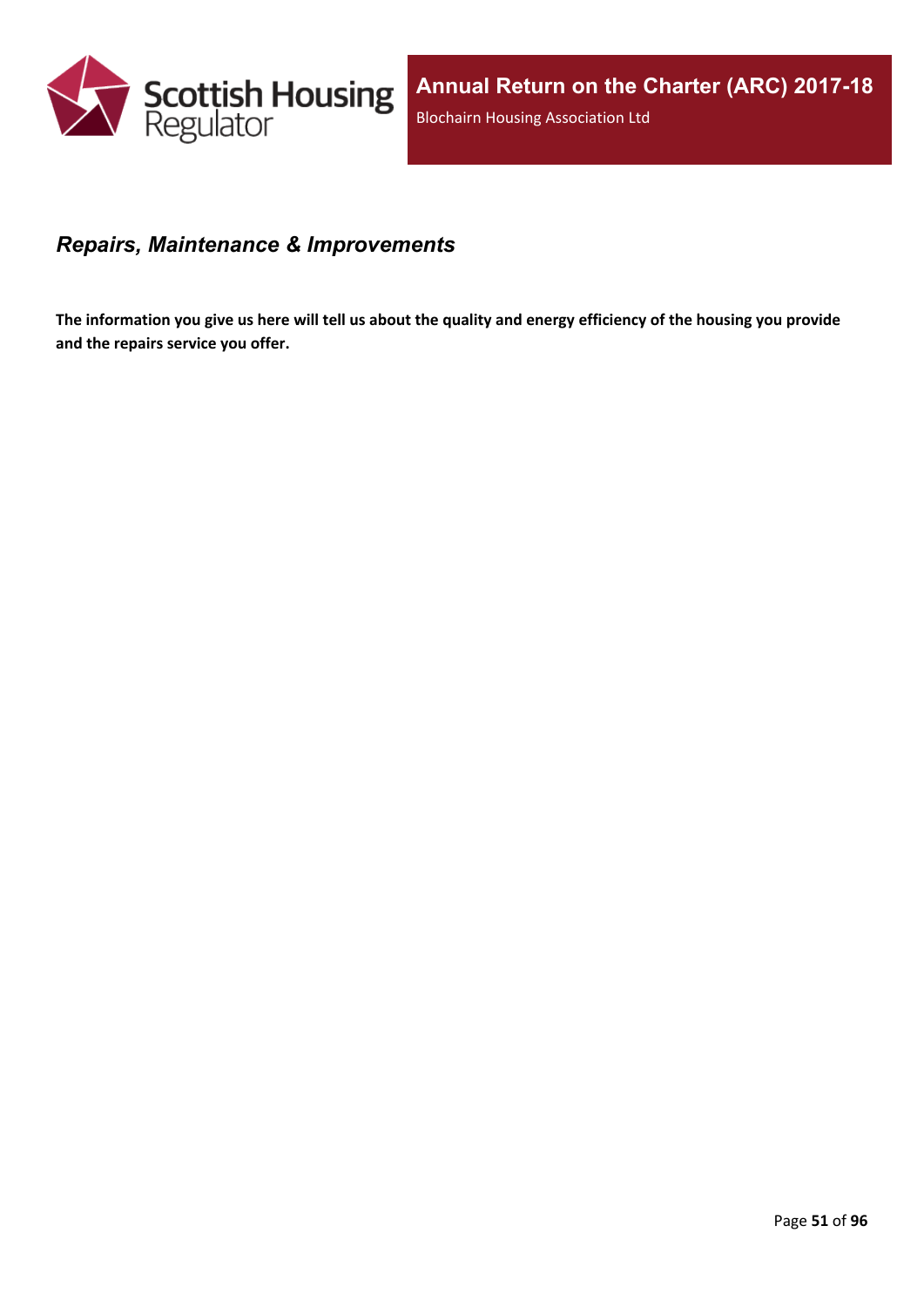

# *Average number of reactive repairs completed per occupied property (Indicator C13)*

**Please state:**

| 872.0 |
|-------|
|       |
|       |
| 285   |
|       |
|       |

| Average number of reactive repairs completed per occupied property (Indicator C13) 3.06 |  |  |  |
|-----------------------------------------------------------------------------------------|--|--|--|
|-----------------------------------------------------------------------------------------|--|--|--|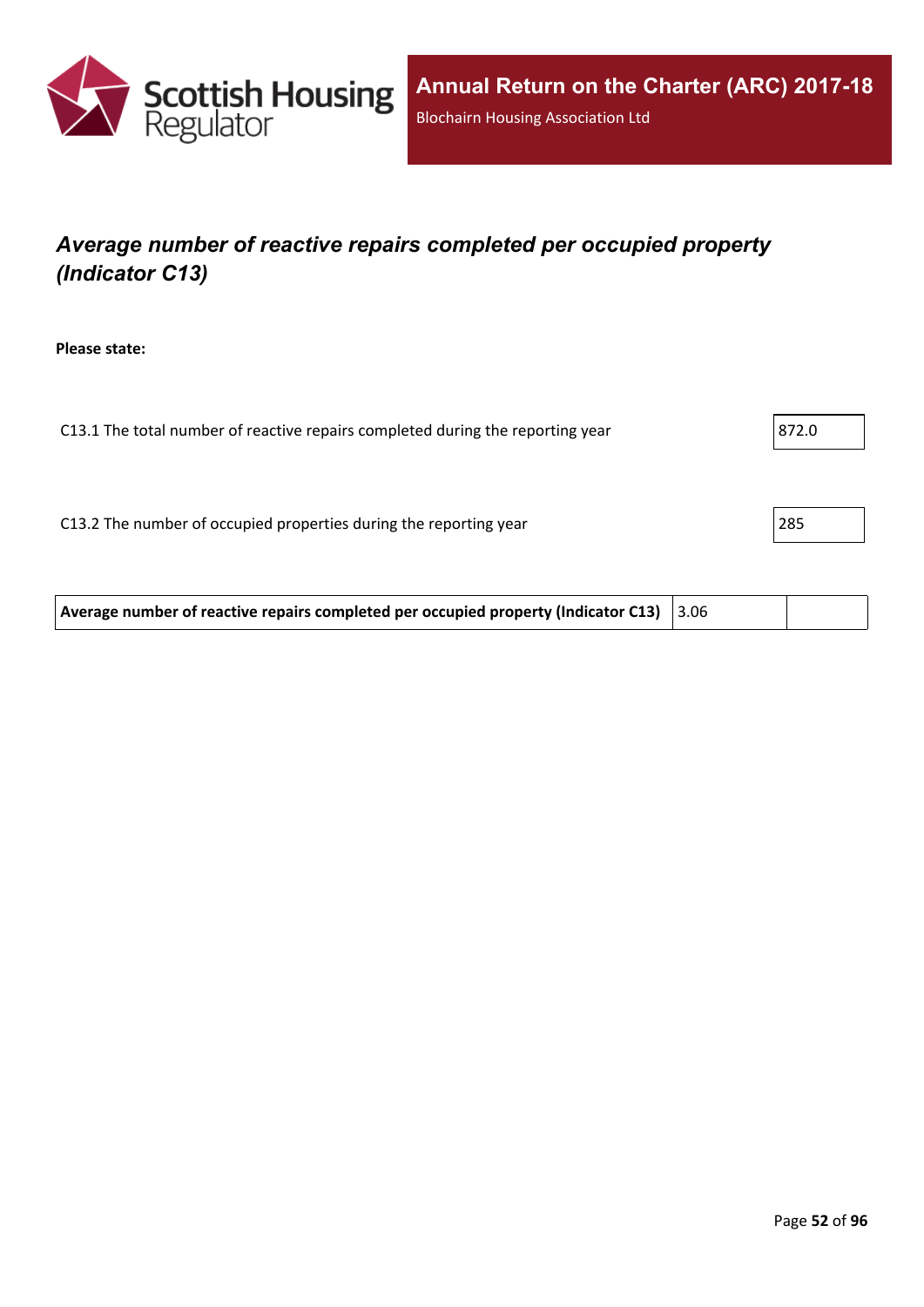

### *Average length of time taken to complete emergency repairs (Indicator 11)*

Emergency repairs are reactive repairs necessary to prevent serious damage to the building, danger to health, risk **to safety or risk of serious loss or damage to the occupier's property. Please state:**

11.1 The number of emergency repairs completed in the reporting year 7 11.2 The total number of hours taken to complete emergency repairs  $4 \times 4$ 

| 0.57<br>Average length of time taken to complete emergency repairs (Indicator 11)<br><b>hours</b> |
|---------------------------------------------------------------------------------------------------|
|---------------------------------------------------------------------------------------------------|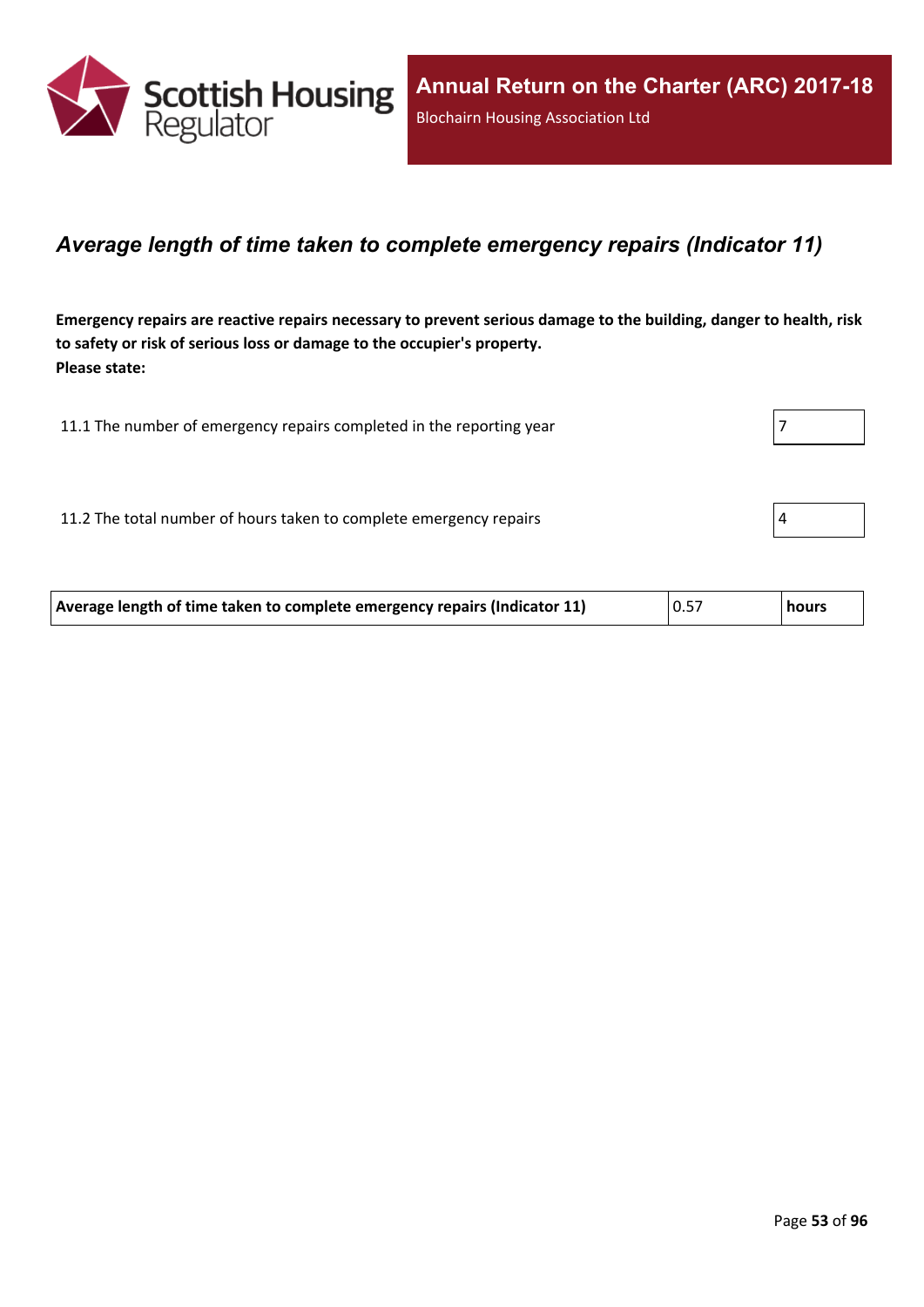

### *Average length of time taken to complete non-emergency repairs (Indicator 12)*

**Non-emergency repairs are reactive repairs that are not categorised as emergency. Please state:**

**Please state:**

**(i) The number of non-emergency repairs completed in the reporting year**

**(ii) The total number of working days taken to complete non-emergency repairs in the reporting year**

12.1 The total number of non-emergency repairs completed in the reporting year 865

12.2 The total number of working days taken to complete non-emergency repairs 2549

| Average length of time taken to complete non-emergency repairs (Indicator 12) | 2.95 | <b>days</b> |
|-------------------------------------------------------------------------------|------|-------------|
|                                                                               |      |             |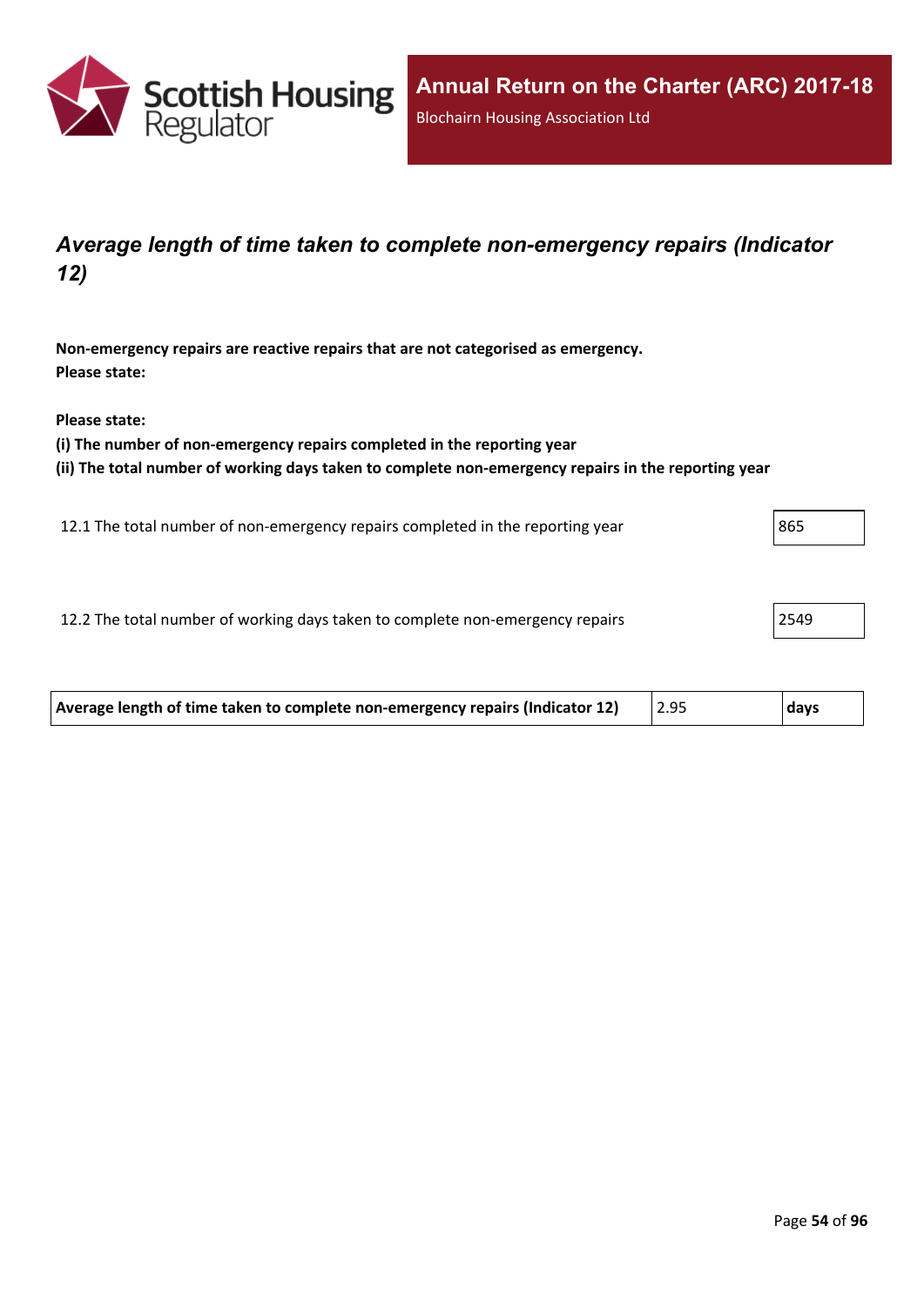

## *Percentage of reactive repairs carried out in the last year completed right first time (Indicator 13)*

**Please state:**

13.1 The number of reactive repairs completed right first time during the reporting year  $|725|$ 

13.2 The total number of reactive repairs completed during the reporting year 808

| Percentage of reactive repairs carried out in the last year completed right first time | 89.73 | % |
|----------------------------------------------------------------------------------------|-------|---|
| (Indicator 13)                                                                         |       |   |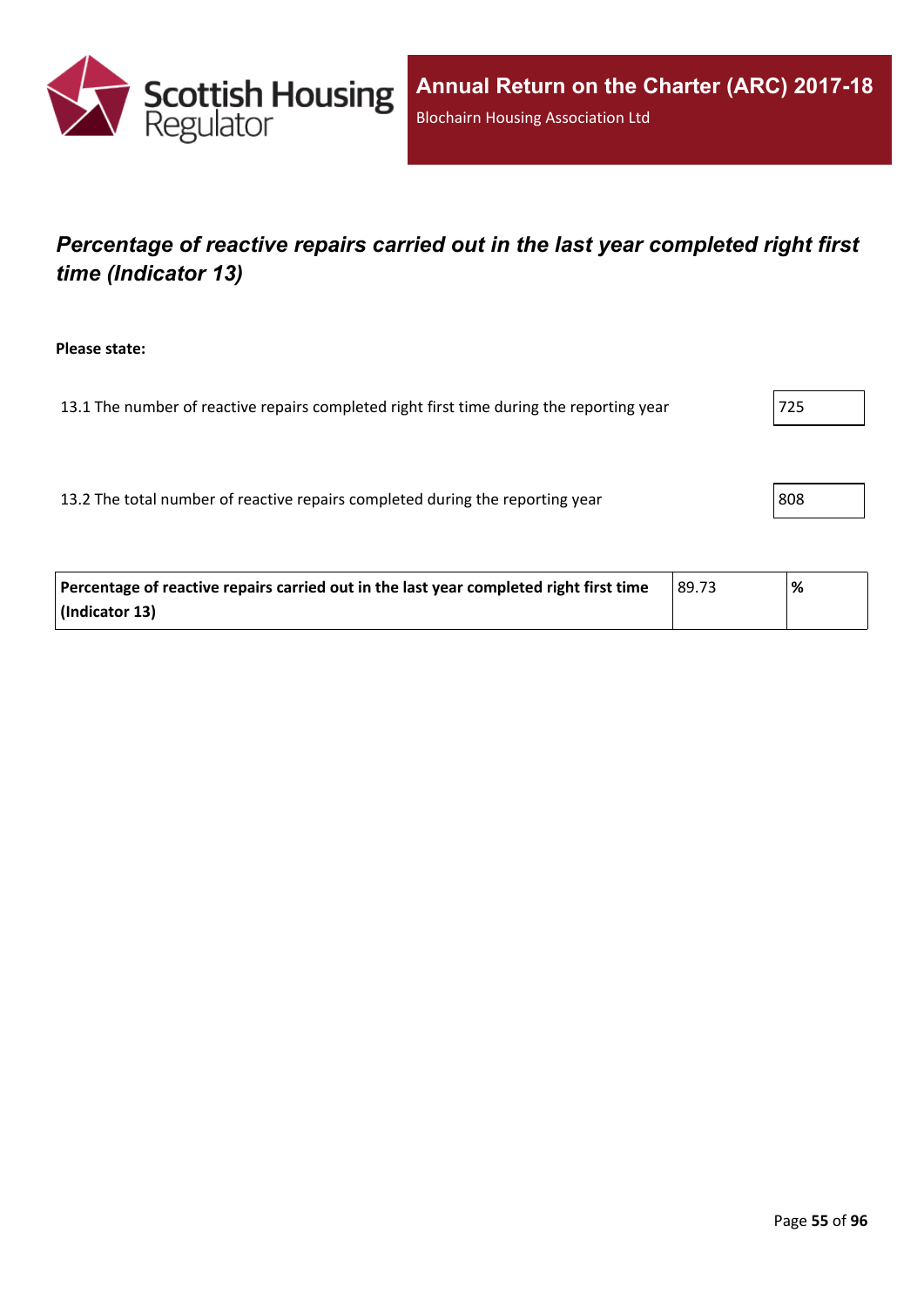

### *Percentage of repairs appointments kept (Indicator 14)*

#### **Please state:**

14.1 Does your organisation operate a repairs appointment system? Yes 14.2 The number of reactive repairs appointments made in the reporting year 725 14.3 The number of reactive repair appointments kept in the reporting year 700

| Percentage of repairs appointments kept (Indicator 14) | 96.55 | ి⁄ం |
|--------------------------------------------------------|-------|-----|
|                                                        |       |     |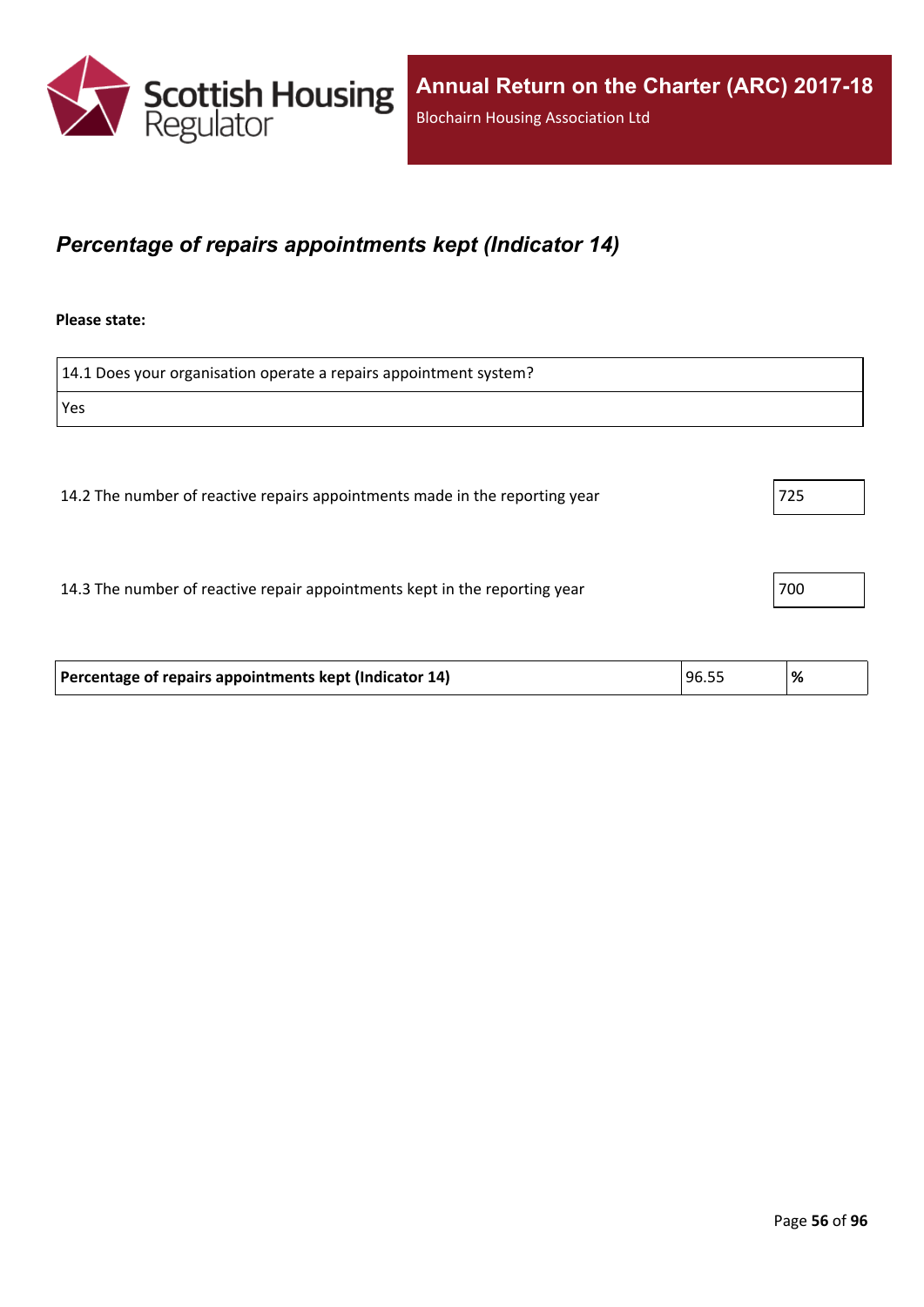

### *Percentage of properties that require a gas safety record which had a gas safety check and record completed by the anniversary date (Indicator 15)*

**Please state:**

15.1 As at the end of the reporting year, how many properties required gas safety records 285

15.2 For properties which had current gas safety records in place at the end of the reporting year, how many had been renewed by their anniversary dates 284

| Percentage of properties that require a gas safety record which had a gas safety check  99.65 | ℅ |
|-----------------------------------------------------------------------------------------------|---|
| and record completed by the anniversary date (Indicator 15)                                   |   |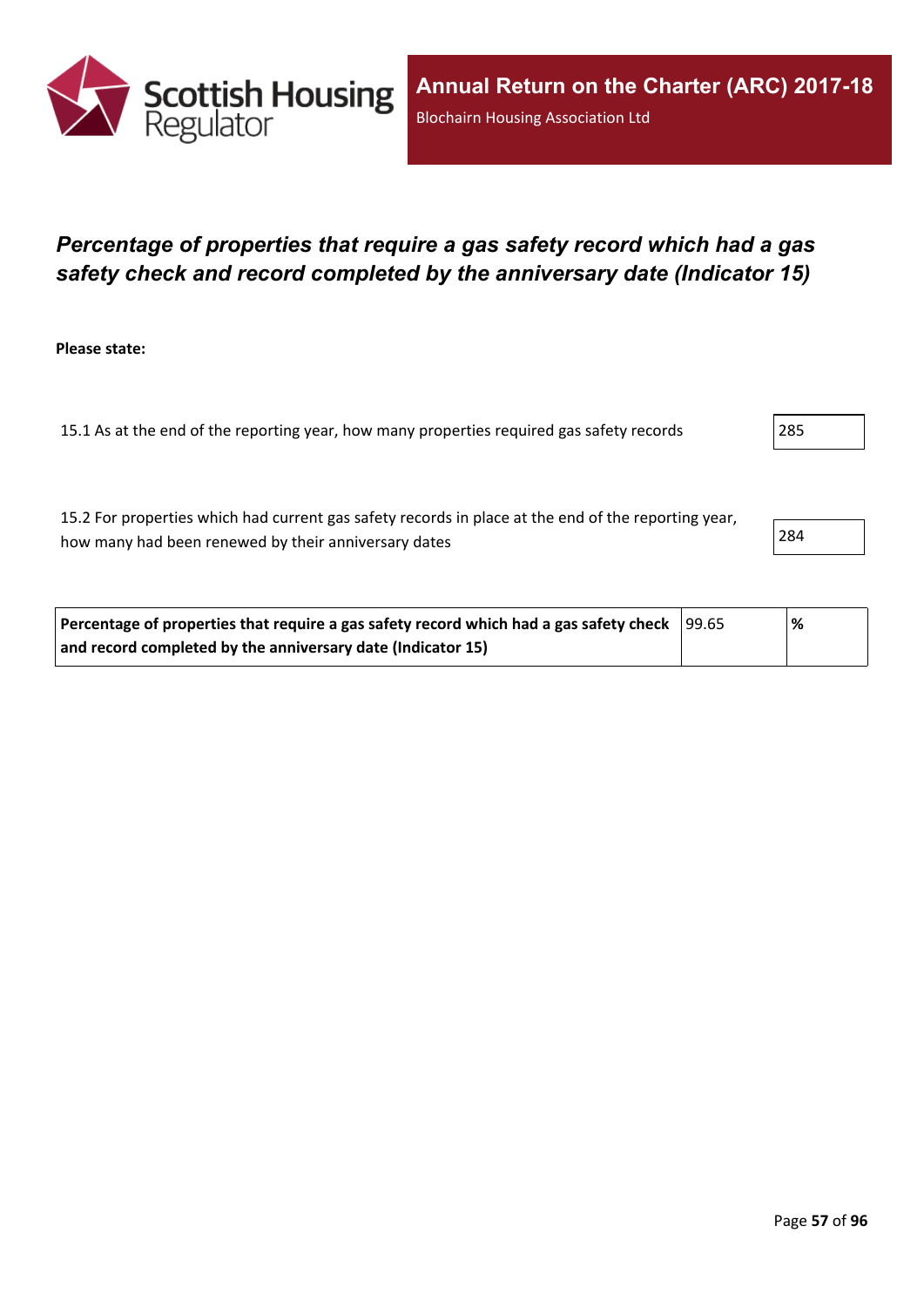

### *Percentage of tenants who have had repairs or maintenance carried out in last 12 months satisfied with the repairs and maintenance service (Indicator 16)*

In relation to tenant satisfaction with the repairs service provided for those with a repair carried out in the **reporting year, please state:**

16.1 Of the tenants who had repairs carried out in the last year, how many answered the question "Thinking about the LAST time you had repairs carried out, how satisfied or dissatisfied were you with the repairs service provided by your landlord?" The repairs service provided by your landlord?"

16.2 Of the tenants who answered, how many said that they were: **16.2.1 very satisfied** 63

**16.2.2 fairly satisfied** 12

**16.2.3 neither satisfied nor dissatisfied** 0

**16.2.4 fairly dissatisfied** 1

#### **16.2.5 very dissatisfied** 1

| Percentage of tenants who have had repairs or maintenance carried out in last 12 | 97.40 | % |
|----------------------------------------------------------------------------------|-------|---|
| months satisfied with the repairs and maintenance service (Indicator 16)         |       |   |

Page **58** of **96**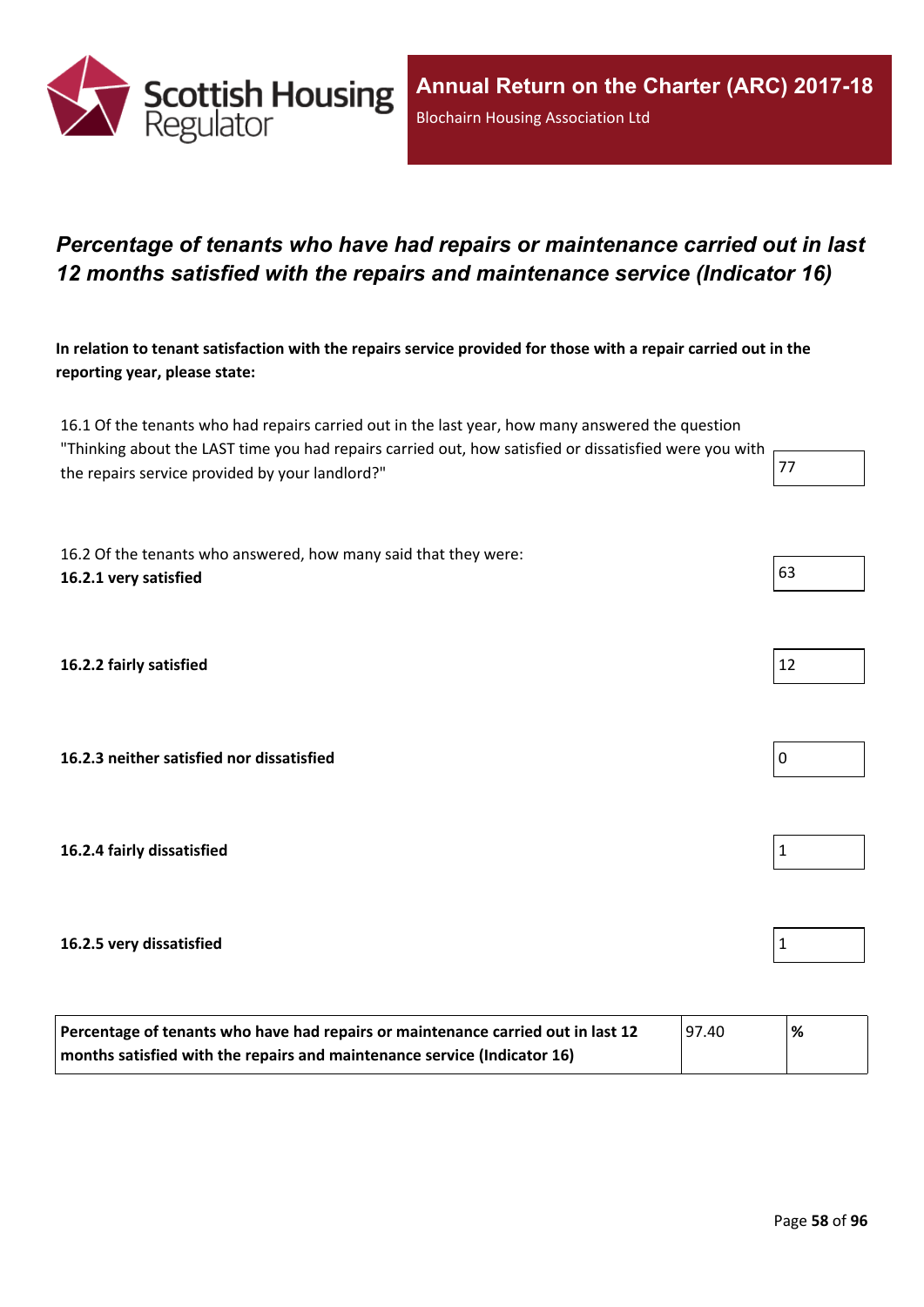

### *Comments (Housing quality and maintenance)*

Gas safety check for one house was due 16/12/17 but carried out on 19/12/17. There was no gas supply to the house. The tenant had been unable to afford to pay his supplier.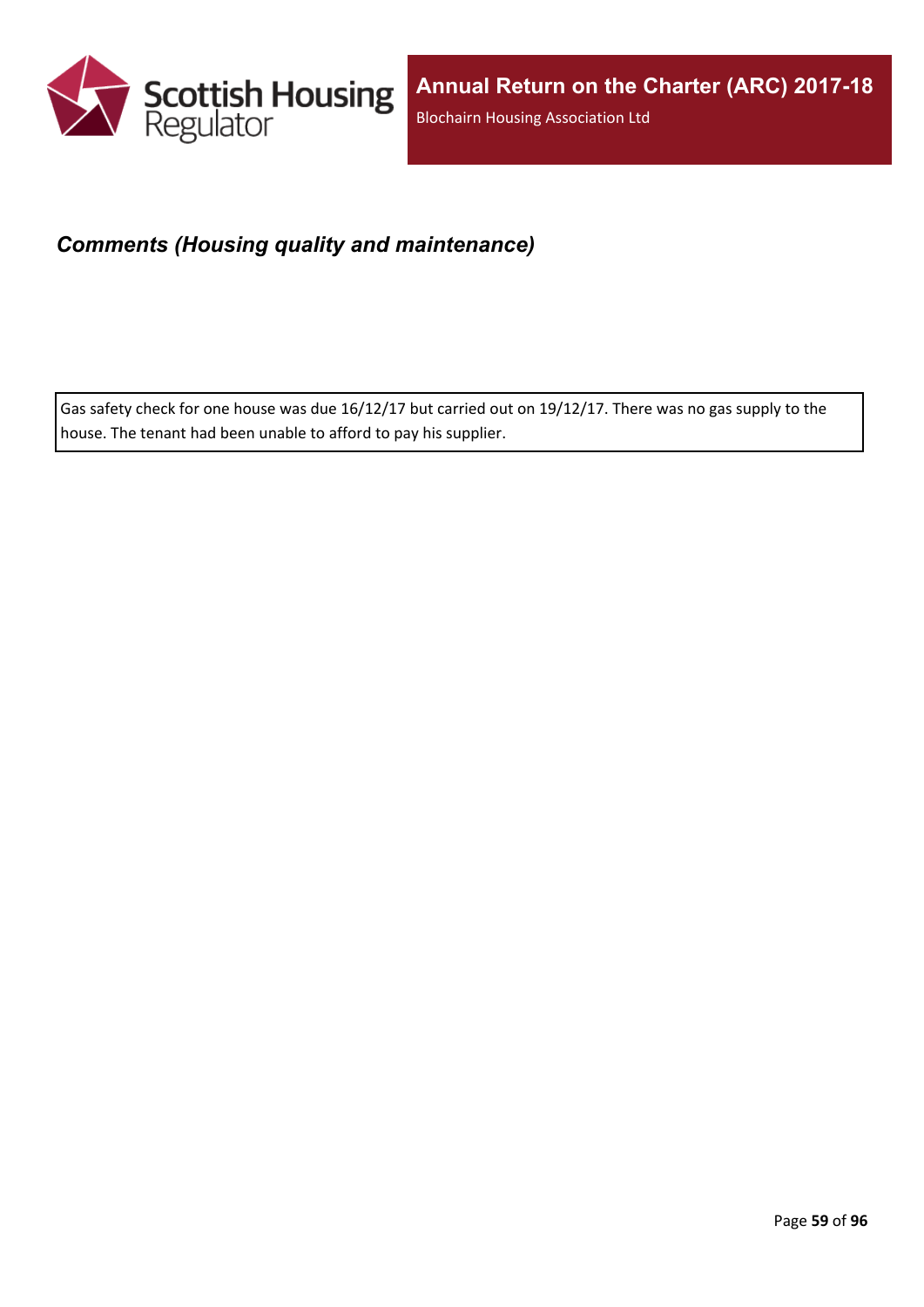

### *Neighbourhood and Community*

**The information you give us here will tell us about the neighbourhoods and communities you manage.**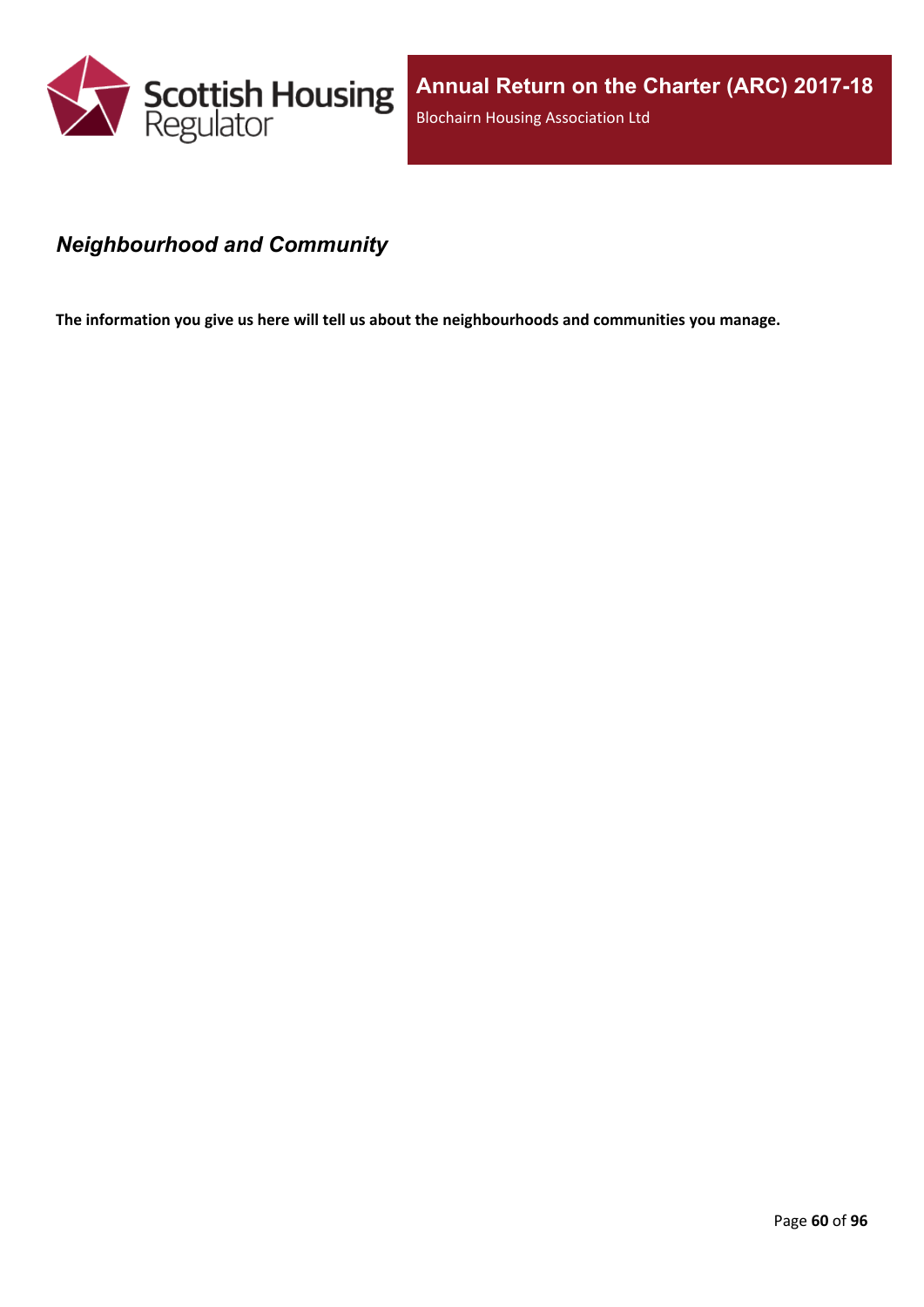

### *Estate Management, anti-social behaviour, neighbour nuisance and tenancy disputes*

**The information you give us here will tell us about the neighbourhoods and communities you manage.**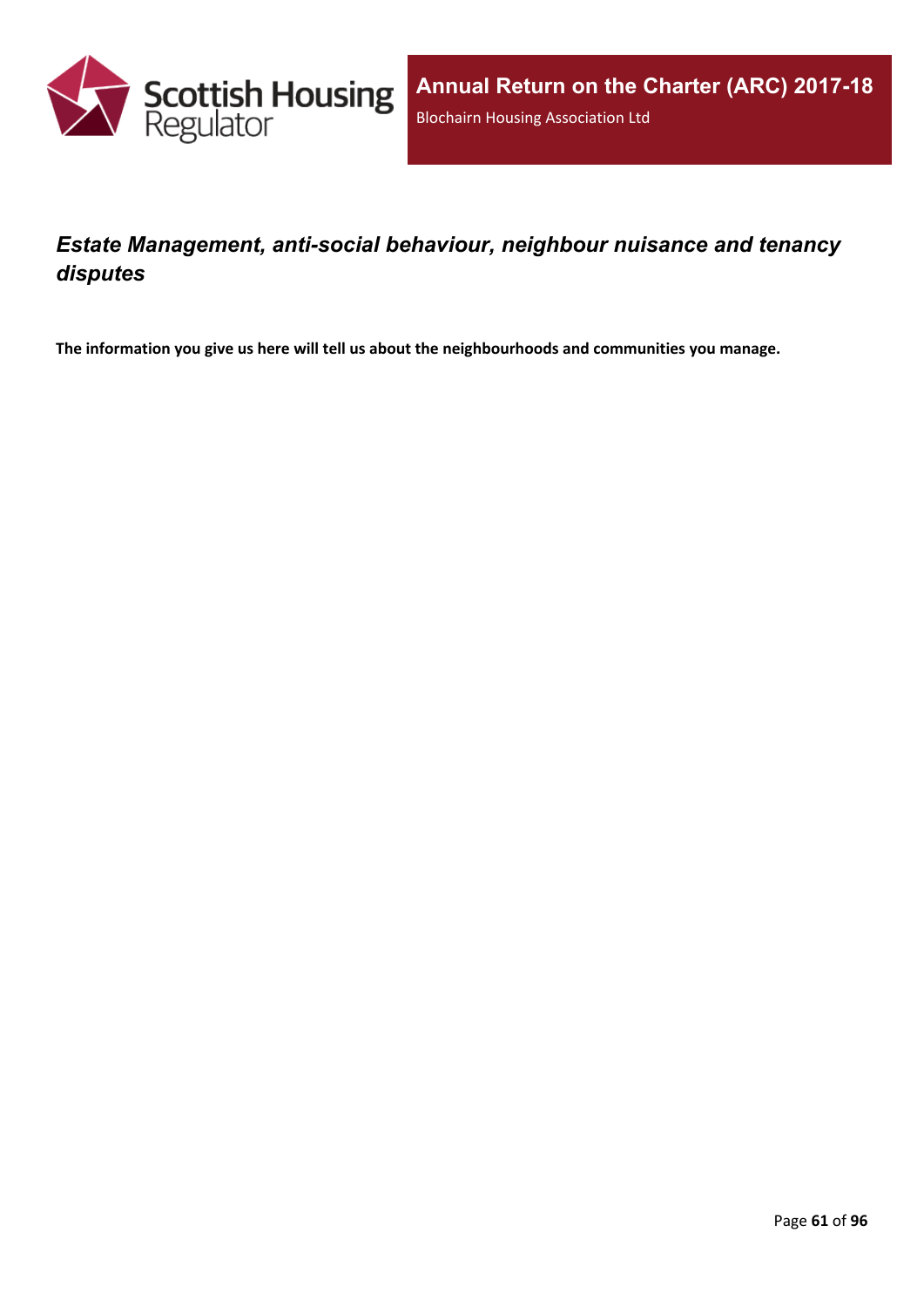

# *Percentage of 1st and 2nd stage complaints resolved by the landlord (Indicators 4 & 5)*

#### **Equalities related issues:**

|                                                                                                      | 4.1.1 1st Stage<br>complaints |            | 4.1.2 2nd Stage<br>complaints |            |
|------------------------------------------------------------------------------------------------------|-------------------------------|------------|-------------------------------|------------|
|                                                                                                      | Number                        | Percentage | Number                        | Percentage |
| Received in the reporting year                                                                       | $\Omega$                      | N/a        | 0                             | N/a        |
| Carried forward from the previous reporting<br>year                                                  | $\Omega$                      | N/a        | 0                             | N/a        |
| 4.1.3 Complaints responded to in full by the<br>landlord in the reporting year                       | $\Omega$                      | 0          | 0                             | 0          |
| 4.1.4 Complaints upheld by the landlord in<br>the reporting year                                     | 0                             | 0          | 0                             | 0          |
| 5.1 Complaints responded to in full within<br>the timescales set out in the SPSO Model<br><b>CHP</b> | $\Omega$                      | 0          | 0                             | $\Omega$   |

#### **Other issues:**

|                                                                                | 4.2.1 1st Stage<br>complaints |            | 4.2.2 2nd Stage<br>complaints |            |
|--------------------------------------------------------------------------------|-------------------------------|------------|-------------------------------|------------|
|                                                                                | Number                        | Percentage | Number                        | Percentage |
| Received in the reporting year                                                 | 0                             | N/a        | 3                             | N/a        |
| Carried forward from the previous reporting  <br>year                          | $\Omega$                      | N/a        | 0                             | N/a        |
| 4.2.3 Complaints responded to in full by the<br>landlord in the reporting year | $\Omega$                      | 0          | 3                             | 100.0      |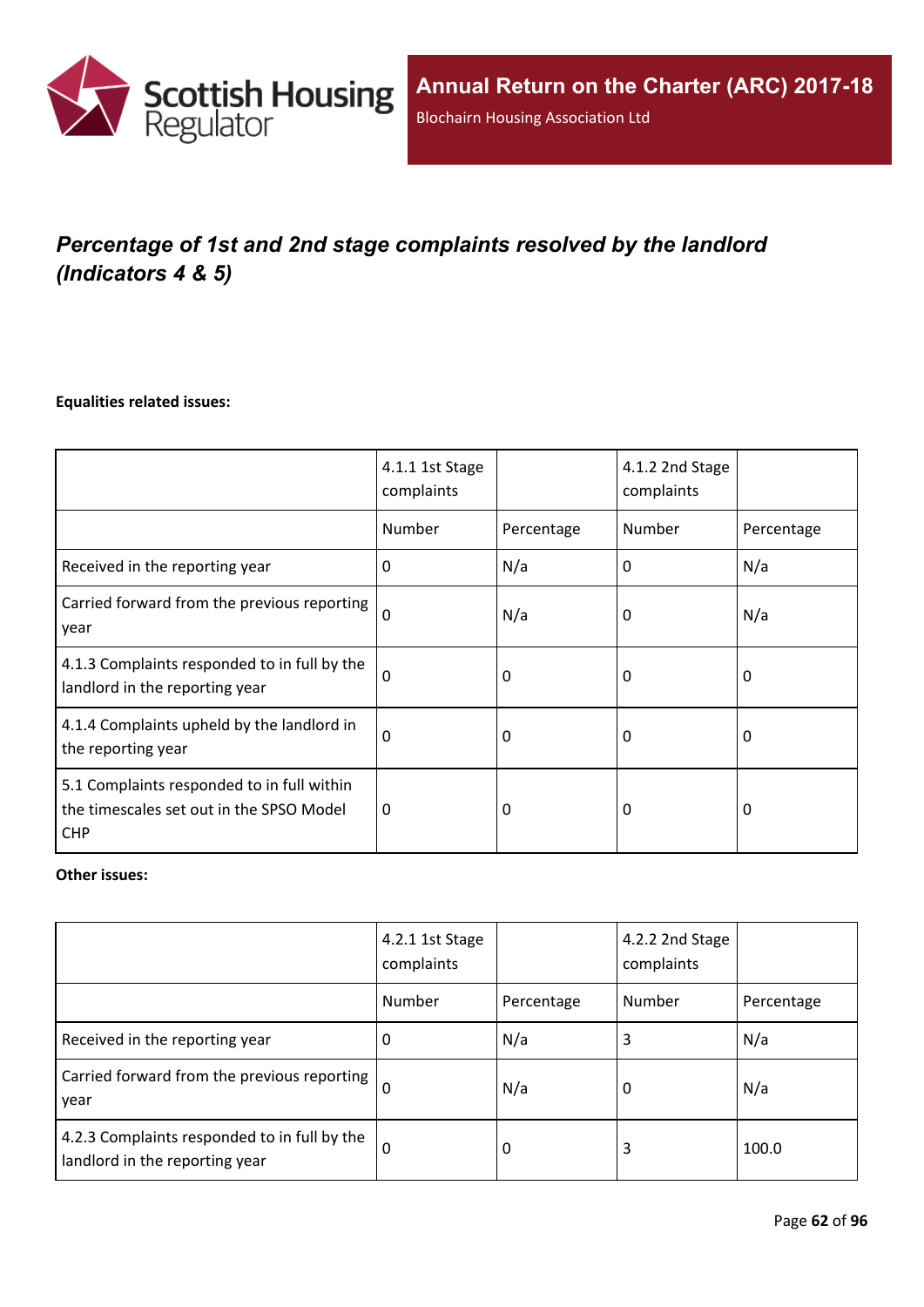

Blochairn Housing Association Ltd

| 4.2.4 Complaints upheld by the landlord in<br>the reporting year                                     |  | 33.33 |
|------------------------------------------------------------------------------------------------------|--|-------|
| 5.2 Complaints responded to in full within<br>the timescales set out in the SPSO Model<br><b>CHP</b> |  | 100.0 |

#### **All complaints:**

|                                                                                                      | 4.3.1 1st Stage<br>complaints |            | 4.3.2 2nd Stage<br>complaints |            |
|------------------------------------------------------------------------------------------------------|-------------------------------|------------|-------------------------------|------------|
|                                                                                                      | Number                        | Percentage | Number                        | Percentage |
| Received in the reporting year                                                                       | $\Omega$                      | N/a        | 3                             | N/a        |
| Carried forward from the previous reporting<br>year                                                  | $\Omega$                      | N/a        | 0                             | N/a        |
| 4.3.3 Complaints responded to in full by the<br>landlord in the reporting year                       | $\Omega$                      | 0          | 3                             | 100.0      |
| 4.3.4 Complaints upheld by the landlord in<br>the reporting year                                     | $\Omega$                      | 0          | 1                             | 33.33      |
| 5.3 Complaints responded to in full within<br>the timescales set out in the SPSO Model<br><b>CHP</b> | $\Omega$                      | 0          | 3                             | 100.0      |

| Percentage of 1st stage complaints on equalities issues responded to in full by the | % |
|-------------------------------------------------------------------------------------|---|
| landlord (Indicators 4 & 5)                                                         |   |

| Percentage of 1st stage complaints on other issues responded to in full by the landlord | '% |
|-----------------------------------------------------------------------------------------|----|
| (Indicators 4 & 5)                                                                      |    |

| Percentage of 1st stage complaints on equalities issues upheld by the landlord (Indicators $\vert$ 0 | % |
|------------------------------------------------------------------------------------------------------|---|
| (48.5)                                                                                               |   |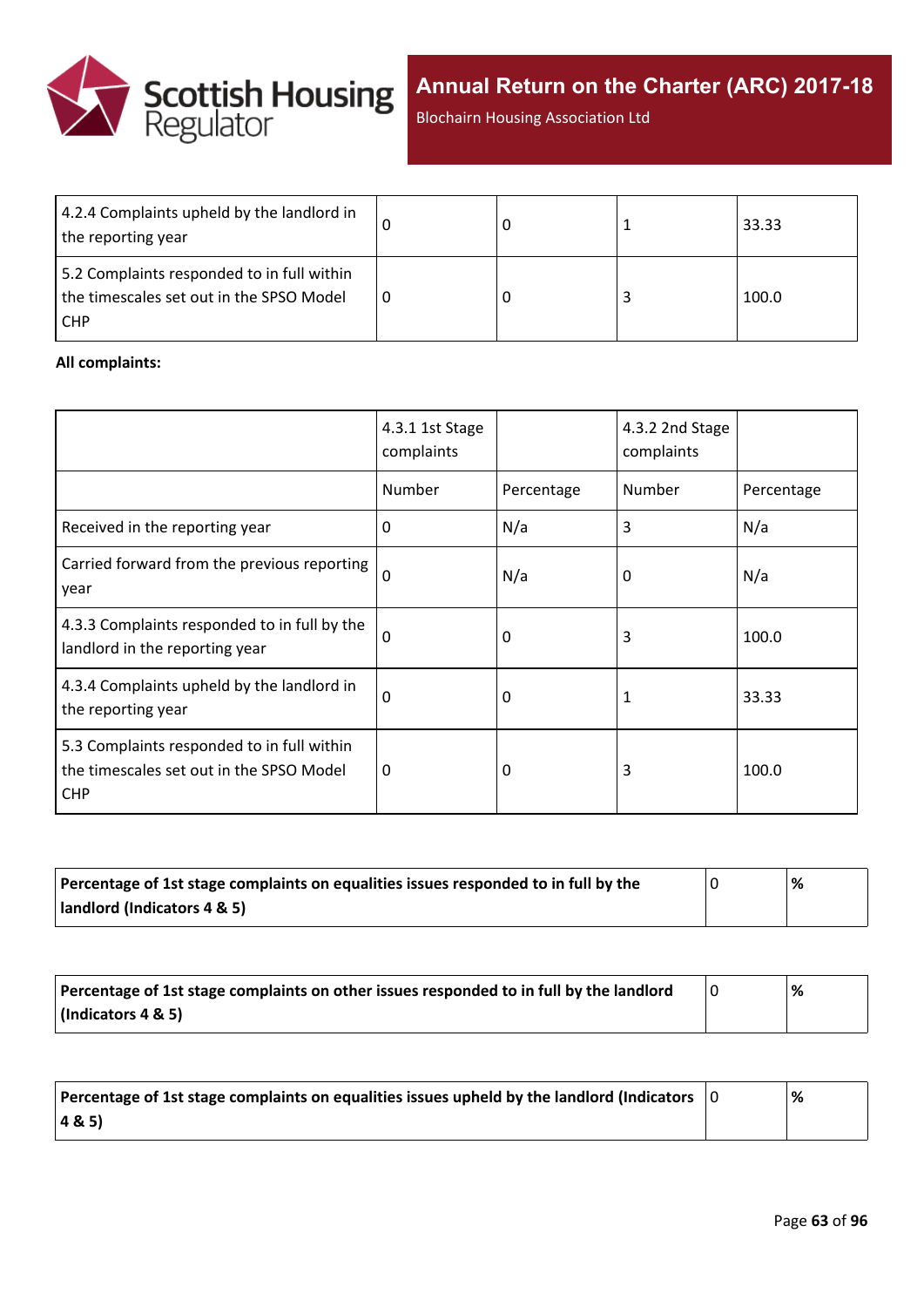

Blochairn Housing Association Ltd

|    | % |
|----|---|
| 5) |   |

| Percentage of 2nd stage complaints on equalities issues responded to in full by the | % |
|-------------------------------------------------------------------------------------|---|
| landlord (Indicators 4 & 5)                                                         |   |

| Percentage of 2nd stage complaints on other issues responded to in full by the landlord | 100.0 | % |
|-----------------------------------------------------------------------------------------|-------|---|
| $\vert$ (Indicators 4 & 5)                                                              |       |   |

| $\mid$ Percentage of 2nd stage complaints on equalities issues upheld by the landlord (Indicators $\mid$ 0 | % |
|------------------------------------------------------------------------------------------------------------|---|
| 4&5)                                                                                                       |   |

| Percentage of 2nd stage complaints on other issues upheld by the landlord (Indicators 4 & $\vert$ 33.33 | <u>%</u> |
|---------------------------------------------------------------------------------------------------------|----------|
| 5)                                                                                                      |          |

| Percentage of 1st stage complaints on equalities issues responded to in full by the | % |
|-------------------------------------------------------------------------------------|---|
| landlord within SPSO CHP timescales (Indicators 4 & 5)                              |   |

| Percentage of 1st stage complaints on other issues responded to in full by the landlord | % |
|-----------------------------------------------------------------------------------------|---|
| within SPSO CHP timescales (Indicators 4 & 5)                                           |   |

| Percentage of 2nd stage complaints on equalities issues responded to in full by the |  | $\%$ |
|-------------------------------------------------------------------------------------|--|------|
| landlord within SPSO CHP timescales (Indicators 4 & 5)                              |  |      |

| Percentage of 2nd stage complaints on other issues responded to in full by the landlord | 100.0 | '% |
|-----------------------------------------------------------------------------------------|-------|----|
| within SPSO CHP timescales (Indicators 4 & 5)                                           |       |    |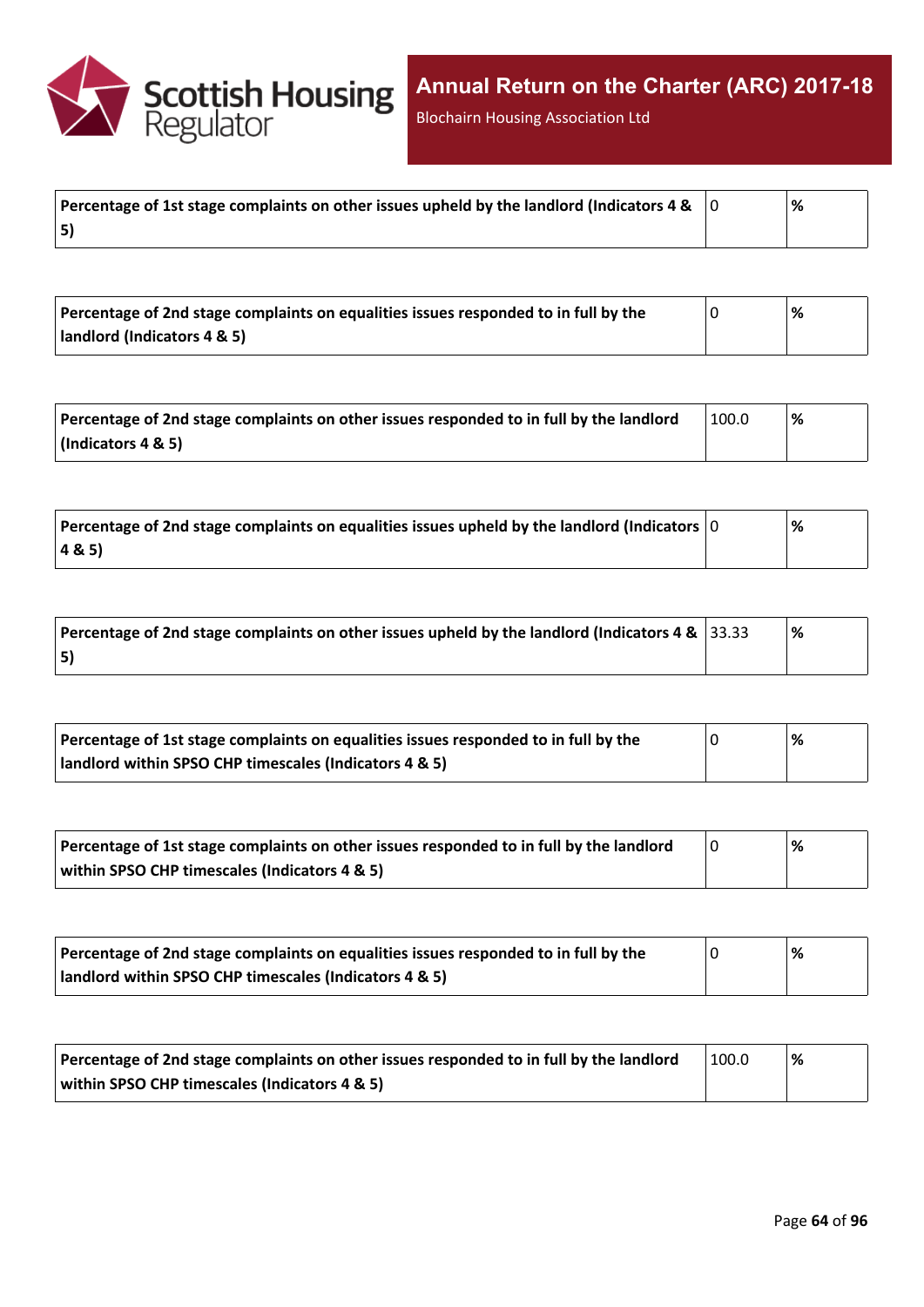

# *Percentage of tenants satisfied with the management of the neighbourhood they live in (Indicator 17)*

**In relation to tenant satisfaction with their landlord's management of the neighbourhood in which they live, please state:**

17.1 How many tenants answered the question "Overall, how satisfied or dissatisfied are you with your landlord's management of the neighbourhood you live in?" 161

17.2 Of the tenants who answered, how many said that they were: **17.2.1 very satisfied** 81

**17.2.2 fairly satisfied** 68

**17.2.3 neither satisfied nor dissatisfied** 8

**17.2.4 fairly dissatisfied** 2

**17.2.5 very dissatisfied** 2

| Percentage of tenants satisfied with the management of the neighbourhood they live $ 92.55 $ | '% |
|----------------------------------------------------------------------------------------------|----|
| $\vert$ in (Indicator 17)                                                                    |    |

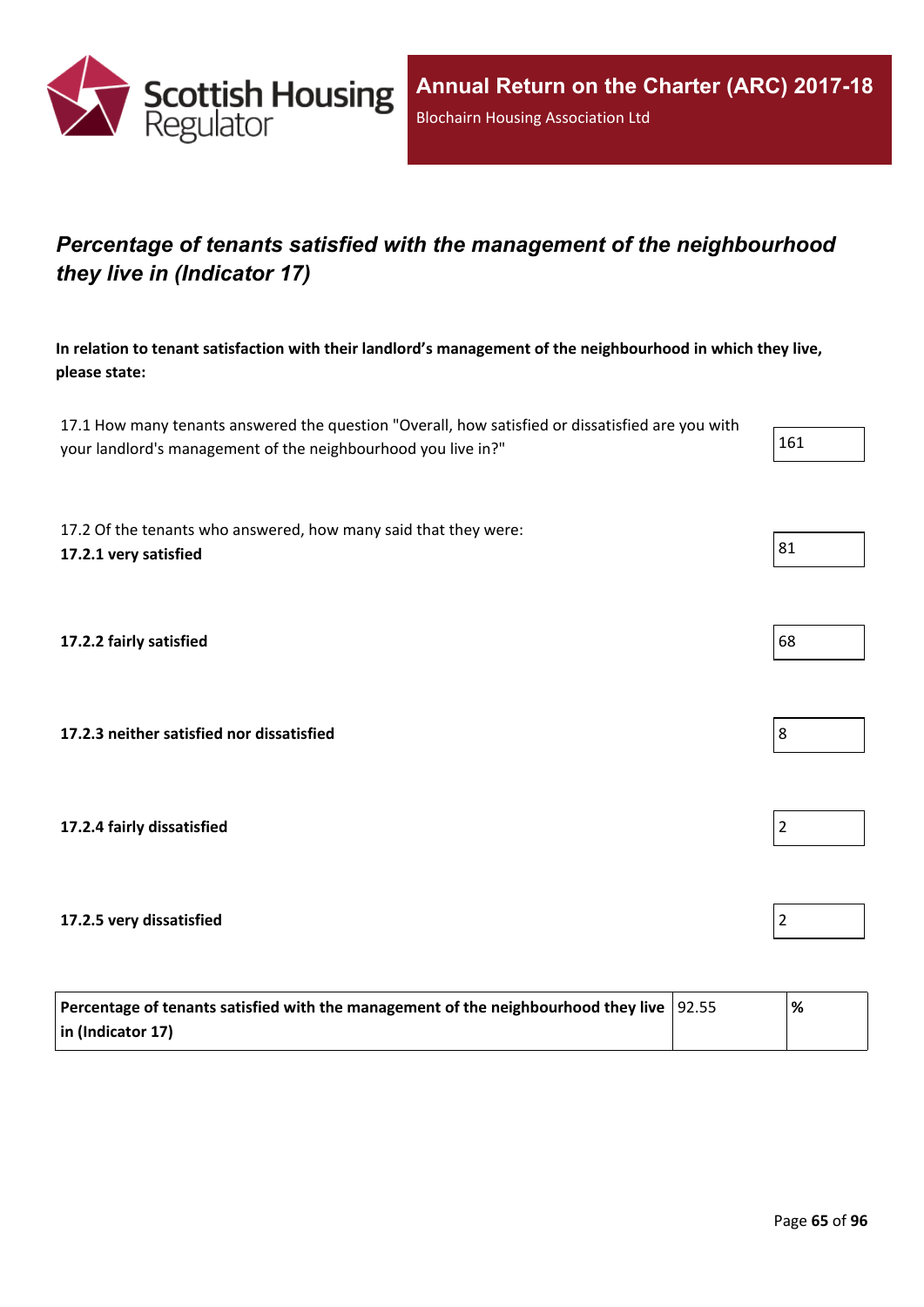

### *Percentage of tenancy offers refused during the year (Indicator 18)*

**Please state:**

18.1 The number of tenancy offers made during the reporting year  $|18$ 

18.2 The number of tenancy offers that were refused 5

| Percentage of tenancy offers refused during the year (Indicator 18) | 27.78 |  |
|---------------------------------------------------------------------|-------|--|
|                                                                     |       |  |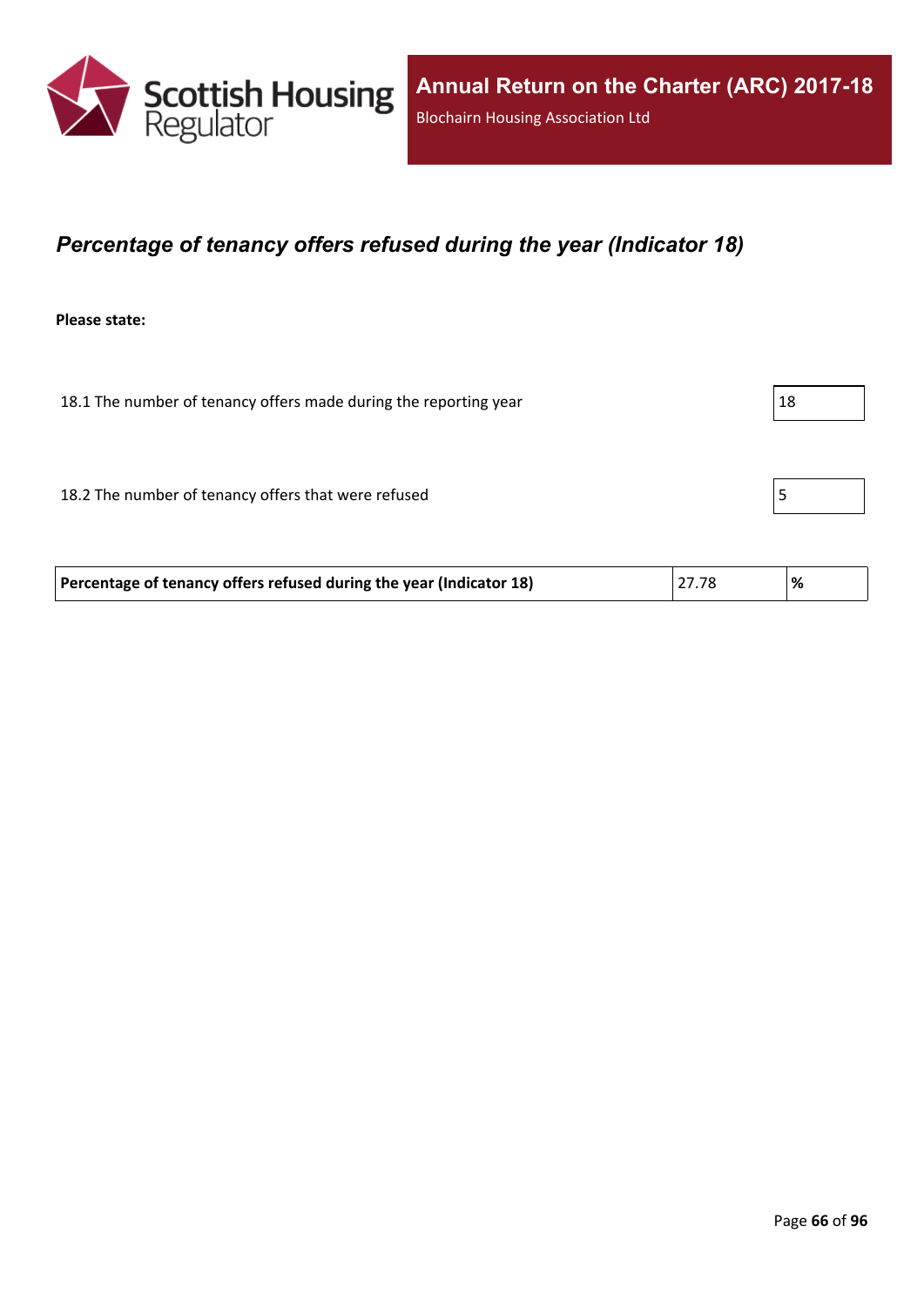

## *Percentage of anti-social behaviour cases reported in the last year which were resolved within locally agreed targets (Indicator 19)*

**Please state:**

19.1 The number of cases of anti-social behaviour reported in the reporting year 23 19.2 Of those at 19.1, the number of cases resolved in the reporting year 23

19.3 Of those at 19.1, the number of cases resolved within locally agreed targets in the reporting year  $|23|$ 

| Percentage of anti-social behaviour cases reported in the last year which were | $\pm 100.00$ | '% |
|--------------------------------------------------------------------------------|--------------|----|
| resolved within locally agreed targets (Indicator 19)                          |              |    |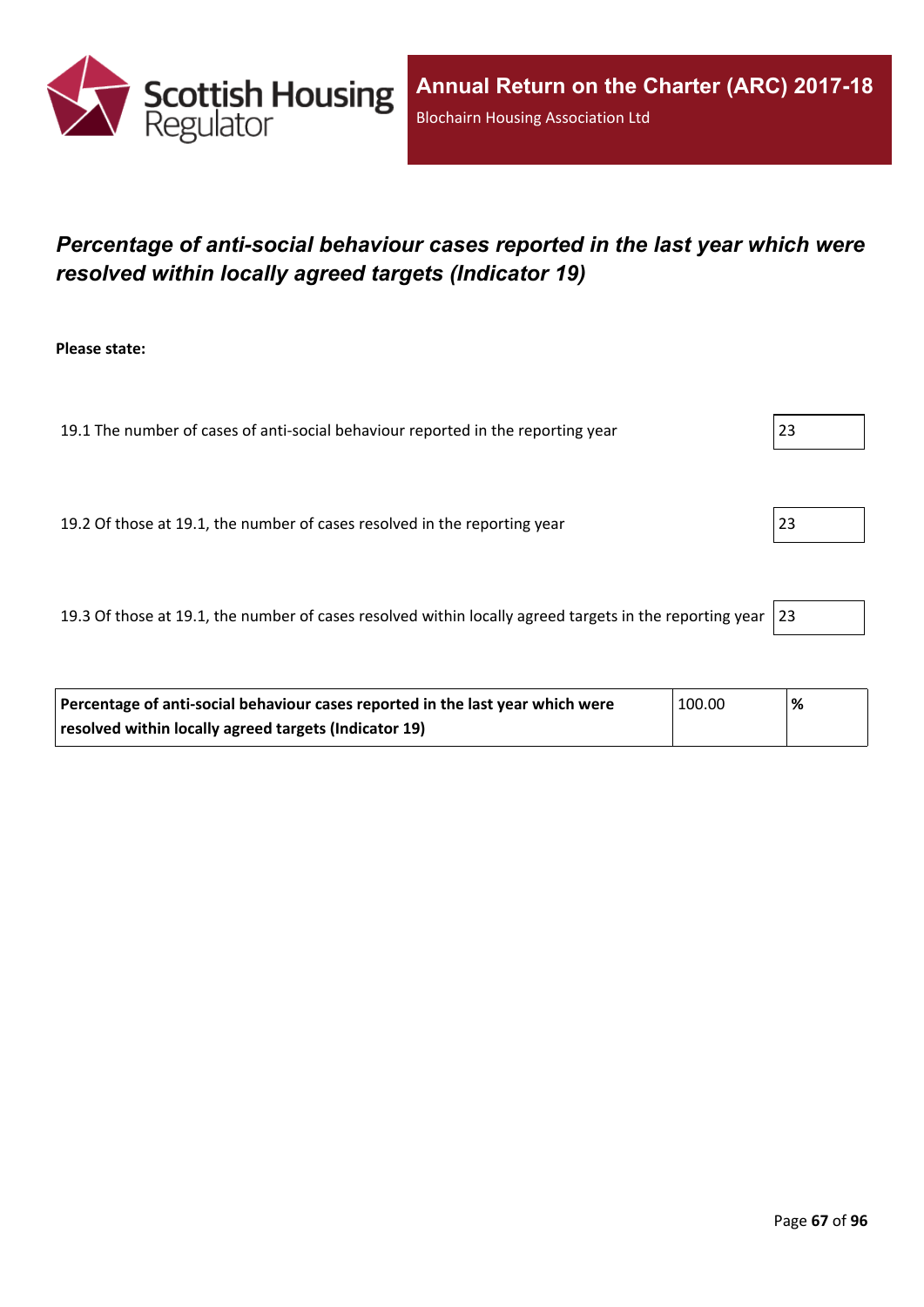

## *Percentage of the court actions initiated which resulted in eviction and the reasons for eviction (Indicator 24)*

Court actions are initiated by the landlord following the issue of a Notice of Proceedings and raising of a court **order.**

**Please state:**

24.1 The total number of court actions initiated during the reporting year  $1 \tbinom{1}{1}$ 

24.2 The number of properties recovered:

24.2.1 because rent had not been paid  $\vert 0 \vert$ 

24.2.2 because of anti-social behaviour  $\vert 0 \rangle$ 

#### 24.2.3 for other reasons  $\vert$  0

| Percentage of the court actions initiated which resulted in eviction because rent had | % |
|---------------------------------------------------------------------------------------|---|
| not been paid (Indicator 24)                                                          |   |

| Percentage of the court actions initiated which resulted in eviction because of anti- | '% |
|---------------------------------------------------------------------------------------|----|
| social behaviour (Indicator 24)                                                       |    |

| Percentage of the court actions initiated which resulted in eviction for other reasons | 0.0 | '% |
|----------------------------------------------------------------------------------------|-----|----|
| (Indicator 24)                                                                         |     |    |

| Percentage of the court actions initiated which resulted in eviction (Indicator 24) | $\vert 0.0$ |  |
|-------------------------------------------------------------------------------------|-------------|--|
|-------------------------------------------------------------------------------------|-------------|--|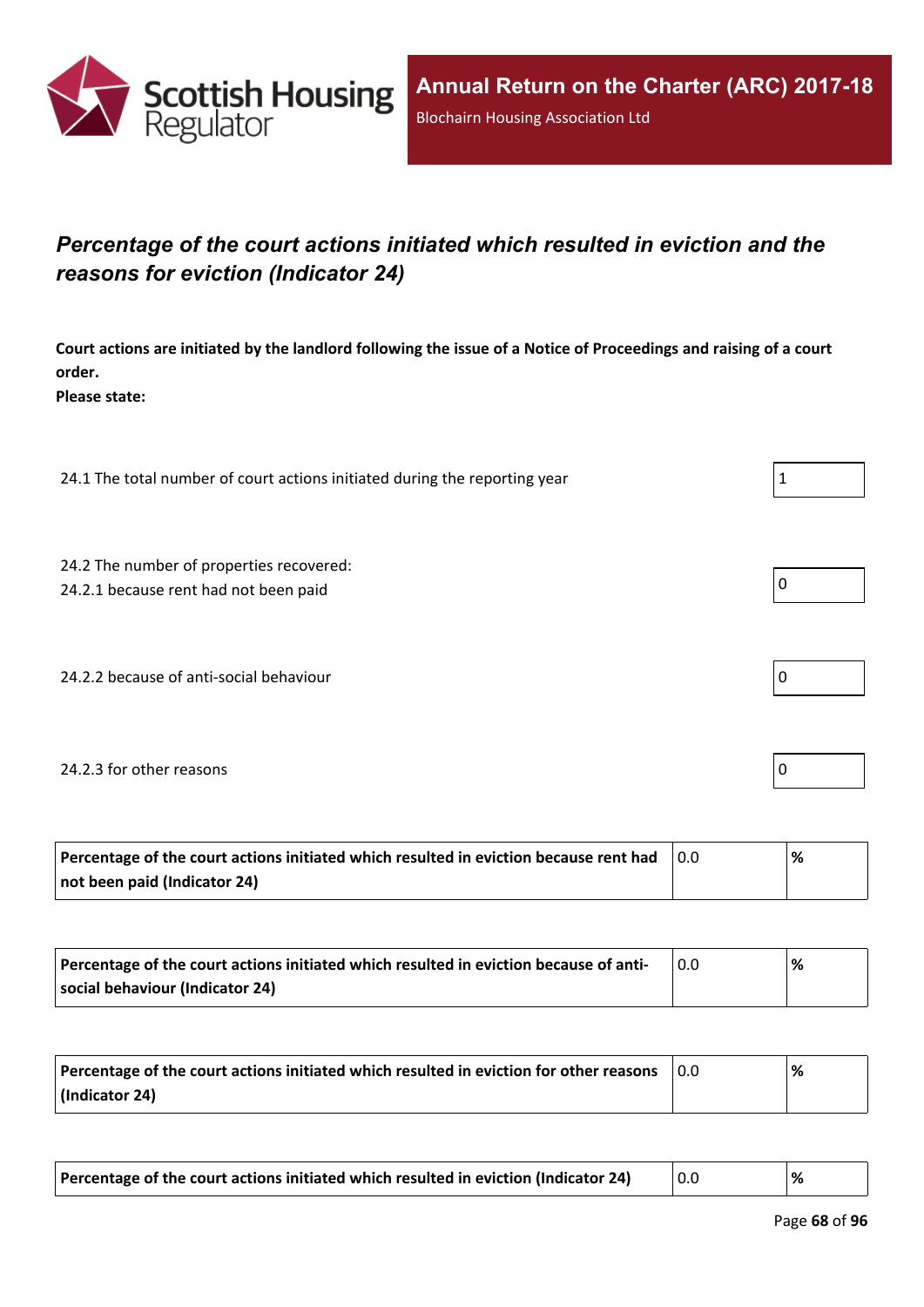

### *Abandoned properties (Indicator C11)*

**As defined by the Housing (Scotland) Act 2001, a property is abandoned where the landlord has reasonable grounds to believe that: the property is unoccupied; and the tenant does not intend to occupy the property as their home Please state:**

C11.1 The number of properties abandoned during the reporting year  $\vert 0 \vert$ 

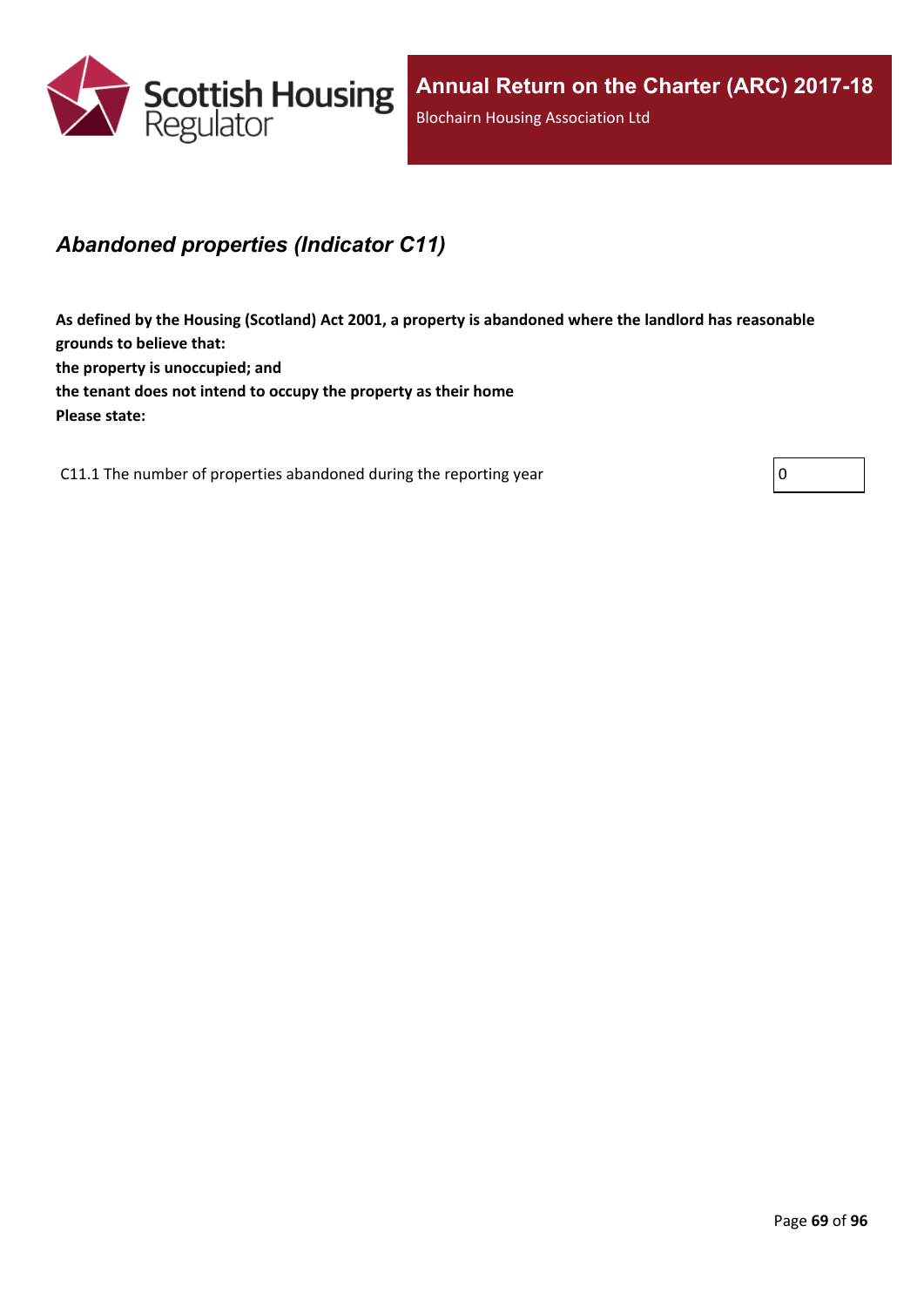

### *Number of notices of proceedings issued and court action initiated (Indicator C12)*

Notices of Proceedings are legal documents issued during the first stage in the process of evicting tenant. Orders for recovery of possession are issued by the court and give a landlord the right to repossess a property. **Please state:**

C12.1 The number of notices of proceedings issued during the reporting year  $11$ 

C12.2 The number of orders for recovery of possession granted during the reporting year  $\boxed{0}$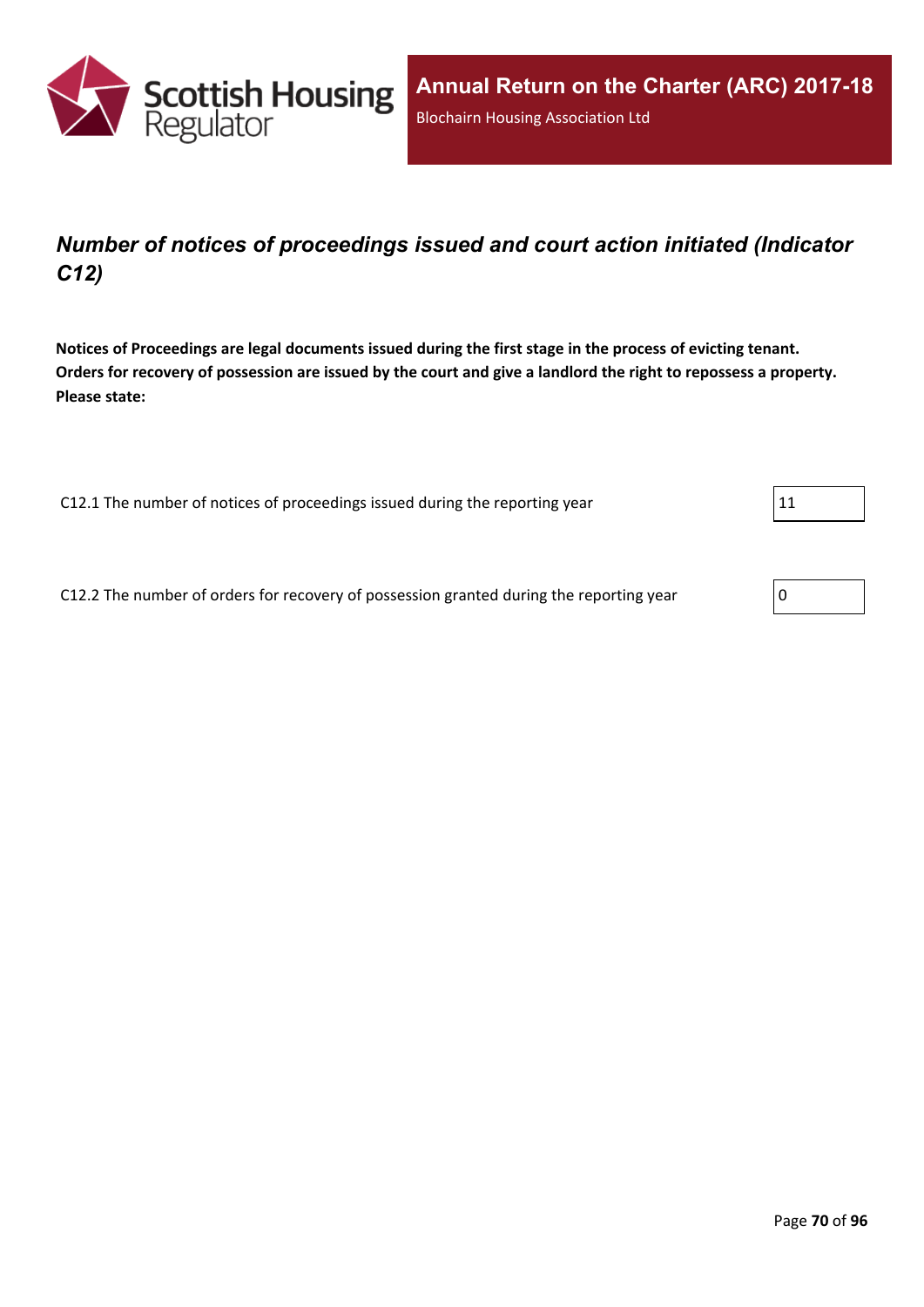

# *Comments (Neighbourhood & community)*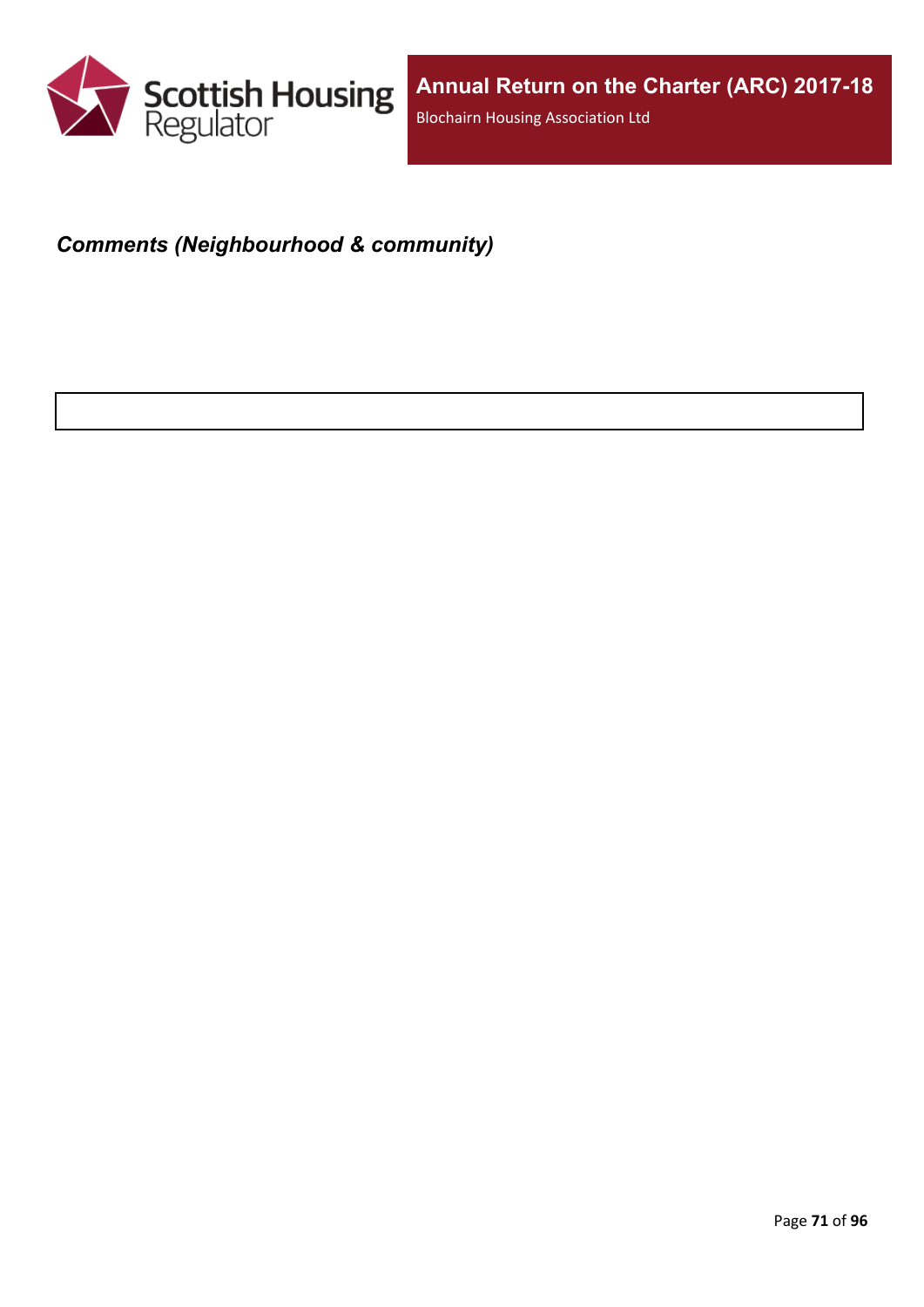

### *Access to housing and support*

The information you give us here will tell us about how people access your housing stock and how you support **new and existing tenants.**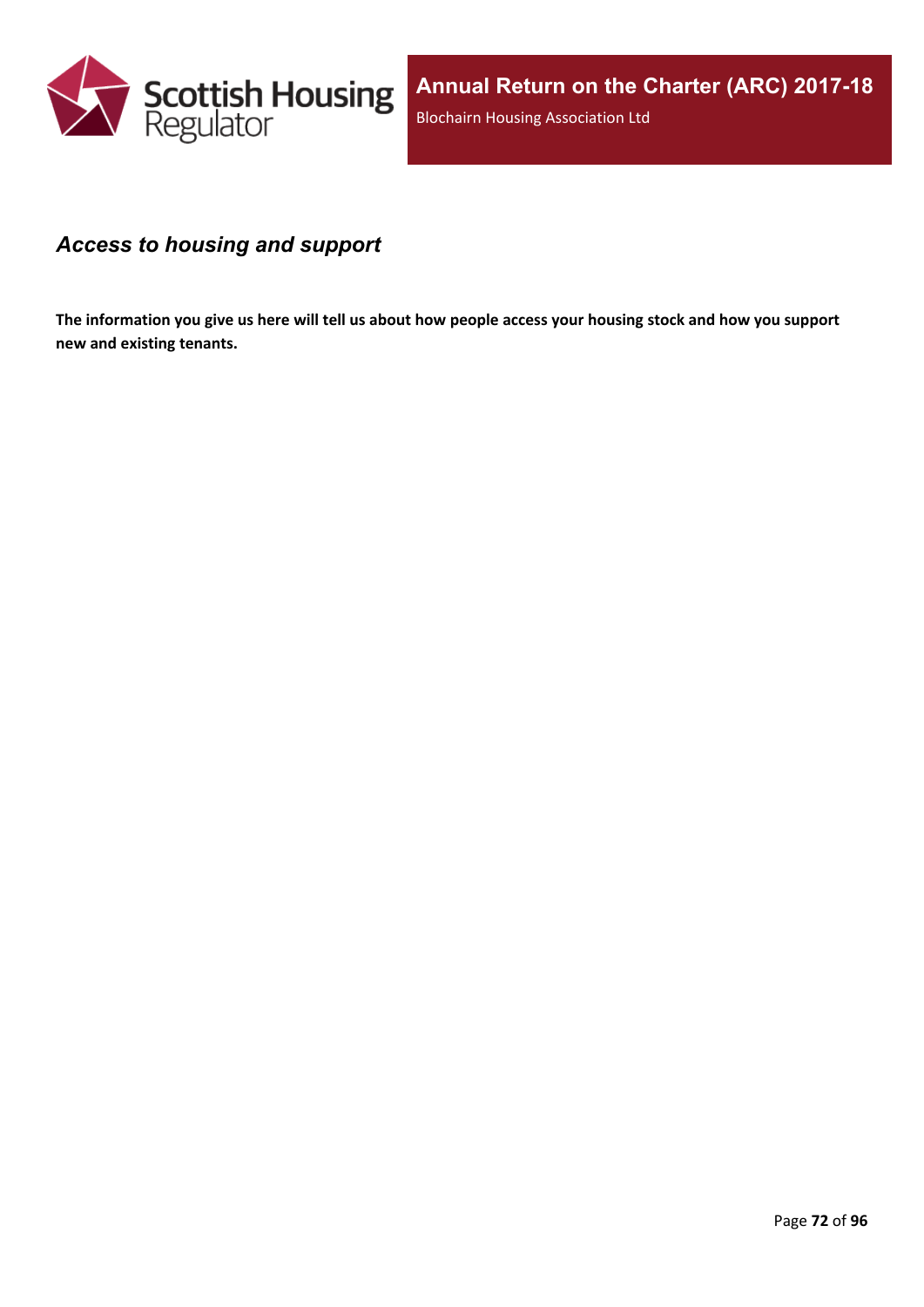

## *Housing Options and Access to Social Housing*

The information you give us here allows us to monitor the arrangements your organisation has for providing **service users access to its housing, and managing its re-lets.**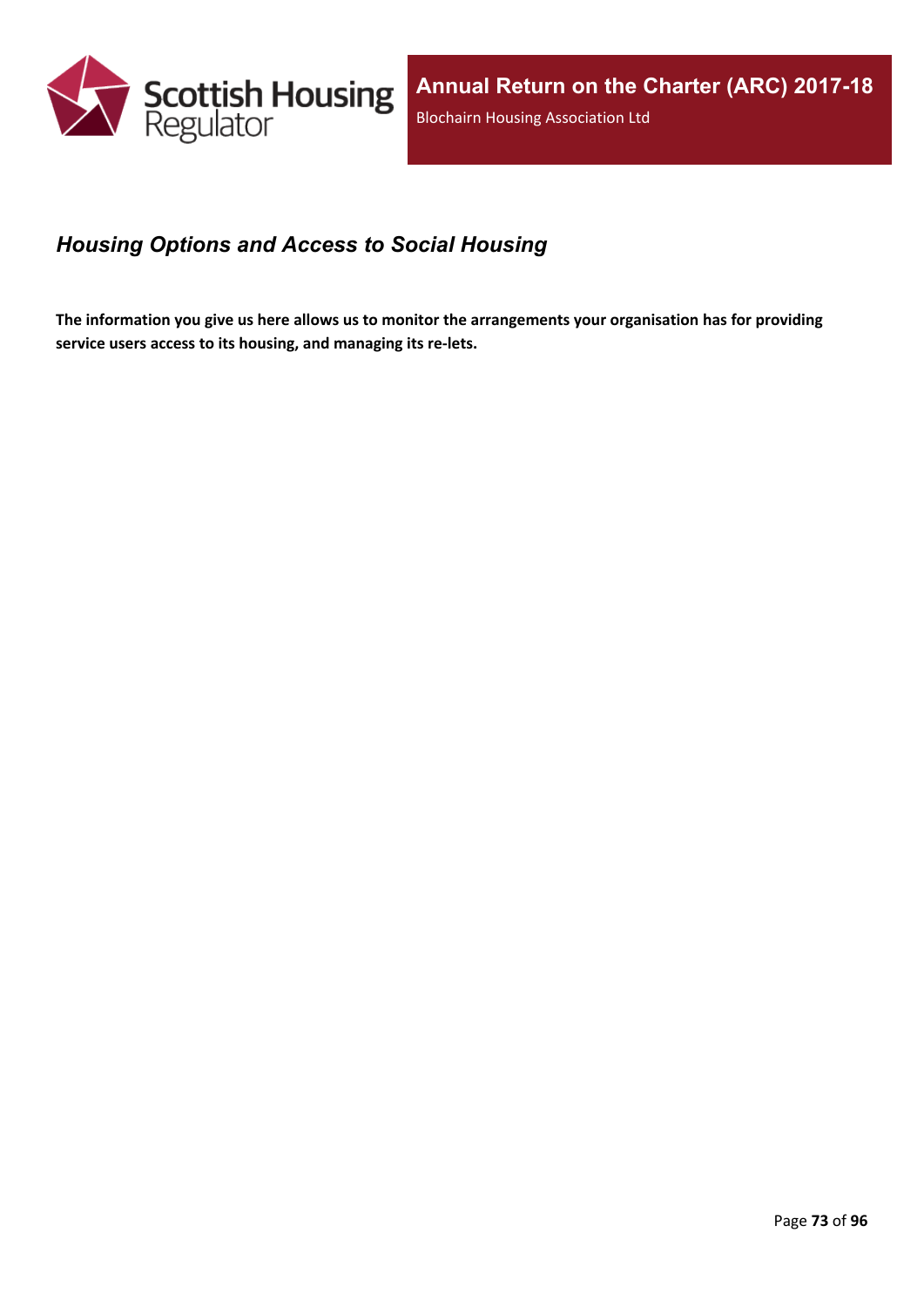

# *Percentage of lettable houses that became vacant in the last year (Indicator 21)*

**Please state:**

21.1 The number of empty dwellings that arose during the reporting year in self-contained lettable stock  $\vert$  13



| Percentage of lettable houses that became vacant in the last year (Indicator 21)<br>4.56<br>% |  |
|-----------------------------------------------------------------------------------------------|--|
|-----------------------------------------------------------------------------------------------|--|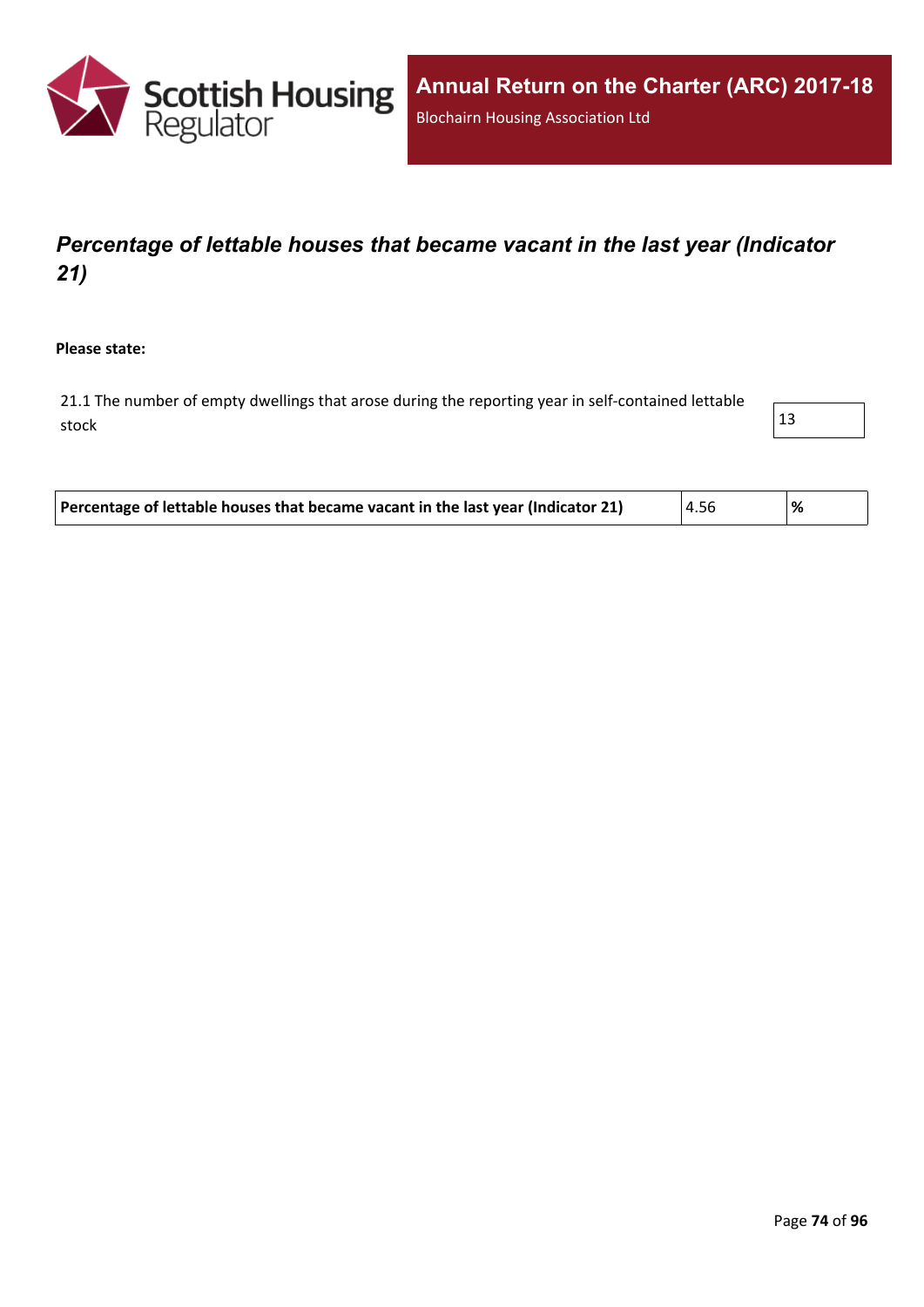

### *Average time to re-let properties in the last year (Indicator 35)*

**Please state:**

35.1 The total number of properties re-let in the reporting year  $|13|$ 

35.2 The total number of calendar days properties were empty  $\vert$  50

| 3.85 | Average time to re-let properties in the last year (Indicator 35) |  | days |
|------|-------------------------------------------------------------------|--|------|
|------|-------------------------------------------------------------------|--|------|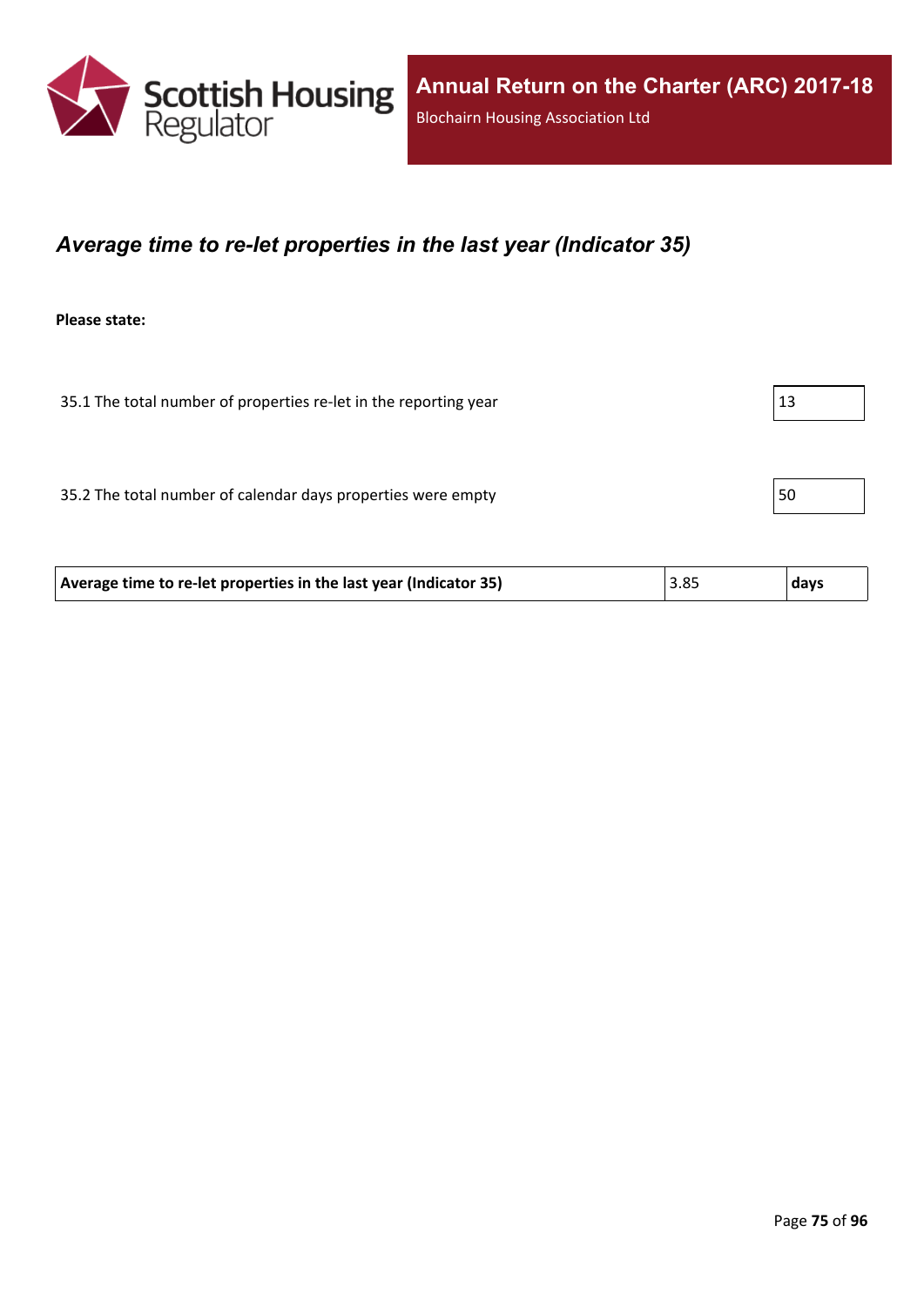

# *Percentage of approved applications for medical adaptations completed during the reporting year and the average time to complete applications (Indicators 22 & 23)*

A 'medical adaptation' is a collective term for a broad range of products (including assistive technology) and changes to the fabric of a building that enable people of all ages to carry out ordinary, daily activities that have **been affected by:**

- **impairment**
- **ill health**
- **traumatic injury**
- **ageing**

### **Please state:**

| 22.1 The number of approved applications on the list for medical adaptations at the start of the |    |
|--------------------------------------------------------------------------------------------------|----|
| reporting year plus any new, approved applications made during the reporting year                | 10 |

22.2 The number of approved applications completed between start and end of the reporting year  $10$ 

23.1 The total number of days taken to complete approved applications 110

23.2 The number of medical adaptations completed in the reporting year  $10$ 

| Percentage of approved applications for medical adaptations completed during the | 100.00 | ℅ |
|----------------------------------------------------------------------------------|--------|---|
| reporting year (Indicator 22)                                                    |        |   |

| Average time to complete approved applications for medical adaptations in the | $\vert$ 11.0 | days |
|-------------------------------------------------------------------------------|--------------|------|
| reporting year (Indicator 23)                                                 |              |      |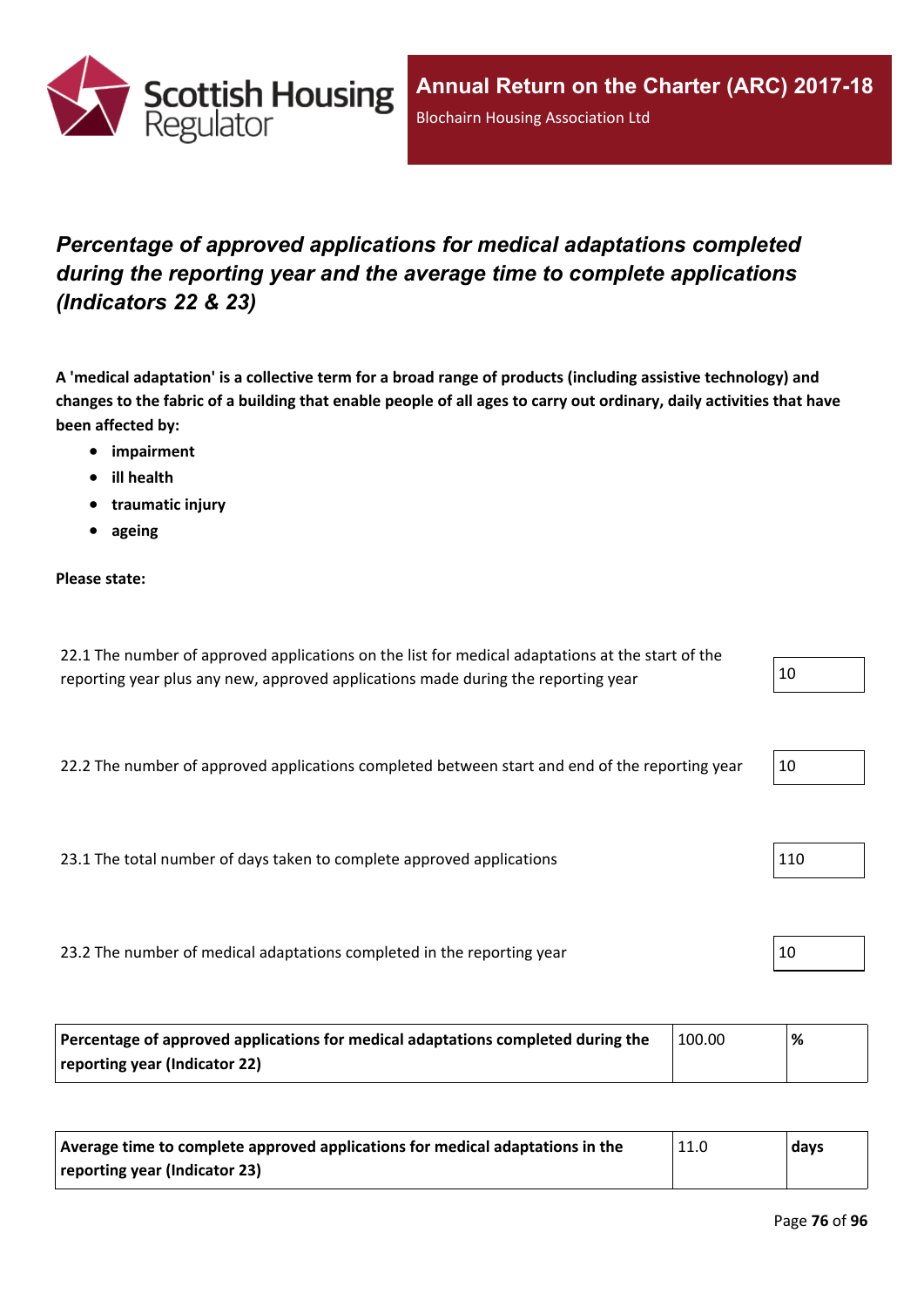

# *Percentage of new tenancies sustained for more than a year, by source of let (Indicator 20)*

**Please state:**

| 20.1 The number of tenancies which began in the previous reporting year by:<br>20.1.1 existing tenants               | 9                |
|----------------------------------------------------------------------------------------------------------------------|------------------|
| 20.1.2 applicants who were assessed as statutory homeless by the local authority                                     | $\overline{2}$   |
| 20.1.3 applicants from your organisation's housing list                                                              | 13               |
| 20.1.4 nominations from local authority                                                                              | $\mathbf 0$      |
| 20.1.5 others                                                                                                        | $\pmb{0}$        |
| 20.2 The number of tenants at 20.1 who remained in their tenancy for more than a year by:<br>20.2.1 existing tenants | $\boldsymbol{9}$ |
| 20.2.2 applicants who were assessed as statutory homeless by the local authority                                     | $\overline{2}$   |
| 20.2.3 applicants from your organisation's housing list                                                              | 13               |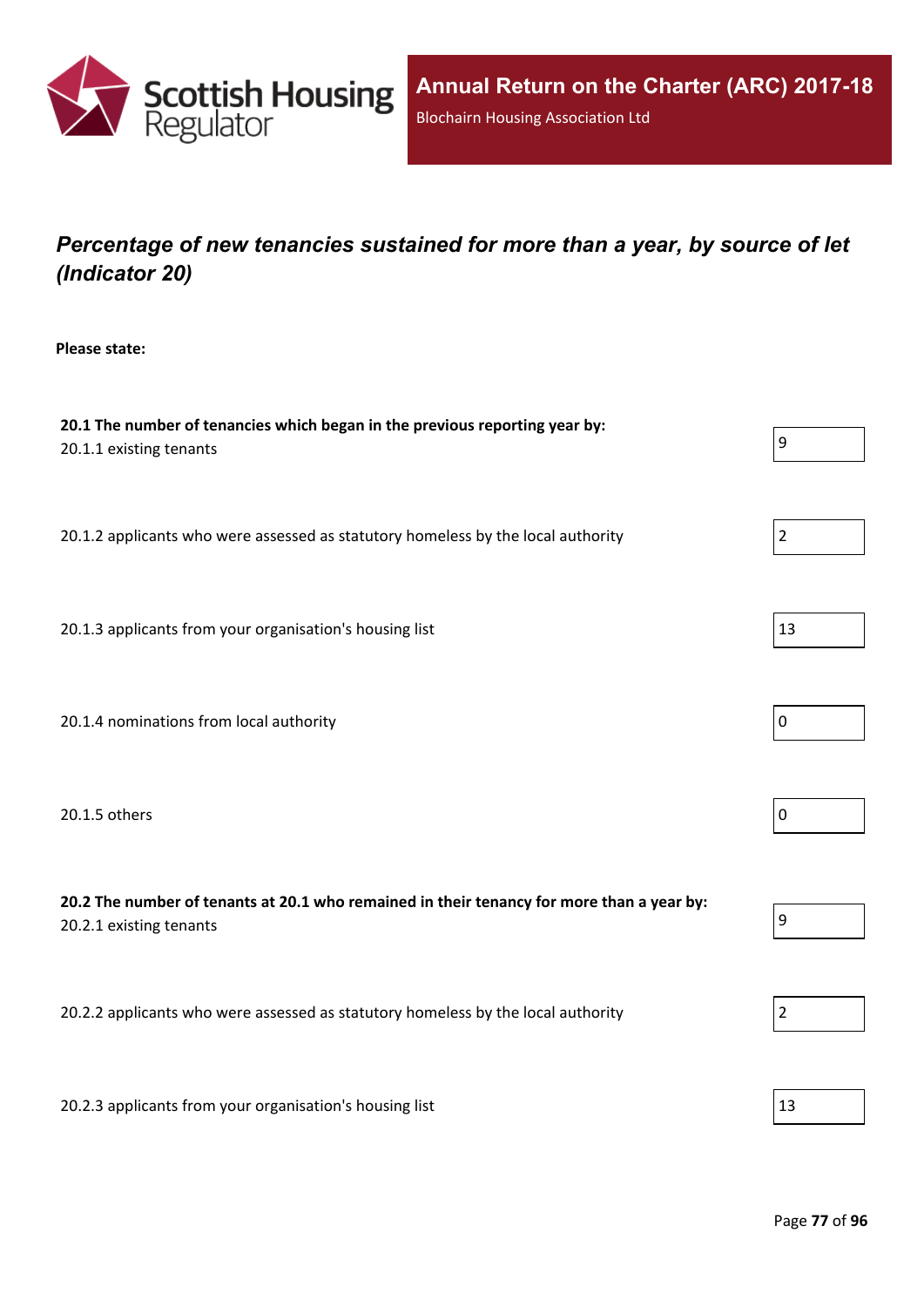

Blochairn Housing Association Ltd

### 20.2.4 nominations from local authority

20.2.5 others

|--|

| Percentage of new tenancies to existing tenants sustained for more than a year | 100.00 | % |
|--------------------------------------------------------------------------------|--------|---|
| (Indicator 20)                                                                 |        |   |

| Percentage of new tenancies to applicants who were assessed as statutory homeless | 100.00 | $\%$ |  |
|-----------------------------------------------------------------------------------|--------|------|--|
| by the local authority sustained for more than a year (Indicator 20)              |        |      |  |

| Percentage of new tenancies to applicants from the landlord's housing list sustained | 100.00 | % |
|--------------------------------------------------------------------------------------|--------|---|
| for more than a year (Indicator 20)                                                  |        |   |

| Percentage of new tenancies through nominations from local authority sustained for | $\overline{0.0}$ | % |
|------------------------------------------------------------------------------------|------------------|---|
| more than a year (Indicator 20)                                                    |                  |   |

| Percentage of new tenancies to others sustained for more than a year (Indicator 20) |  | % |
|-------------------------------------------------------------------------------------|--|---|
|-------------------------------------------------------------------------------------|--|---|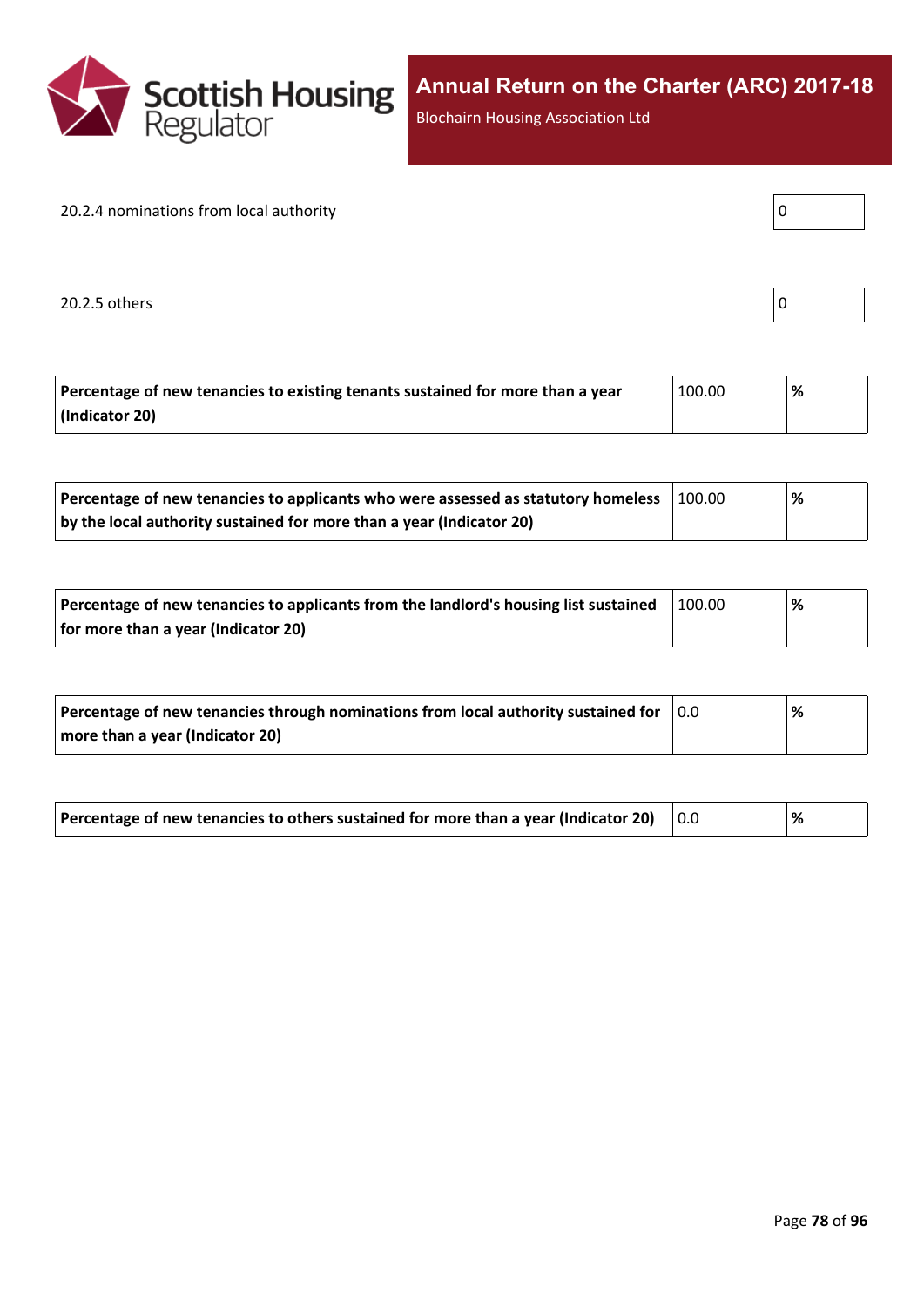

### *Comments (Access to housing and support)*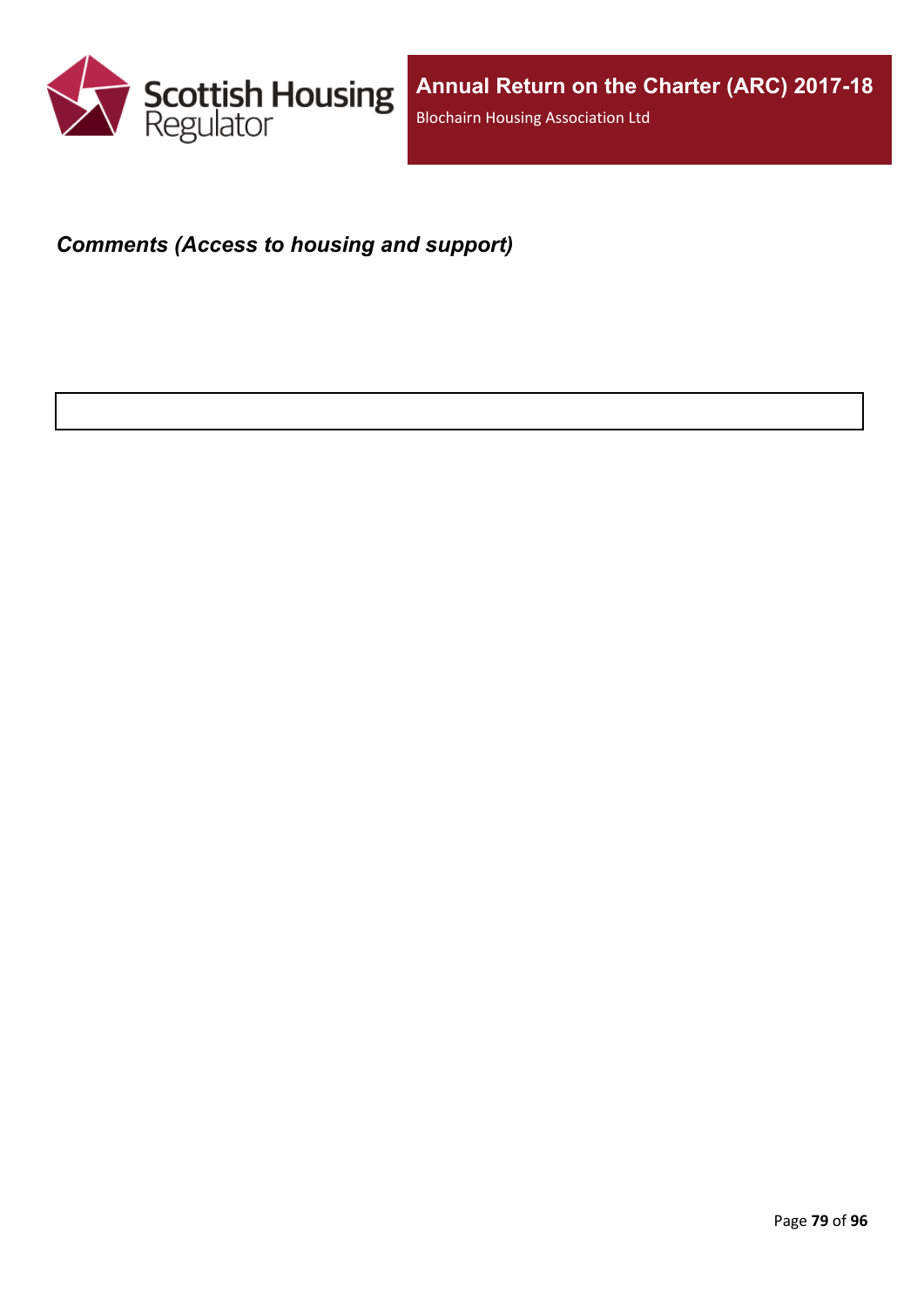

### *Getting good value from rents and service charges*

The information you give us here will tell us about your charges and the value for money you achieve.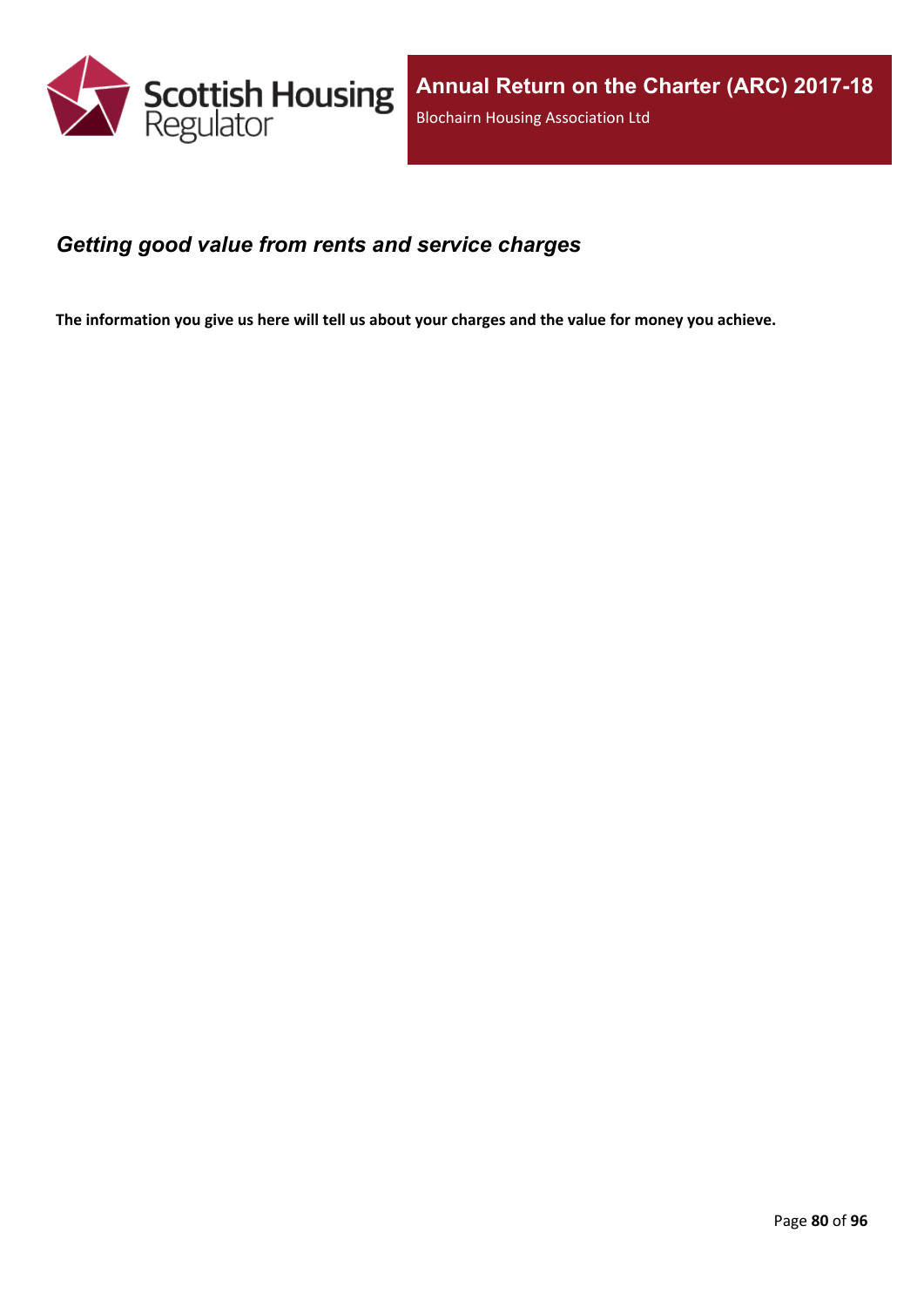

### *Value for money*

**The information you give us here will tell us about the value for money you achieve.**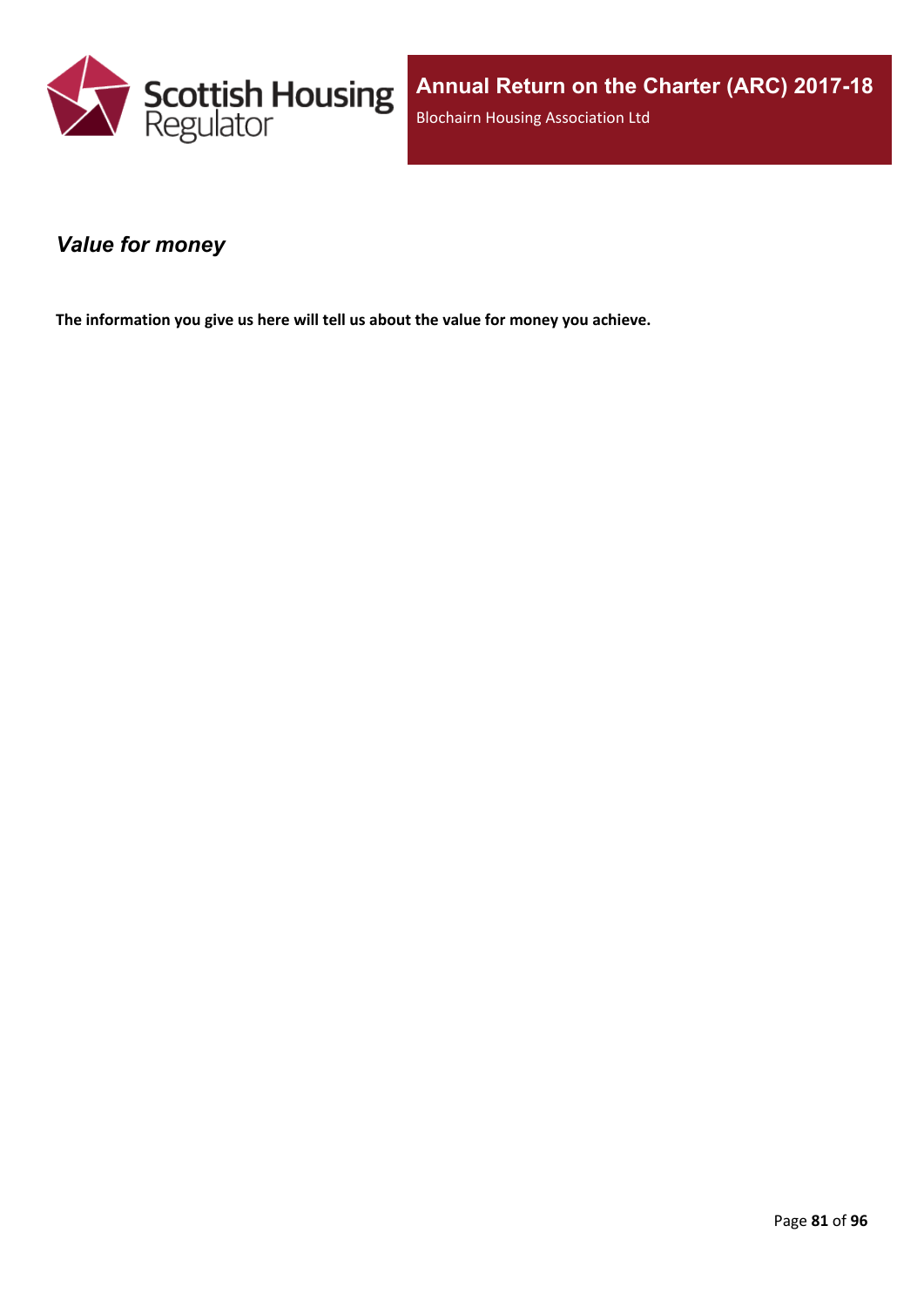

# *Percentage of tenants who feel that the rent for their property represents good value for money (Indicator 29)*

In relation to tenant satisfaction with the value for money provided by the rent they pay, please state:

29.1 How many tenants answered the question "Taking into account the accommodation and the services your landlord provides, do you think the rent for your property represents good or poor value for money?" 264 powders, ad you think the rent for your property represents good or poor 2012

29.2 Of the tenants who answered, how many said that their rent represented: **29.2.1 very good value for money** 75

**29.2.2 fairly good value for money** 

**29.2.3 neither good nor poor value for money** 17

**29.2.4 fairly poor value for money** 1

**29.2.5 very poor value for money** 0

| Percentage of tenants who feel that the rent for their property represents good value $ 89.02 $ | '% |
|-------------------------------------------------------------------------------------------------|----|
| for money (Indicator 29)                                                                        |    |

| 1<br>ъ. |  |
|---------|--|
|         |  |

| 71 |  |  |
|----|--|--|
|    |  |  |



| ֚֚ |  |  |
|----|--|--|
|    |  |  |
|    |  |  |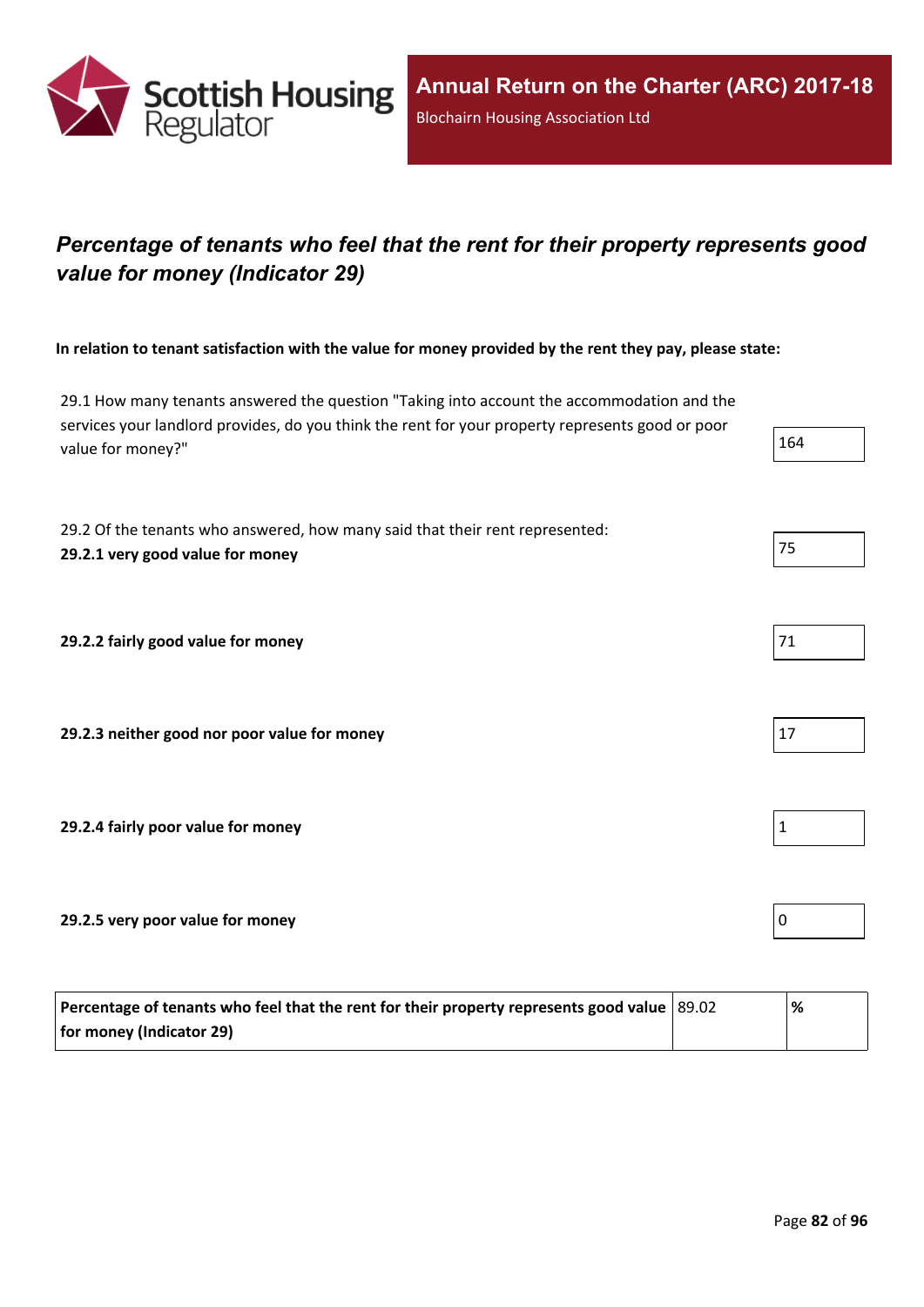

## *Percentage of factored owners satisfied with the factoring service they receive (Indicator 33)*

**In relation to tenant satisfaction with the factoring services provided, please state:**

33.1 How many factored owners answered the question "Taking everything into account, how satisfied or dissatisfied are you with the factoring services provided by your landlord?"  $\vert$  17

33.2 Of the factored owners who answered, how many said that they were: **33.2.1 very satisfied** 7

**33.2.2 fairly satisfied** 7

**33.2.3 neither satisfied nor dissatisfied** 2

**33.2.4 fairly dissatisfied** 1

### **33.2.5 very dissatisfied** 0

| Percentage of factored owners satisfied with the factoring service they receive | 82.35 | '% |
|---------------------------------------------------------------------------------|-------|----|
| (Indicator 33)                                                                  |       |    |





|  | ٠ |  |  |  |  |
|--|---|--|--|--|--|
|--|---|--|--|--|--|

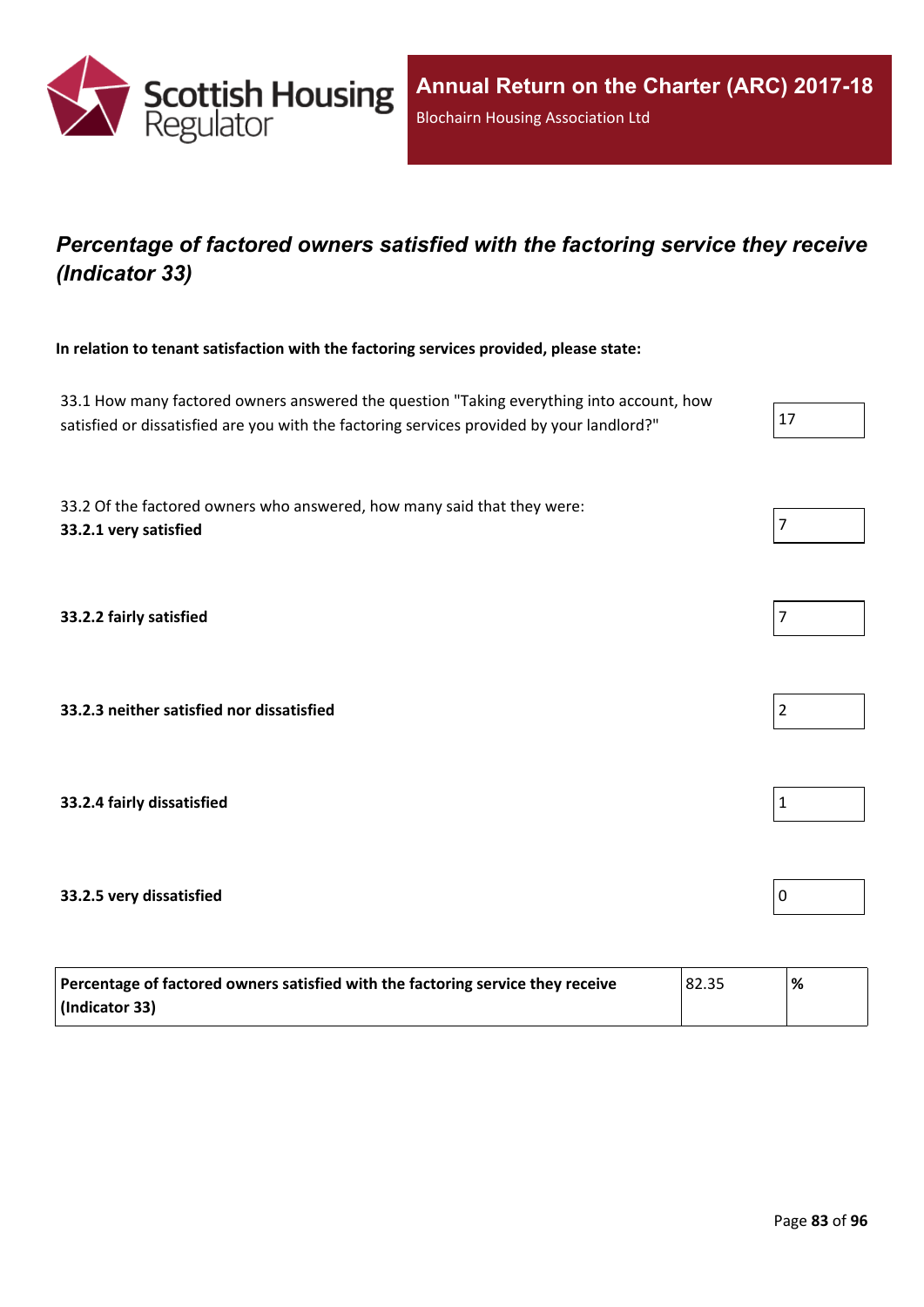

### *Rents and service charges*

**The information you give us here will tell us about how you maximise your income.**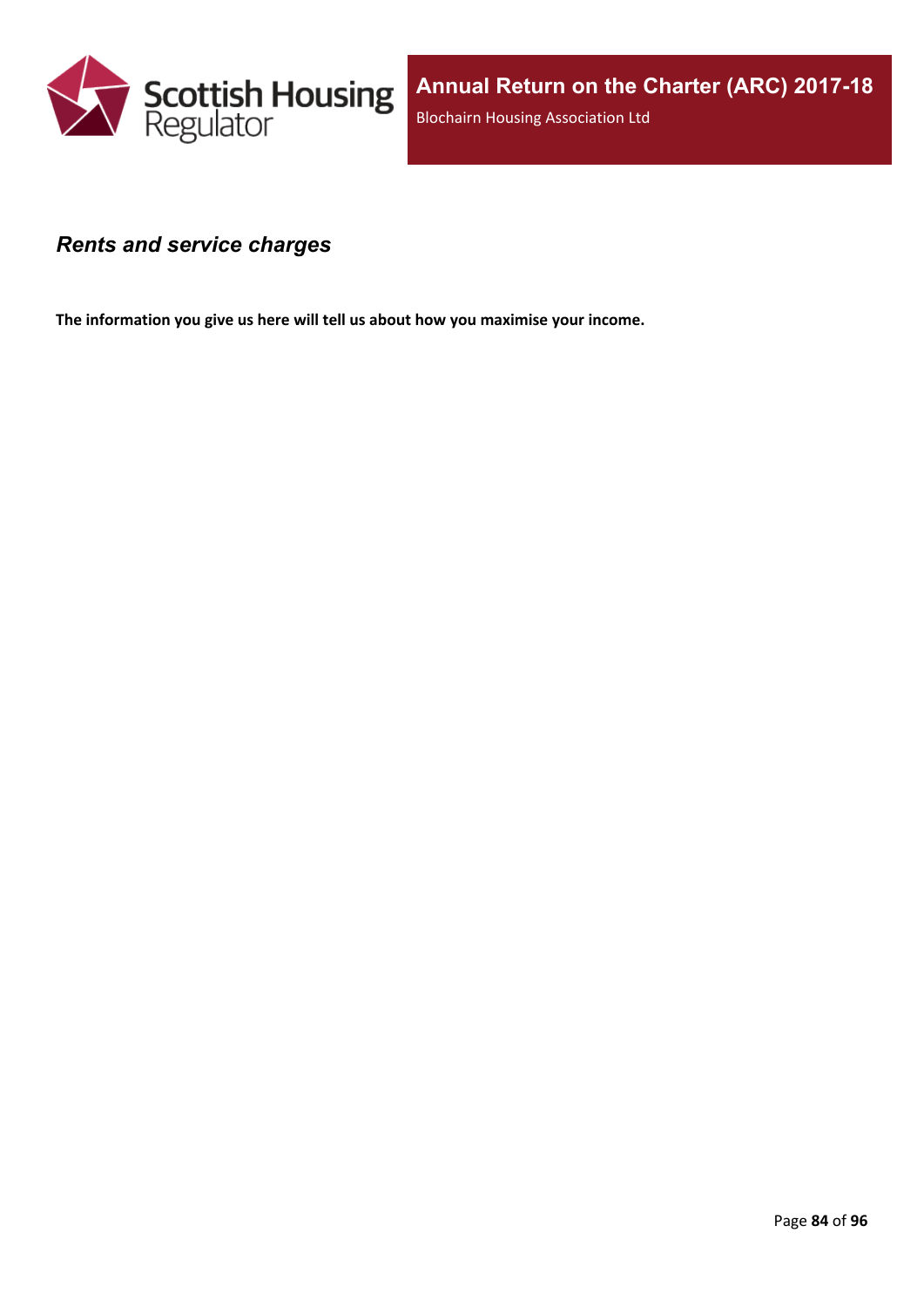

# *Rent collected as percentage of total rent due in the reporting year (Indicator 30)*

**Please state:**

| 30.1 The total amount of rent collected in the reporting year | 1005983 |
|---------------------------------------------------------------|---------|
|---------------------------------------------------------------|---------|

30.2 The total amount of rent due to be collected in the reporting year (annual rent debit) | 1008835

| 99.72<br>Rent collected as percentage of total rent due in the reporting year (Indicator 30)<br>% |  |
|---------------------------------------------------------------------------------------------------|--|
|---------------------------------------------------------------------------------------------------|--|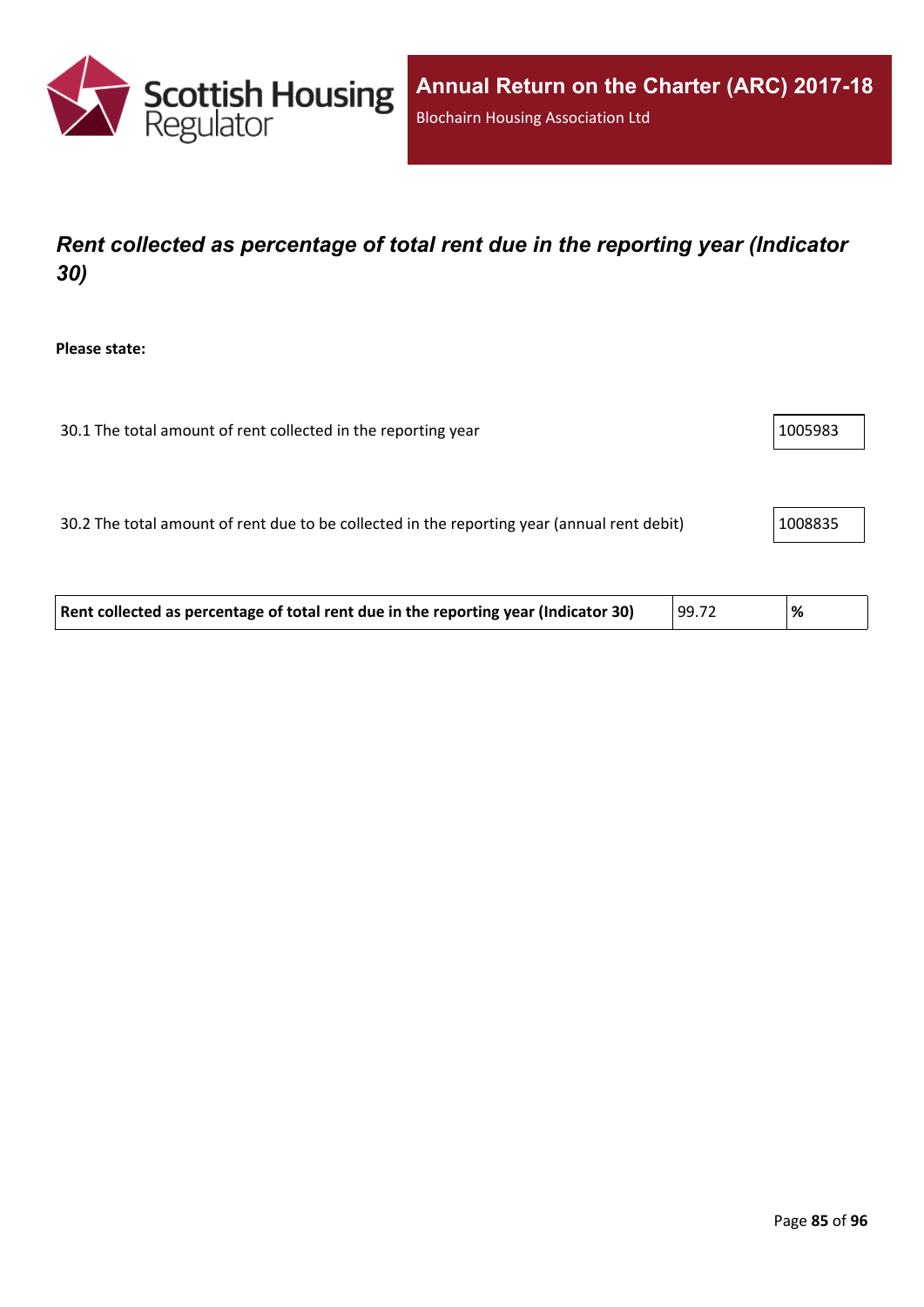

# *Gross rent arrears (all tenants) as at 31 March each year as a percentage of rent due for the reporting year (Indicator 31)*

**Please state:**

31.1 The total value ( $E$ ) of gross rent arrears as at the end of the reporting year  $14971$ 

31.2 The total rent due for the reporting year 1009052

| Gross rent arrears (all tenants) as at 31 March each year as a percentage of rent due $\vert$ 1.48 | % |
|----------------------------------------------------------------------------------------------------|---|
| for the reporting year (Indicator 31)                                                              |   |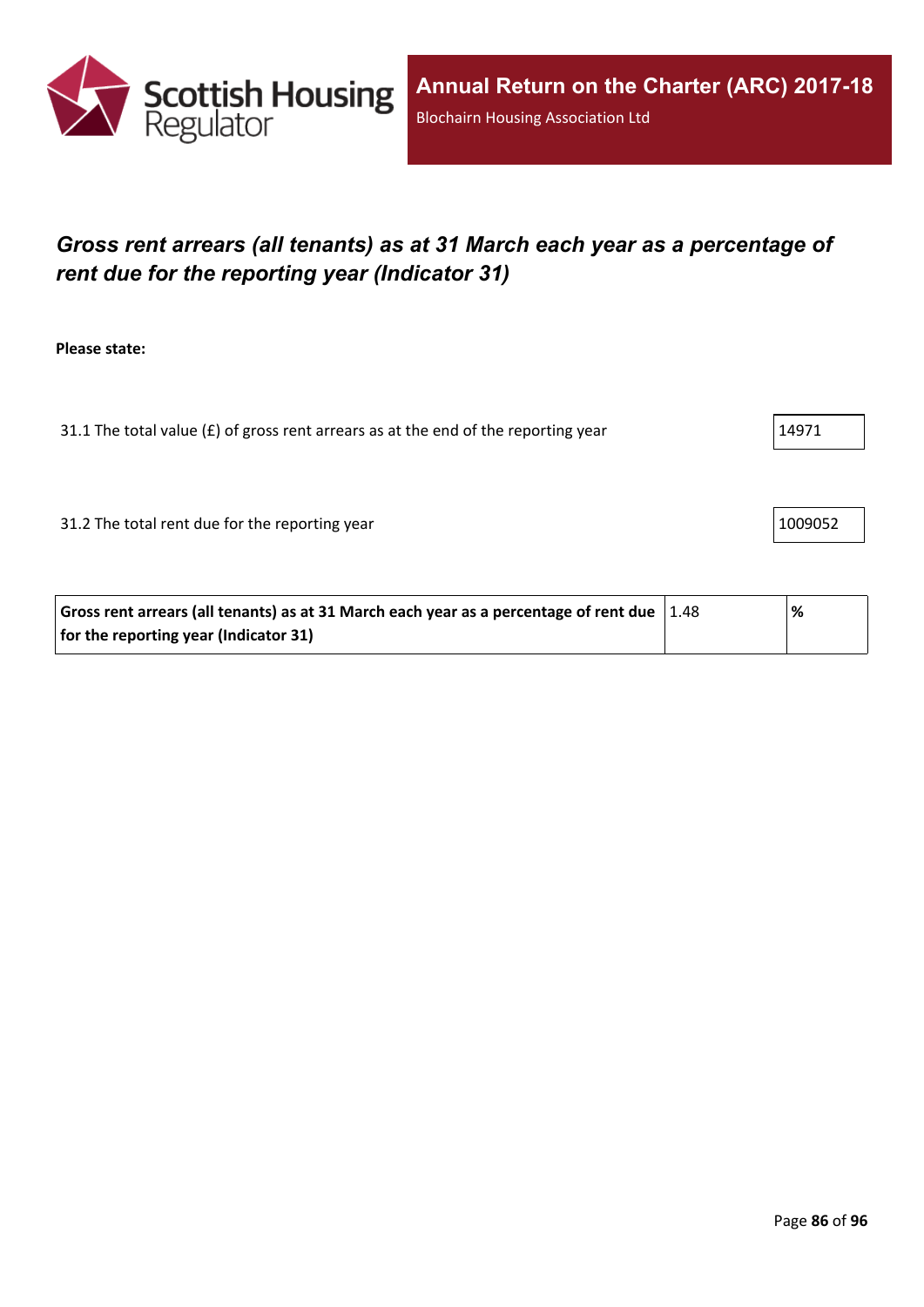

### *Average annual management fee per factored property (Indicator 32)*

A factored property is where a landlord is responsible for the delivery of a management service to the owner of **the property. Please state:**

32.1 The number of residential properties factored  $|40 \rangle$ 

|  |  | 32.2 The total value of management fees invoiced to factored owners in the reporting year | 7107 |
|--|--|-------------------------------------------------------------------------------------------|------|
|--|--|-------------------------------------------------------------------------------------------|------|

| Average annual management fee per factored property (Indicator 32) | $\mathbf{f}$   177.68 |  |
|--------------------------------------------------------------------|-----------------------|--|
|                                                                    |                       |  |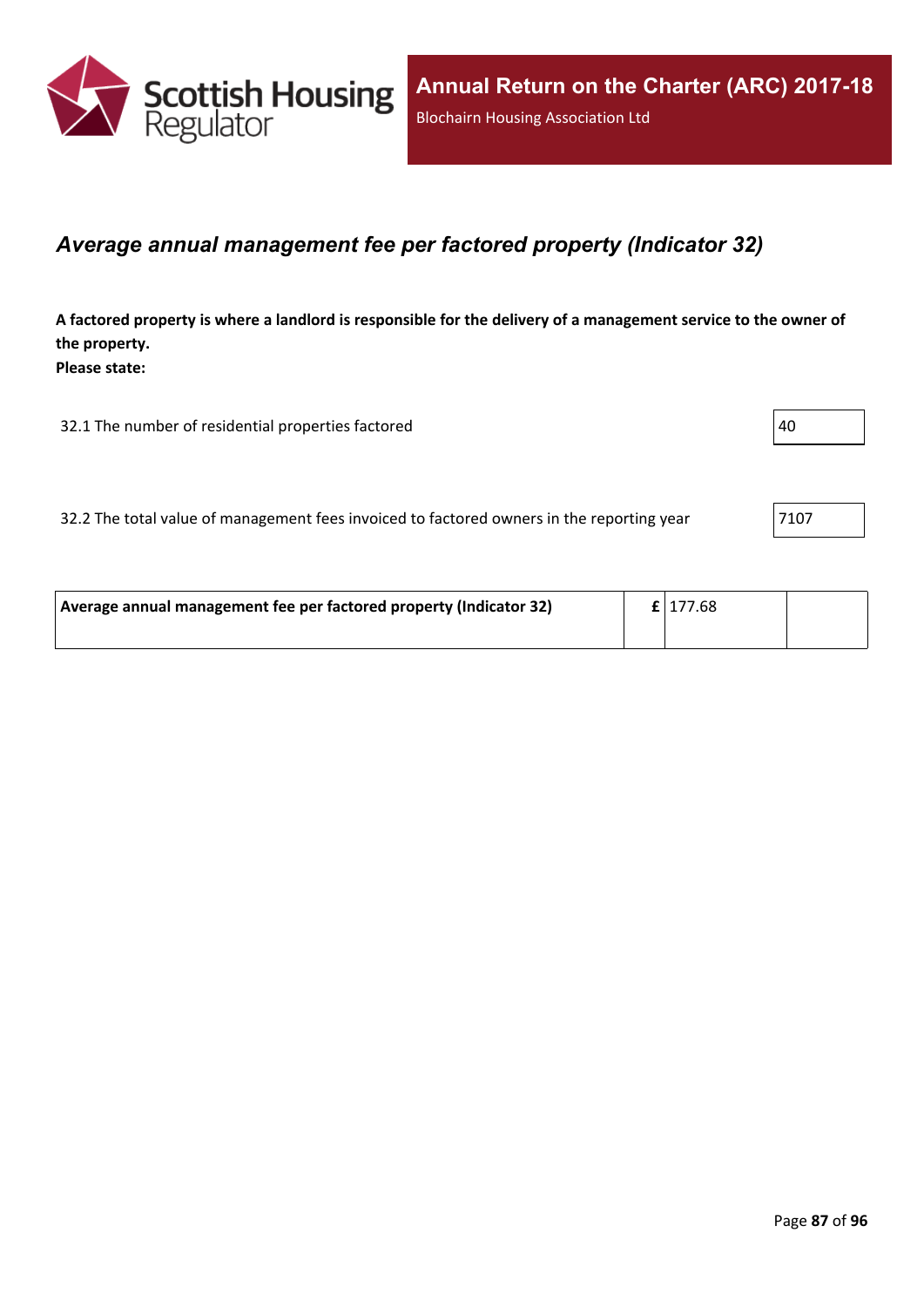

# *Percentage of rent due lost through properties being empty during the last year (Indicator 34)*

**Please state:**

34.1 The total amount of rent due for the reporting year 1009052.0

34.2 The total amount of rent lost through properties being empty during the reporting year 217

| Percentage of rent due lost through properties being empty during the last year | 0.02 | % |
|---------------------------------------------------------------------------------|------|---|
| (Indicator 34)                                                                  |      |   |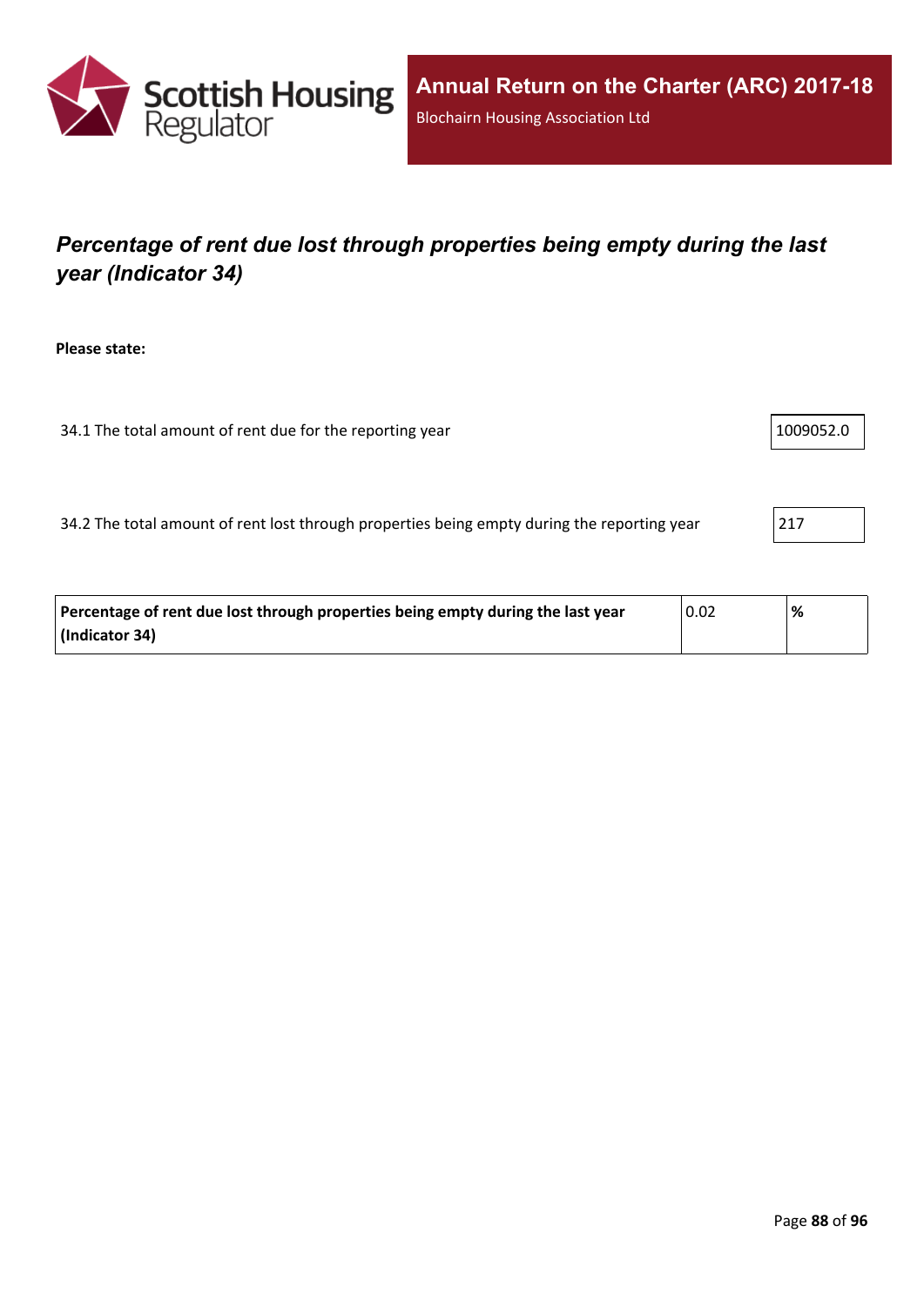

### *Rent increase (Indicator C21)*

**Please state:**

C21.1 The percentage average weekly rent increase to be applied in the next reporting year  $\vert$  5.6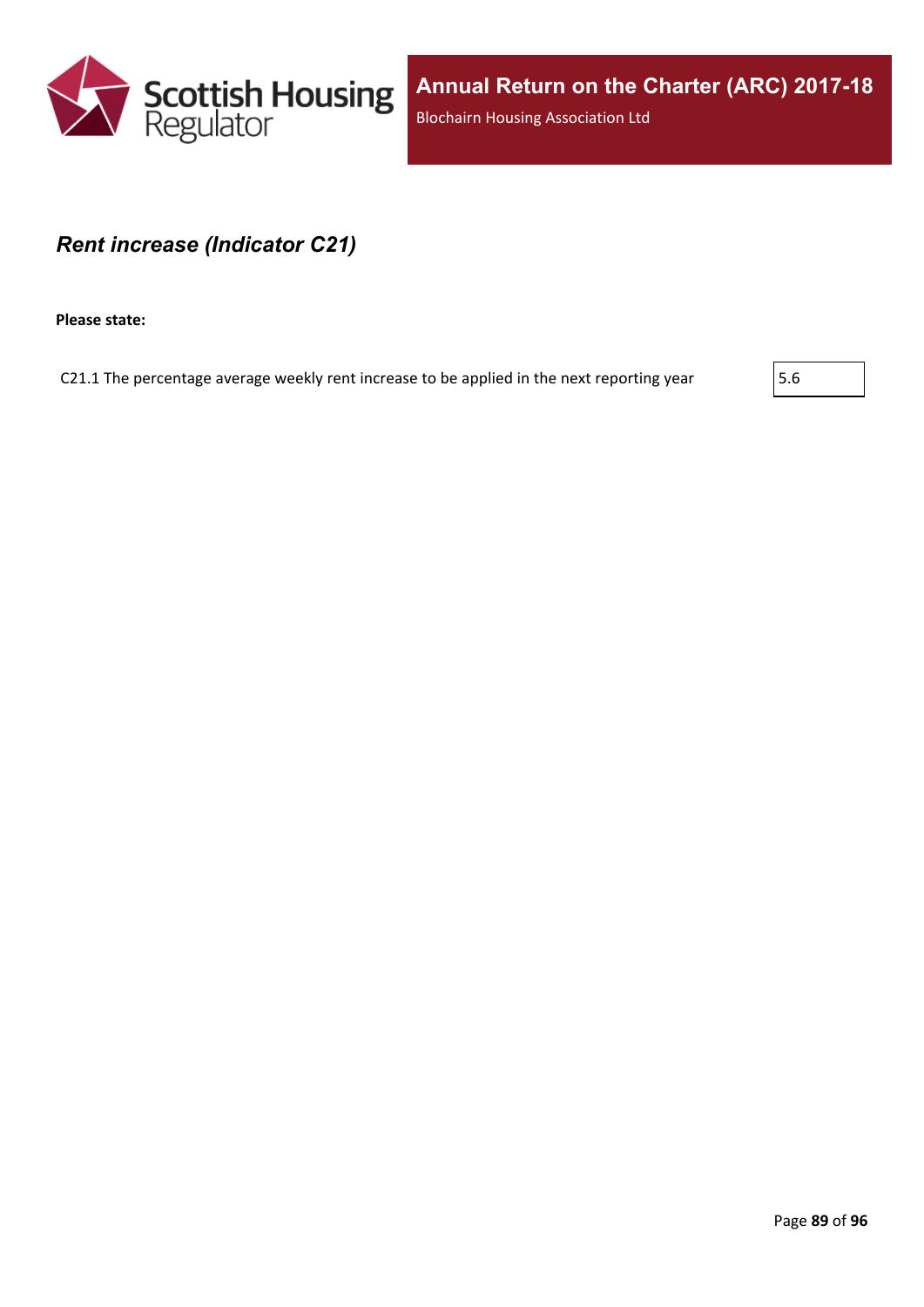

# *The number of households for which landlords are paid housing costs directly and the total value of payments received in the reporting year (Indicator C22)*

**Please state:**

C22.1 The number of households the landlord received housing costs directly for during the reporting year  $\vert$  136  $\vert$ 

C22.2 The value of direct housing cost payments received during the reporting year  $475463$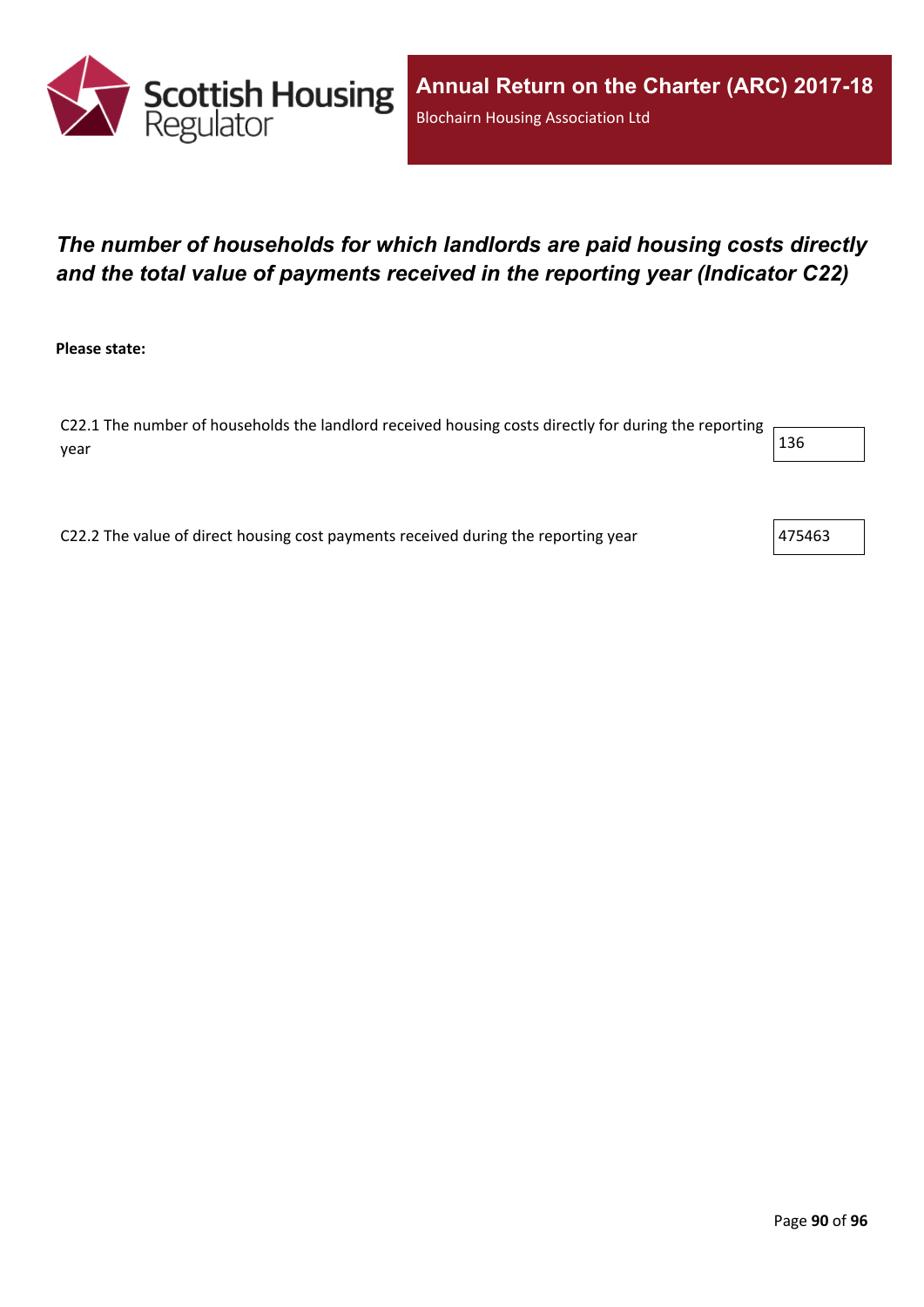

## *Amount and percentage of former tenant rent arrears written off at the year end (Indicator C23)*

**Please state:**

C23.1 The total value of former tenant arrears at year end  $|492 \rangle$ 

C23.2 The total value of former tenant arrears written off at year end  $|357|$ 

| Amount and percentage of former tenant rent arrears written off at the year end | 72.56 | '% |
|---------------------------------------------------------------------------------|-------|----|
| (Indicator C23)                                                                 |       |    |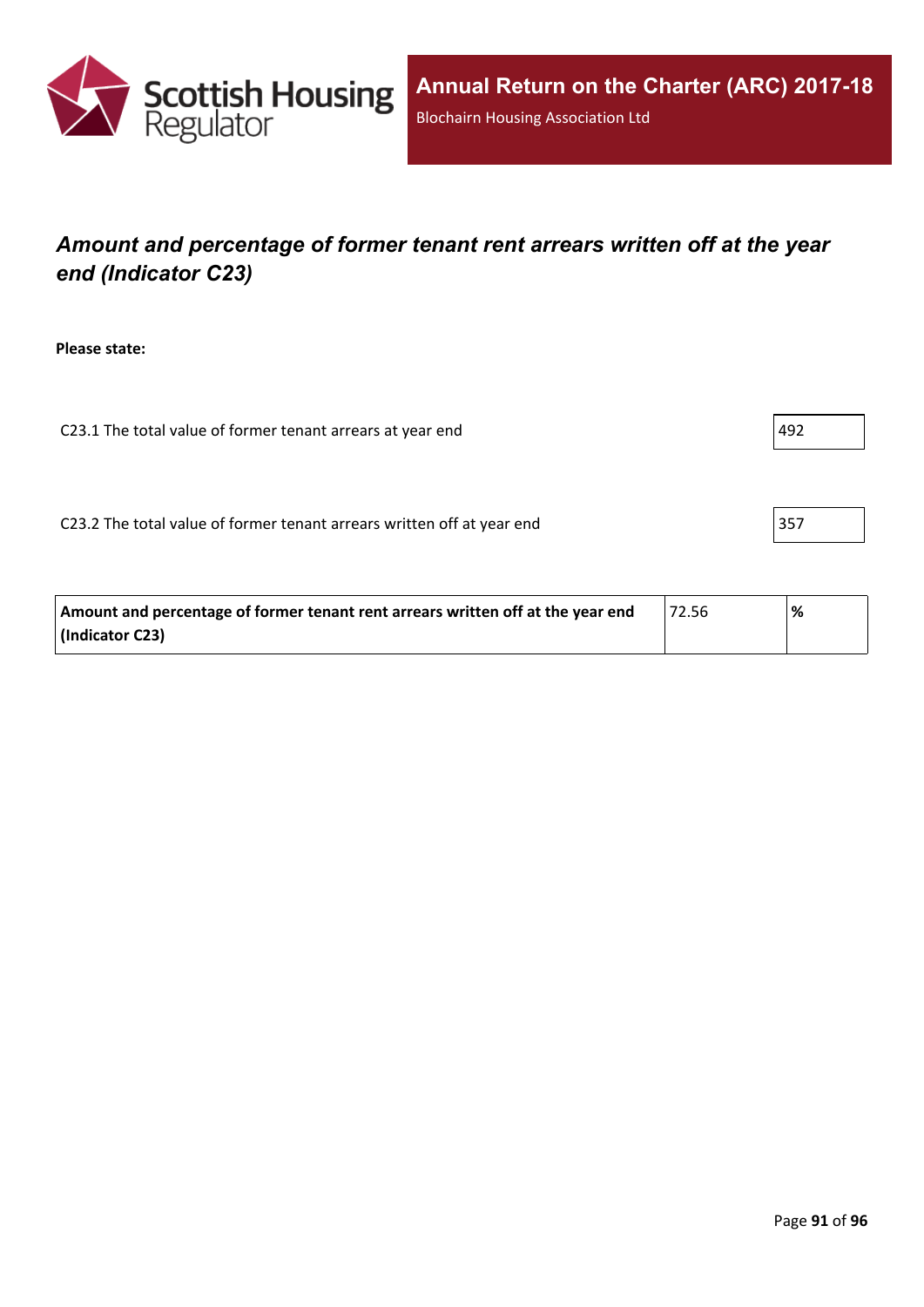

*Comments (Getting good value from rents and service charges)*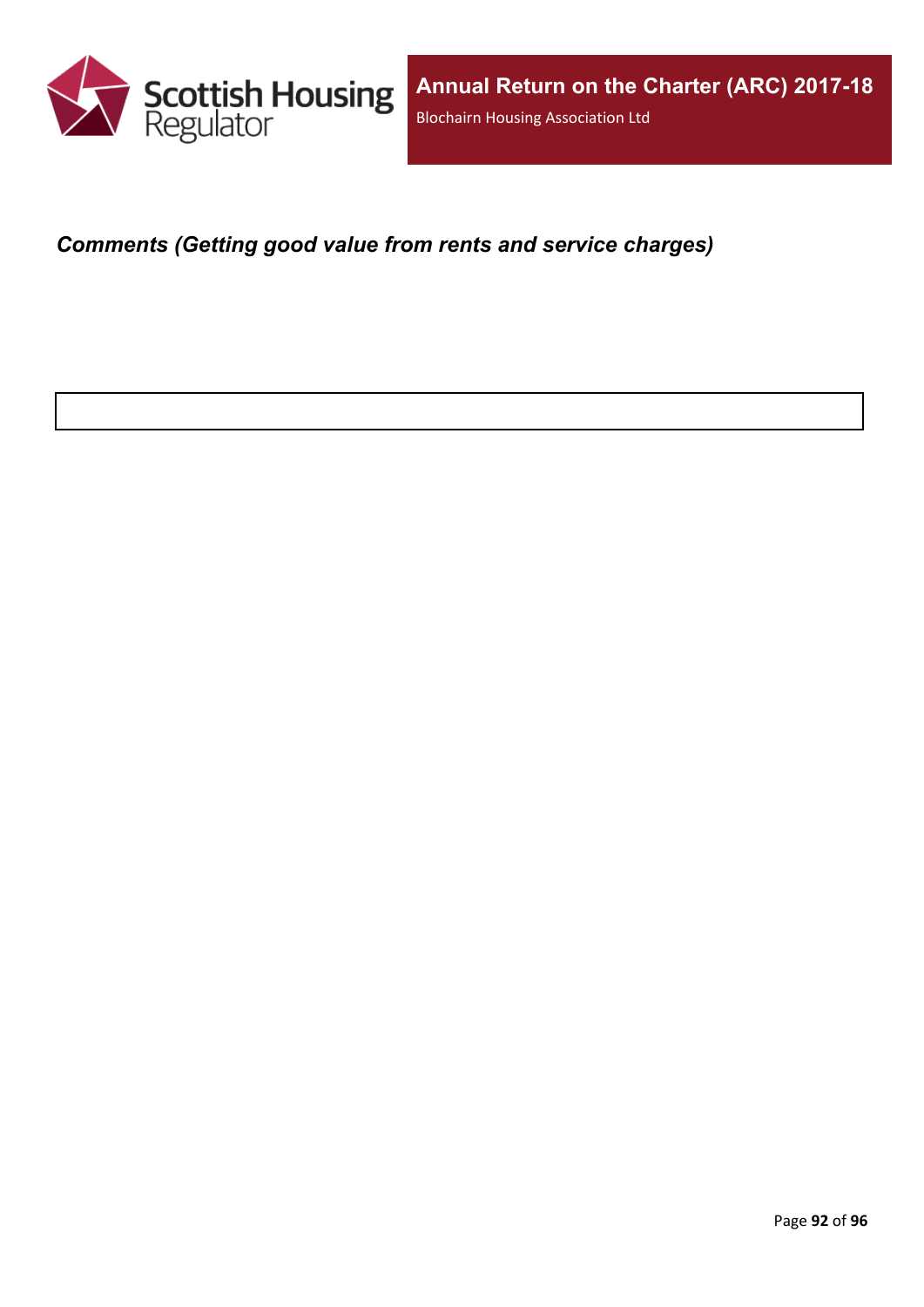

### *Other Customers*

**The information you give us here will tell us about the services you offer to Gypsies/Travellers.**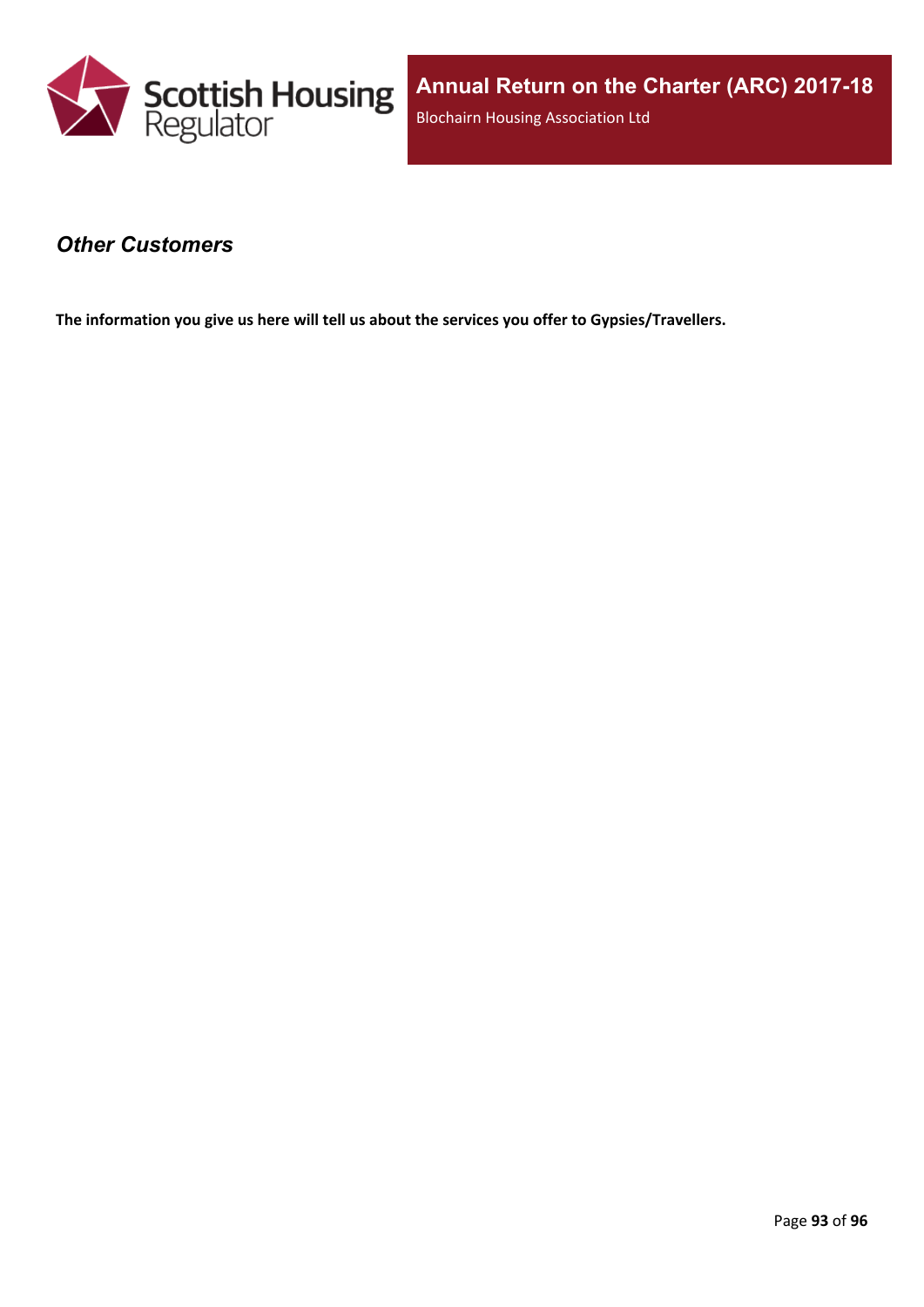

### *Gypsies/travellers – Average weekly rent per pitch (Indicator 36)*

A pitch is a defined serviced area provided by a landlord for mainly Gypsies and Travellers to place their homes. **Please state:**

36.1 The total amount of rent set for all pitches during the reporting year

 $36.2$  The total number of pitches  $\boxed{0}$ 

| Gypsies/travellers - Average weekly rent per pitch (Indicator 36) | $\mathbf{f}$   0.0 |  |
|-------------------------------------------------------------------|--------------------|--|
|                                                                   |                    |  |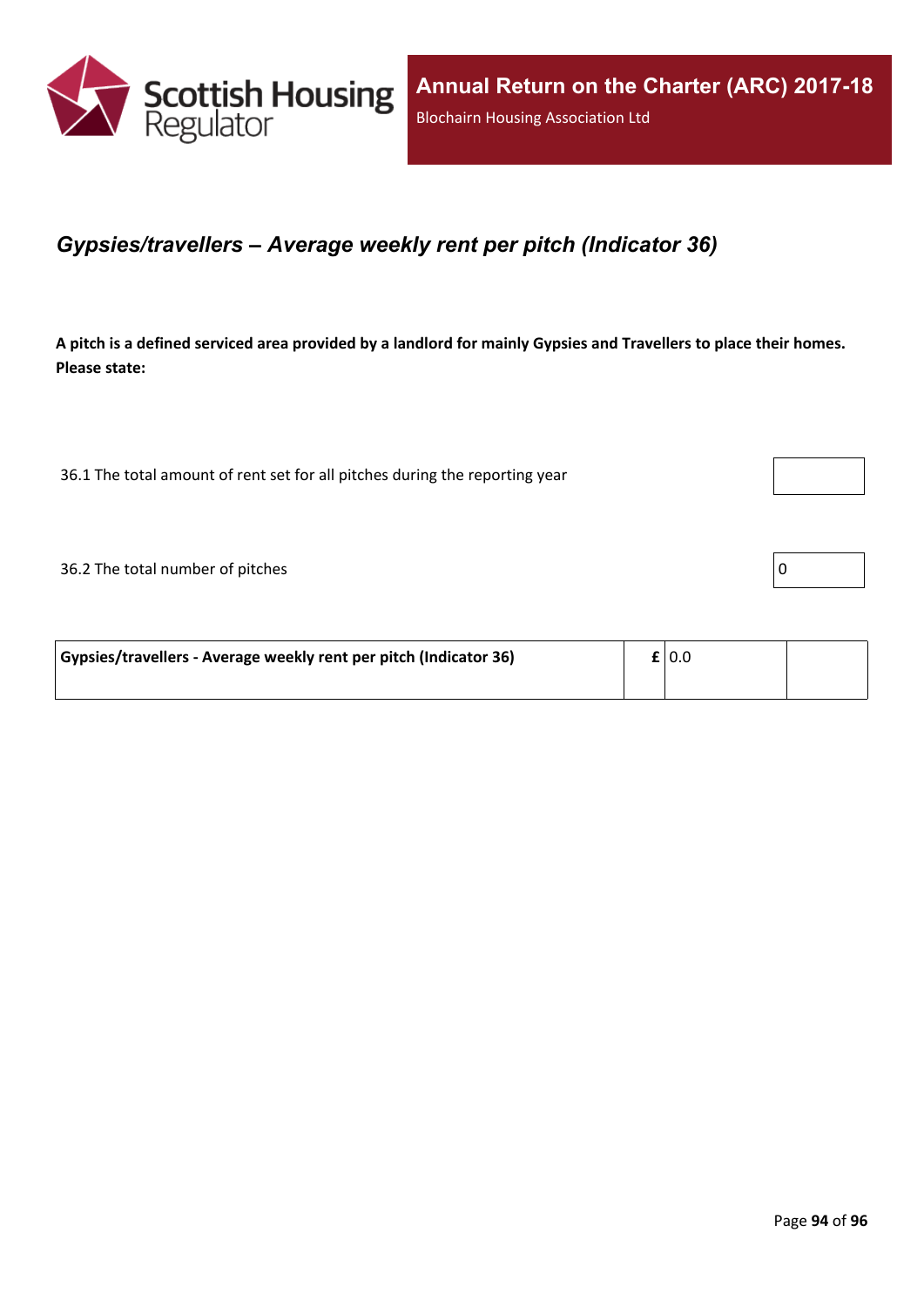

# *For those who provide sites – percentage of gypsies/travellers satisfied with the landlord's management of the site (Indicator 37)*

In relation to the satisfaction question on the management of sites provided to gypsies/travellers, please state:

37.1 How many Gypsies/Travellers answered the question "How satisfied or dissatisfied are you with your landlord's management of your site?"

37.2 Of the Gypsies/Travellers who answered, how many said that they were: **37.2.1 very satisfied**

**37.2.2 fairly satisfied**

**37.2.3 neither satisfied nor dissatisfied**

**37.2.4 fairly dissatisfied**

**37.2.5 very dissatisfied**

| For those who provide sites – percentage of gypsies/travellers satisfied with the | 0.0 | % |
|-----------------------------------------------------------------------------------|-----|---|
| I landlord's management of the site (Indicator 37)                                |     |   |